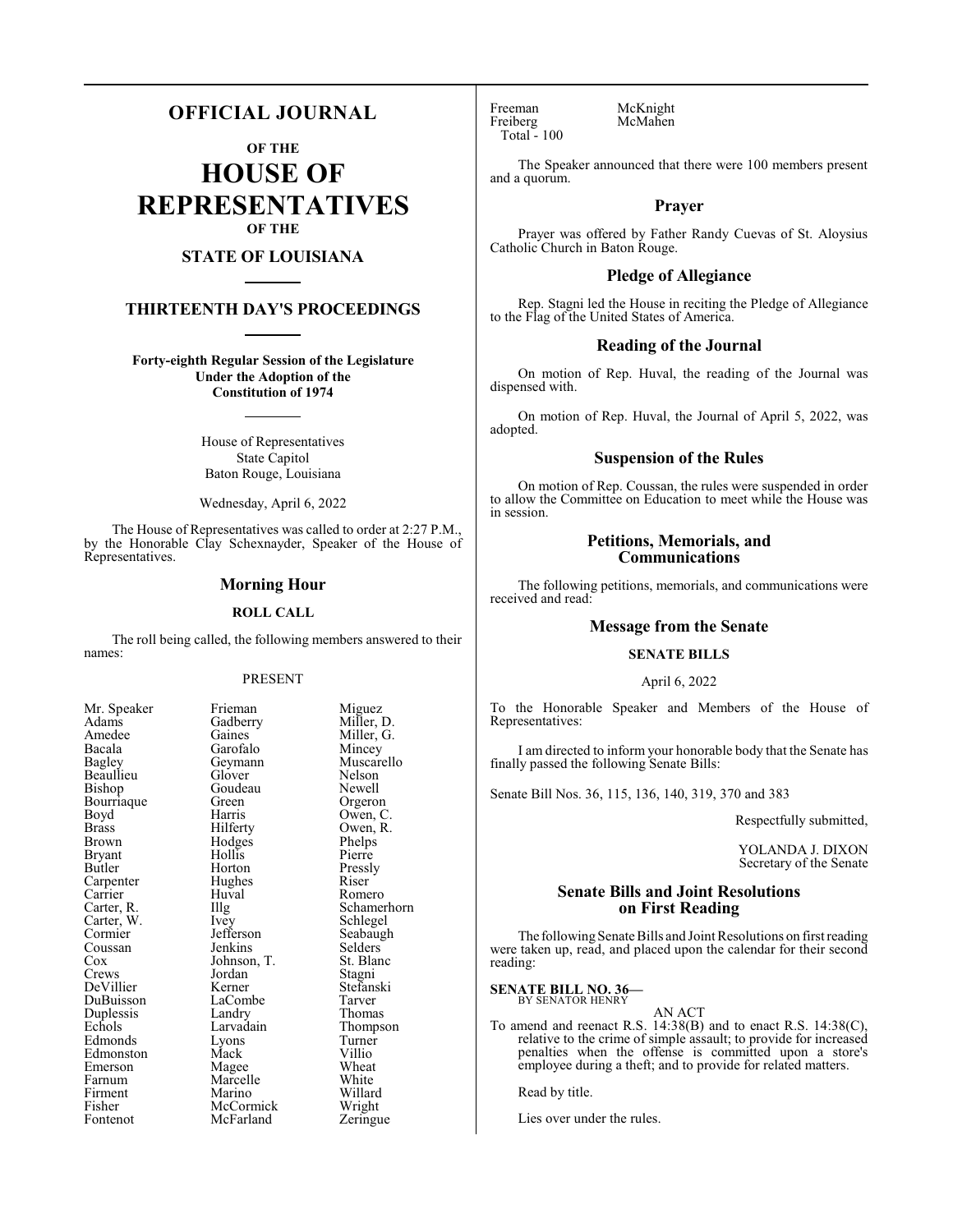# Page 2 HOUSE

13th Day's Proceedings - April 6, 2022

#### **SENATE BILL NO. 115—**

BY SENATORS MIZELL AND BARROW AND REPRESENTATIVES FREIBERG, MOORE, NEWELL AND PHELPS AN ACT

To enact R.S. 40:2405.7(D) and (E), relative to mandatory training by peace officers regarding human trafficking; to provide reporting requirements; and to provide for related matters.

Read by title.

Lies over under the rules.

#### **SENATE BILL NO. 136—**

BY SENATOR CONNICK AND REPRESENTATIVE DUSTIN MILLER AN ACT

To amend and reenact R.S.  $14:34.8(A)(1)$ ,  $(B)(3)$ , and  $(C)$  and to enact R.S.  $14:2(B)(56)$ ,  $38.5$ , and  $40.9$ , relative to crimes of violence; to provide enhanced penalties for the crime of battery of emergency room personnel, emergency services personnel, or a healthcare professional; to create the crime of assault on emergency room personnel, emergency services personnel, or a healthcare professional; to create the crime of unlawful disruption of the operation of a healthcare facility; to provide definitions; to provide penalties; and to provide for related matters.

Read by title.

Lies over under the rules.

#### **SENATE BILL NO. 140—** BY SENATOR ABRAHAM

AN ACT

To enact R.S. 13:5554(G)(4)(d), (e), (f), and (g), relative to insurance benefits for certain sheriffs and deputies; to provide for eligibility requirements for the payment of insurance premium costs for retired sheriffs and deputies of the Acadia Parish Sheriff's Office; and to provide for related matters.

Read by title.

Lies over under the rules.

#### **SENATE BILL NO. 319—** BY SENATOR FOIL

AN ACT

To amend, reenact, and redesignate R.S. 29:183, 198, 205, 215, 220, 220a, 223 and 232, and to enact R.S. 29:204a, 206a, 214, 217a, 221a, 221b, 222a, 223a, 224, 230, 231a, 231b, 231c, 231d, 231e, and 231f, relative to the Louisiana Code of Military Justice; to provide for punitive articles; to redesignate certain punitive articles to conform with the Uniform Code of Military Justice; to provide for the offense of malingering; to provide for the offense of misconduct as a prisoner; to provide for the offense of fraudulent enlistment, appointment or separation; to provide for the offense of forgery; to provide for the offense of wearing unauthorized insignia, decoration, badge, ribbon, device, or lapel button; to provide for endangerment offenses; to provide for the offense of communicating threats; to provide for the offense of wrongful broadcast or distribution of intimate visual images; to provide for the offense of sexual assault; to provide for the offense of depositing obscene matter in the mail; to provide for the offense of fraudulent use of credit cards, debit cards, or other access devices; to provide for the offense of false pretenses to obtain services; to provide for the offense of receiving stolen property; to provide for offenses concerning government computers; to provide for the offense of making, drawing, or uttering check, draft, or order without sufficient funds; to provide for frauds against the government; to provide for the offense of stalking; to provide for the offense of subornation of perjury; to provide for the offense of obstructing justice; to provide for the offense of misprision of serious offense; to provide for the offense of wrongful refusal to testify; to provide for the offense of prevention of unauthorized seizure of property; to provide for the offense of noncompliance with procedural rules; to provide for the offense of retaliation; and to provide for related matters.

Read by title.

Lies over under the rules.

#### **SENATE BILL NO. 370—**

BY SENATOR HARRIS AN ACT

To amend and reenact Children's Code Articles 897(B)(2) and  $899(B)(2)(c)$  and to enact Children's Code Article  $899(B)(2)(h)$ , relative to conditions for probation; to provide relative to the payment of restitution for damages caused by the delinquent act of a child; to authorize the court to order the parents, tutor, guardian, or legal custodian of a child to pay restitution for acts committed by the child; to authorize the court to require the child and parent or legal guardian to participate in a courtapproved decision making course; and to provide for related matters.

Read by title.

Lies over under the rules.

#### **SENATE BILL NO. 383—**

BY SENATOR PEACOCK

AN ACT To amend and reenact R.S. 37:223 relative to advertisements; to provide for advertisements of legal services; to require certain disclosures; to provide for terms and conditions; and to provide for related matters.

Read by title.

Lies over under the rules.

### **Suspension of the Rules**

On motion of Rep. Echols, the rules were suspended in order to take up and consider Introduction of Resolutions, House and House Concurrent at this time.

### **Introduction of Resolutions, House and House Concurrent**

The following members introduced the following entitled House and House Concurrent Resolutions, which were read the first time by their titles and placed upon the calendar for their second reading:

#### **HOUSE CONCURRENT RESOLUTION NO. 56—** BY REPRESENTATIVE ECHOLS

A CONCURRENT RESOLUTION

To commend the Chennault Aviation and Military Museum, the Monroe Regional Airport, and the Aviation Hall of Fame and to commend the museum for its role in memorializing Louisiana's aviation history.

Read by title.

On motion of Rep. Echols, and under a suspension of the rules, the resolution was adopted.

Ordered to the Senate.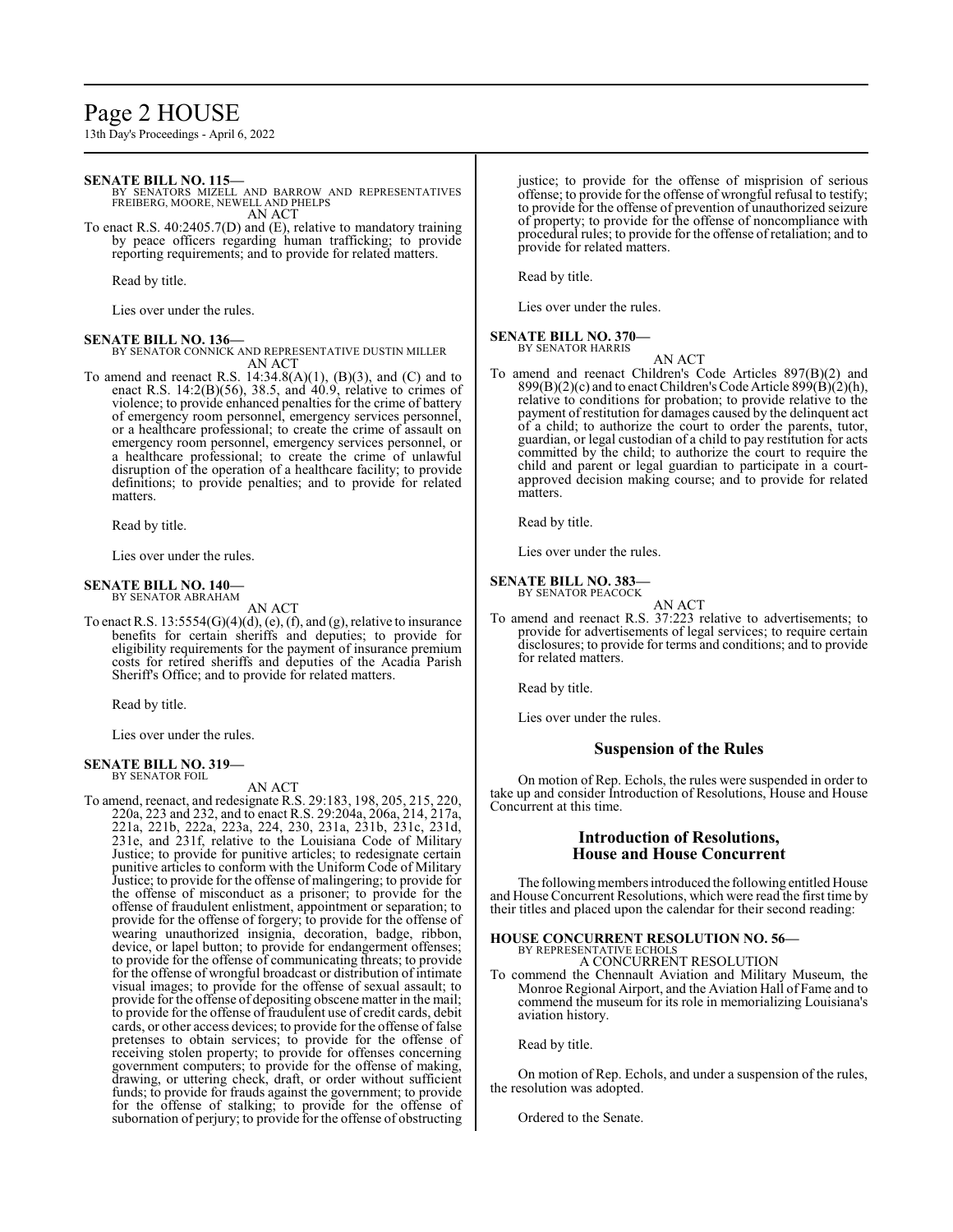# Page 3 HOUSE

13th Day's Proceedings - April 6, 2022

HOUSE CONCURRENT RESOLUTION NO. 57—<br>BY REPRESENTATIVES MCFARLAND, ADAMS, AMEDEE, BACALA,<br>BAGLEY, BISHOP, BOURRIAQUE, BROWN, BRYANT, BUTLER,<br>CARRIER, ROBBY CARTER, CREWS, DAVIS, DUBUISSON, DUPLESSIS,<br>ECHOLS, EDMONDS, FARNUM

#### A CONCURRENT RESOLUTION

To urge and request the Legislature of Louisiana to support the "Greaux the Good" farmers market match program.

Read by title.

Lies over under the rules.

#### **HOUSE CONCURRENT RESOLUTION NO. 58—** BY REPRESENTATIVE HUVAL

A CONCURRENT RESOLUTION To designate Tuesday, April 12, 2022, as CODOFIL Day at the state capitol.

Read by title.

On motion of Rep. Huval, and under a suspension of the rules, the resolution was adopted.

Ordered to the Senate.

# **House and House Concurrent Resolutions Lying Over**

The following House and House Concurrent Resolutions lying over were taken up and acted upon as follows:

### **HOUSE CONCURRENT RESOLUTION NO. 54—**

BY REPRESENTATIVE ZERINGUE

A CONCURRENT RESOLUTION To direct the commissioner of administration to change the expenditure limit for Fiscal Year 2021-2022.

Read by title.

Under the rules, the above resolution was referred to the Committee on Appropriations.

# **HOUSE CONCURRENT RESOLUTION NO. 55—** BY REPRESENTATIVE ROBERT OWEN

A CONCURRENT RESOLUTION

To amend the Louisiana Department of Natural Resources rule LAC 43:I.1501(B), which provides for statutory authorization and definitions relative to the Fisherman's Gear Compensation Fund; to include charter fishing guides in the definition of commercial fishermen; to direct the office of the state register to print the amendments in the Louisiana Administrative Code; and to provide for related matters.

Read by title.

Under the rules, the above resolution was referred to the Committee on Natural Resources and Environment.

#### **House Bills and Joint Resolutions on Second Reading to be Referred**

The following House Bills and Joint Resolutions on second reading to be referred to committees were taken up, read, and referred to committees, as follows:

#### **HOUSE BILL NO. 943—**

BY REPRESENTATIVE DEVILLIER

AN ACT To amend and reenact R.S. 47:32(A) and 300.1, relative to the individual and fiduciary income tax; to reduce the rates for purposes of calculating individual and fiduciary income tax liability; to provide for applicability; to provide for an effective date; and to provide for related matters.

Read by title.

Under the rules, the above bill was referred to the Committee on Ways and Means.

#### **HOUSE BILL NO. 944—**

BY REPRESENTATIVE EDMONSTON

AN ACT To enact R.S. 22:891, relative to insurance policies; to prohibit insurers from altering premiums or deductibles, limiting services, or modifying or cancelling a policy based on certain circumstances; and to provide for related matters.

Read by title.

Under the rules, the above bill was referred to the Committee on Insurance.

#### **HOUSE BILL NO. 945—**

BY REPRESENTATIVE HILFERTY AN ACT

To enact R.S. 42:422, relative to leave and absences for state government employees; to require that state government employers allow certain absences for parents without penalizing the employee; to require state government employers to allow use of accrued leave under specified circumstances; to require payment of female employees during certain medically required absences related to pregnancy; to provide relative to the use of accrued sick leave; to require establishment of crisis leave pools; to provide for an effective date; and to provide for related matters.

Read by title.

Under the rules, the above bill was referred to the Committee on House and Governmental Affairs.

#### **HOUSE BILL NO. 946—**

BY REPRESENTATIVE DUSTIN MILLER AN ACT

To amend and reenact R.S. 17:1944.1(B)(1) and (C), relative to local special education advisory councils; to provide relative to membership on such councils; to provide relative to reports from such councils; and to provide for related matters.

Read by title.

Under the rules, the above bill was referred to the Committee on Education.

#### **HOUSE BILL NO. 947—**

BY REPRESENTATIVE ORGERON AN ACT

To enact R.S. 18:586, relative to filling a vacancy in an elected office; to provide for prohibitions; to provide relative to the retirement or resignation of an elected official; to provide relative to appointments and elections to fill such a vacancy; to provide for an effective date; and to provide for related matters.

Read by title.

Under the rules, the above bill was referred to the Committee on House and Governmental Affairs.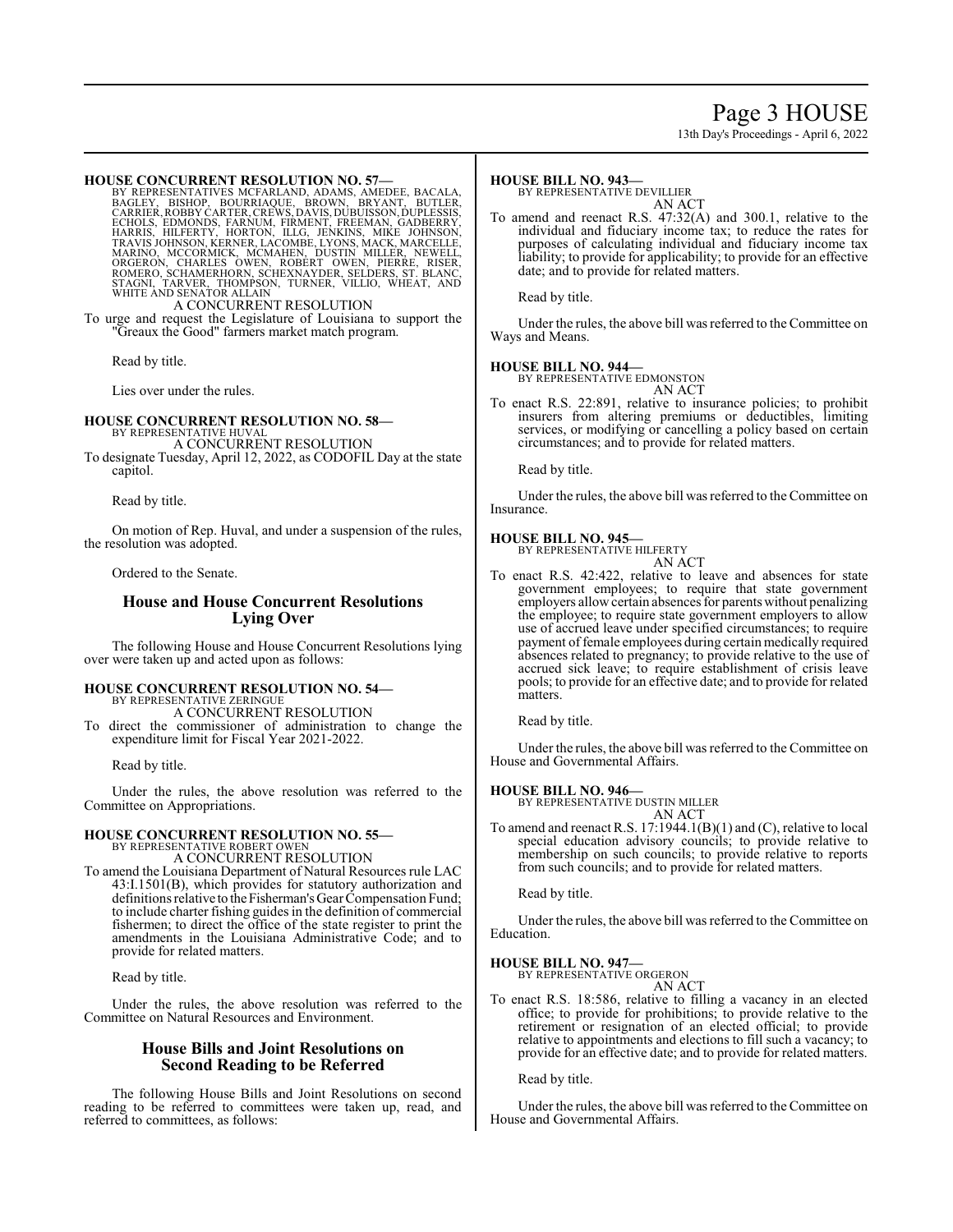# Page 4 HOUSE

13th Day's Proceedings - April 6, 2022

# **HOUSE BILL NO. 948—**

BY REPRESENTATIVE PRESSLY AN ACT

To amend and reenact R.S. 17:3215 and 3217, relative to institutions under the supervision and management of the Board of Supervisors of Louisiana State University and Agricultural and Mechanical College and the Board of Supervisors for the University of Louisiana System; to provide for transfers of certain institutions; and to provide for related matters.

Read by title.

Under the rules, the above bill was referred to the Committee on Education.

#### **HOUSE BILL NO. 949—** BY REPRESENTATIVE PHELPS

AN ACT

To amend and reenact R.S. 14:95.8(A) and (D) and to enact R.S. 14:95.8.1, relative to the illegal possession of handguns; to provide relative to the illegal possession of a handgun by a juvenile; to provide relative to the elements of the offense regarding the form of possession; to remove the requirement that the handgun be possessed by the offender's person in order for the offense to apply; to create the crime of possession of a firearm or carrying of a concealed weapon by a juvenile on probation or parole; to provide for elements; to provide for penalties; to provide for a report; and to provide for related matters.

Read by title.

Under the rules, the above bill was referred to the Committee on Administration of Criminal Justice.

#### **HOUSE BILL NO. 950—**

BY REPRESENTATIVE BOYD AN ACT

To enact R.S. 6:1105, relative to residential mortgage lenders; to provide for the liability of residential mortgage lenders for the acts of certain persons; to provide for the scope of liability; and to provide for related matters.

Read by title.

Under the rules, the above bill was referred to the Committee on Commerce.

# **HOUSE BILL NO. 951—** BY REPRESENTATIVE JORDAN

- AN ACT
- To amend and reenact R.S. 22:1295(1)(a) and (d)(introductory paragraph) and (2), relative to uninsured motorist coverage; to require that all automobile liability insurance policies issued in this state include uninsured motorist coverage; to repeal provisions allowing economic-only uninsured motorist coverage; to repeal provisions allowing uninsured motorist coverage with limits less than bodily injury liability; to make technical changes; and to provide for related matters.

Read by title.

Under the rules, the above bill was referred to the Committee on Insurance.

### **HOUSE BILL NO. 952—**

BY REPRESENTATIVE SELDERS AN ACT

To enact R.S. 29:731.1, relative to emergency preparedness; to provide for the creation of a fund; to provide for distribution of monies from the fund; to provide for applicability; and to provide for related matters.

Read by title.

Under the rules, the above bill was referred to the Committee on Appropriations.

#### **HOUSE BILL NO. 953—**

BY REPRESENTATIVE SEABAUGH AN ACT

To amend and reenact R.S. 13:5233, relative to the Preservation of Religious Freedom Act; to provide relative to the free exercise of religion; to provide for protection for places of worship; to prohibit certain restrictions against places of worship; and to provide for related matters.

Read by title.

Under the rules, the above bill was referred to the Committee on Civil Law and Procedure.

#### **HOUSE BILL NO. 954—**

BY REPRESENTATIVE SEABAUGH AN ACT

To amend and reenact R.S. 24:204(A)(introductory paragraph) and 251, relative to the Louisiana State Law Institute; to provide relative to duties; to provide relative to continuous revisions of Louisiana law; to provide for specific direction by the legislature; and to provide for related matters.

Read by title.

Under the rules, the above bill was referred to the Committee on House and Governmental Affairs.

#### **HOUSE BILL NO. 955—**

BY REPRESENTATIVE SCHLEGEL AN ACT

To enact R.S. 26:309, relative to alcohol beverage control; to provide relative to brewing facilities; to authorize manufacturers or brewers to lease their facilities for contracted events; to provide for certain restrictions with respect to contracted events at brewing facilities; to authorize manufacturers or brewers to charge certain fees for contracted events at brewing facilities; to provide for an effective date; and to provide for related matters.

Read by title.

Under the rules, the above bill was referred to the Committee on Judiciary.

#### **HOUSE BILL NO. 956—**

BY REPRESENTATIVE SCHEXNAYDER

- AN ACT
- To amend and reenact R.S. 27:86, relative to racehorse wagering; to provide for pari-mutuel racehorse wagering; to provide for the percentage ofthe pari-mutuel handle that must be used for purse supplements; to provide for the payment of such portion of the pari-mutuel handle to the Louisiana Horsemen's Benevolent and Protective Association; and to provide for related matters.

Read by title.

Under the rules, the above bill was referred to the Committee on Commerce.

#### **HOUSE BILL NO. 957—**

BY REPRESENTATIVE SCHEXNAYDER AN ACT

To amend and reenact R.S. 27:249.1, relative to racehorse wagering; to provide for fixed-odds racehorse wagering; to provide for the percentage of audited net profits from fixed-odds racehorse wagering to be used as purse supplements; to provide for the definition of "audited net profits"; and to provide for related matters.

Read by title.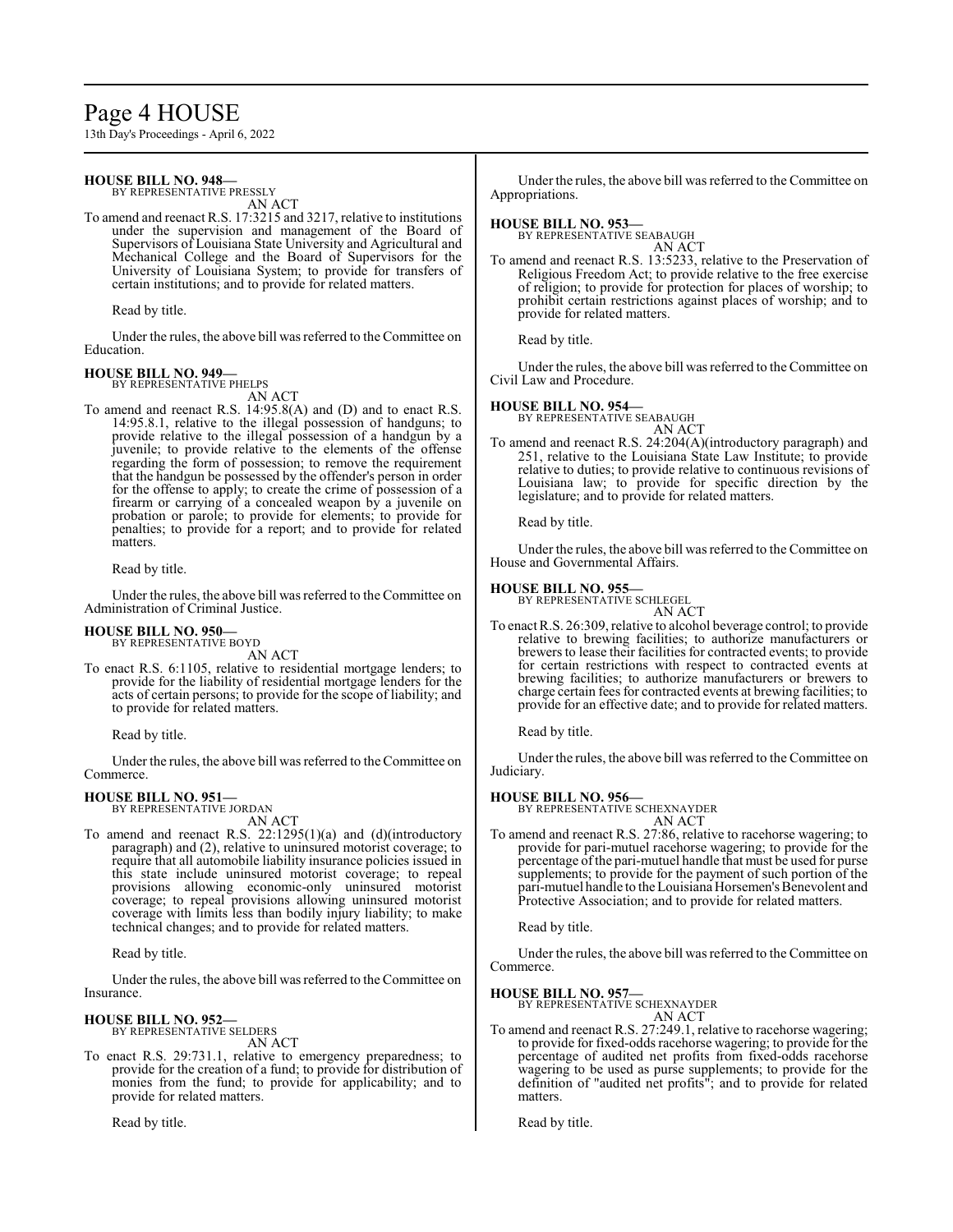# Page 5 HOUSE

13th Day's Proceedings - April 6, 2022

Under the rules, the above bill was referred to the Committee on Commerce.

# **HOUSE BILL NO. 958—** BY REPRESENTATIVE DUSTIN MILLER

AN ACT To enact Part II-E of Chapter 11 of Title 40 of the Louisiana Revised Statutes of 1950, to be comprised of R.S. 40:2120.11 through 2120.22, relative to the licensure and regulation of nurse staffing agencies by the Louisiana Department of Health; to provide for definitions; to provide for the licensure and registration of nurse staffing agencies; to provide for the protection of public rights to health care; to provide for licensed and certified personnel in healthcare facilities; to provide for applicability provisions for prospective agencies; to provide for regulations and grounds for issuance, renewal, and denial of a license; to establish standards for the operation of nurse staffing agencies; to provide for penalty provisions; to provide for rulemaking requirements; and to provide for related matters.

Read by title.

Under the rules, the above bill was referred to the Committee on Health and Welfare.

# **HOUSE BILL NO. 959—** BY REPRESENTATIVE GEYMANN

AN ACT

To amend and reenact R.S. 40:1666.3(A), (B), and (C) and 1666.6, relative to supplemental pay for firemen; to provide for the distribution of such supplemental pay; to provide with respect to the powers and duties of the state fire marshal regarding such supplemental pay; to provide with respect to the powers and duties of the Department of Public Safety and Corrections regarding such supplemental pay; to provide with respect to the powers and duties of the Fireman's Supplemental Pay Board; to provide with respect to compensation of members of the Fireman's Supplemental PayBoard; to provide an effective date; and to provide for related matters.

Read by title.

Under the rules, the above bill was referred to the Committee on Appropriations.

### **HOUSE BILL NO. 960—**

BY REPRESENTATIVE WILFORD CARTER AN ACT

To enact R.S. 33:2740.70.3, relative to the city of Lake Charles; to create the North Lake Charles Economic Development District; to provide relative to the boundaries, purpose, governance, and powers and duties of the district; to provide relative to district funding; and to provide for related matters.

Read by title.

Under the rules, the above bill was referred to the Committee on Municipal, Parochial and Cultural Affairs.

# **HOUSE BILL NO. 961—**

BY REPRESENTATIVE CHARLES OWEN AN ACT

To enact R.S. 17:3383, relative to events hosted by public postsecondary education institutions; relative to sales of goods, concessions, and merchandise; to provide relative to payments in such transactions; and to provide for related matters.

Read by title.

Under the rules, the above bill was referred to the Committee on Education.

#### **HOUSE BILL NO. 962—**

BY REPRESENTATIVE MCCORMICK AN ACT

To amend and reenact R.S. 33:4780.43, relative to parish zoning; to provide relative to zoning regulations and restrictions; to require voter approval prior to the imposition of any such regulation or restriction; and to provide for related matters.

Read by title.

Under the rules, the above bill was referred to the Committee on Municipal, Parochial and Cultural Affairs.

#### **HOUSE BILL NO. 963—**

BY REPRESENTATIVE ORGERON

AN ACT To enact R.S.  $17:276.1$  and  $3996(B)(67)$ , relative to required instruction in public schools; to require instruction in water safety for public school students; to provide relative to materials used for such instruction; to require public school governing authorities to adopt policies to implement such instruction; and to provide for related matters.

Read by title.

Under the rules, the above bill was referred to the Committee on Education.

#### **HOUSE BILL NO. 964—**

BY REPRESENTATIVE PIERRE

AN ACT To amend and reenact R.S. 15:574.9(F) and 574.10, relative to parole violations; to provide relative to the credit a person receives for time served while on parole when parole is revoked; to provide relative to the serving of a concurrent or consecutive sentence; and to provide for related matters.

Read by title.

Under the rules, the above bill was referred to the Committee on Administration of Criminal Justice.

**HOUSE BILL NO. 965—** BY REPRESENTATIVE STEFANSKI AN ACT

To amend and reenact R.S. 47:1998(A)(1)(a) and (b)(i) and to enact R.S.  $47:1998(A)(1)(b)(iv)$ , relative to ad valorem taxes; to provide with respect to the review of certain final determinations by the Louisiana Tax Commission; to provide for where suits may be instituted; to provide for the jurisdiction of the Board of Tax Appeals; to provide for requirements and limitations; and to provide for related matters.

Read by title.

Under the rules, the above bill was referred to the Committee on Ways and Means.

# **HOUSE BILL NO. 966—** BY REPRESENTATIVE CARRIER

AN ACT

To enact R.S. 13:5727, relative to coroners; to provide for funding; to provide for alternative funding for coroners of certain parishes; to authorize a renewable tax; and to provide for related matters.

Read by title.

Under the rules, the above bill was referred to the Committee on Judiciary.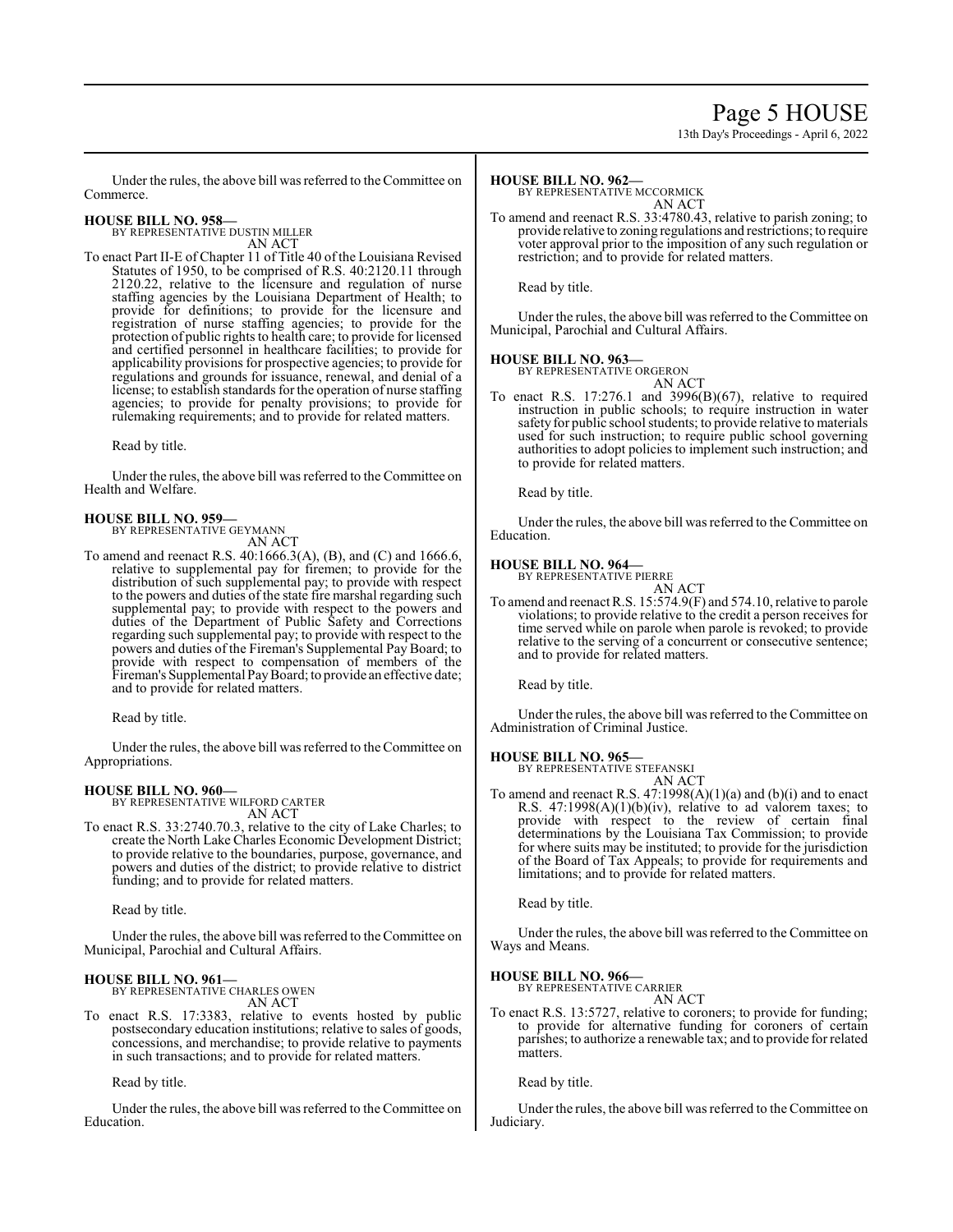# Page 6 HOUSE

13th Day's Proceedings - April 6, 2022

#### **HOUSE BILL NO. 967—**

BY REPRESENTATIVE SEABAUGH AN ACT

To repeal R.S. 22:1272, relative to liability limits; to repeal a prohibition on reducing liability limits on certain insurance policies for certain costs.

Read by title.

Under the rules, the above bill was referred to theCommittee on Insurance.

#### **HOUSE BILL NO. 968—**

BY REPRESENTATIVE PHELPS AN ACT

To amend and reenact R.S. 36:259(B)(13) and to enact Part XIII of Chapter 5-B of Title 40 of the Louisiana Revised Statutes of 1950, to be comprised of R.S. 40:1125.1 through 1125.33, relative to sickle cell disease; to provide for the establishment of a state sickle cell disease registry; to provide for the purpose of the registry; to provide for duties of the Louisiana Department of Health with respect to operation of the registry; to require reporting of data to the registry by certain healthcare facilities; to authorize certain entities to access data in the registry; to require promulgation of administrative rules with respect to the registry; to provide for the redesignation and reorganization of certain laws pertaining to sickle cell disease; to provide for a short title; and to provide for related matters.

Read by title.

Under the rules, the above bill was referred to the Committee on Health and Welfare.

#### **HOUSE BILL NO. 969—**

BY REPRESENTATIVE SEABAUGH AN ACT

To amend and reenact R.S. 24:10, relative to vetoes, to provide for procedures relative to vetoed bills and items; to provide for reconsideration by the legislature; to provide relative to veto sessions; to provide for effectiveness; and to provide for related matters.

Read by title.

Under the rules, the above bill was referred to the Committee on House and Governmental Affairs.

# **HOUSE BILL NO. 970—** BY REPRESENTATIVE WHITE

AN ACT

To enact Part X-G of Chapter 1 of Title 17 of the Louisiana Revised Statutes of 1950, to be comprised of R.S. 17:407.111, relative to early childhood literacy; to establish an early childhood literacy program; to provide for program purposes, administration, and funding; to provide eligibility criteria for participation; and to provide for related matters.

Read by title.

Under the rules, the above bill was referred to the Committee on Education.

#### **HOUSE BILL NO. 971—**

BY REPRESENTATIVE ROMERO AN ACT

To amend and reenact R.S. 37:2150.1(introductory paragraph) (7), and (8), 2171.2(B), 2175.1(A)(introductory paragraph), (2), and (7), (B), and  $(D)(1)$  and  $(2)$ , 2175.2(A),  $(B)$ (introductory paragraph) and (3), and (D),  $2175.3(A)(2)$ , (3), (6), (7), and  $(10)$ ,  $2175.4(B)$  and  $(C)$ ,  $2175.5(A)(5)$ , and  $2175.6$ , relative to home improvement contracting; to provide for the definition of "home improvement contracting"; to provide for the definition

of "home improvement registrant"; to change references to "home improvement contractor" found in Title 37 of the Louisiana Revised Statues of 1950 to "home improvement registrant"; to provide for an upper and lower threshold on the value of projects that qualify as home improvement contracting; to reduce the threshold on the value of projects that require a home improvement registrant to obtain a residential building contractor's license; and to provide for related matters.

Read by title.

Under the rules, the above bill was referred to the Committee on Commerce.

**HOUSE BILL NO. 972—** BY REPRESENTATIVES PHELPS, EMERSON, GADBERRY, MARCELLE, AND SCHAMERHORN AN ACT

To enact R.S. 47:1676.1, relative to debt recovery; to provide for an amnesty program for certain debts owed to the state; to provide for the requirements of the program; to provide for administration of the program; to provide relative to the office of debt recovery; to provide relative to the powers, duties, functions, and responsibilities of the Department of Revenue; and to provide for related matters.

Read by title.

Under the rules, the above bill was referred to the Committee on Ways and Means.

# **HOUSE BILL NO. 973—** BY REPRESENTATIVE DAVIS

AN ACT

To amend and reenact R.S. 9:2713.2(B)(introductory paragraph), R.S. 12:1-1106(A)(1), 204(A), and 1307(D), R.S. 22:243(D)(3) and (E)(1) and (3), and R.S. 51:214(A)(introductory paragraph) and  $3143(B)$  and (C) and to enact R.S. 12:1-402(D), 204(G)(4), and 1307(E), R.S. 49:222(B)(15), and R.S. 51:212(8), relative to corporations; to provide for an authorized representative; to allow for termination of a name reservation; to provide for merger; to prohibit certain phrases in a reserved name; to provide for preemption; and to provide for related matters.

Read by title.

Under the rules, the above bill was referred to the Committee on Commerce.

#### **HOUSE BILL NO. 974—**

BY REPRESENTATIVES EDMONSTON, AMEDEE, BAGLEY, BUTLER,<br>ECHOLS, FIRMENT, FRIEMAN, GADBERRY, HODGES, HORTON,<br>MCCORMICK,CHARLES OWEN, AND SCHAMERHORN AN ACT

To enact Part III of Chapter 3 of Title 23 of the Louisiana Revised Statutes of 1950, to be comprised of R.S. 23:271, relative to employment; to provide for vaccine requirements; to provide for written documentation against vaccine requirements; to provide for exemptions provided for in federal laws and regulations; to provide for reasonable accommodations; to provide for unlawful employment practices; to provide for licensing and permits; and to provide for related matters.

Read by title.

Under the rules, the above bill was referred to the Committee on Labor and Industrial Relations.

#### **HOUSE BILL NO. 975—**

BY REPRESENTATIVE DAVIS

### AN ACT

To amend and reenact R.S. 38:3074(A)(6), (7), (8), and (9), (C), and (E) and to enact R.S.  $38:3074(F)$ , relative to the capital area groundwater conservation district; to modify members of the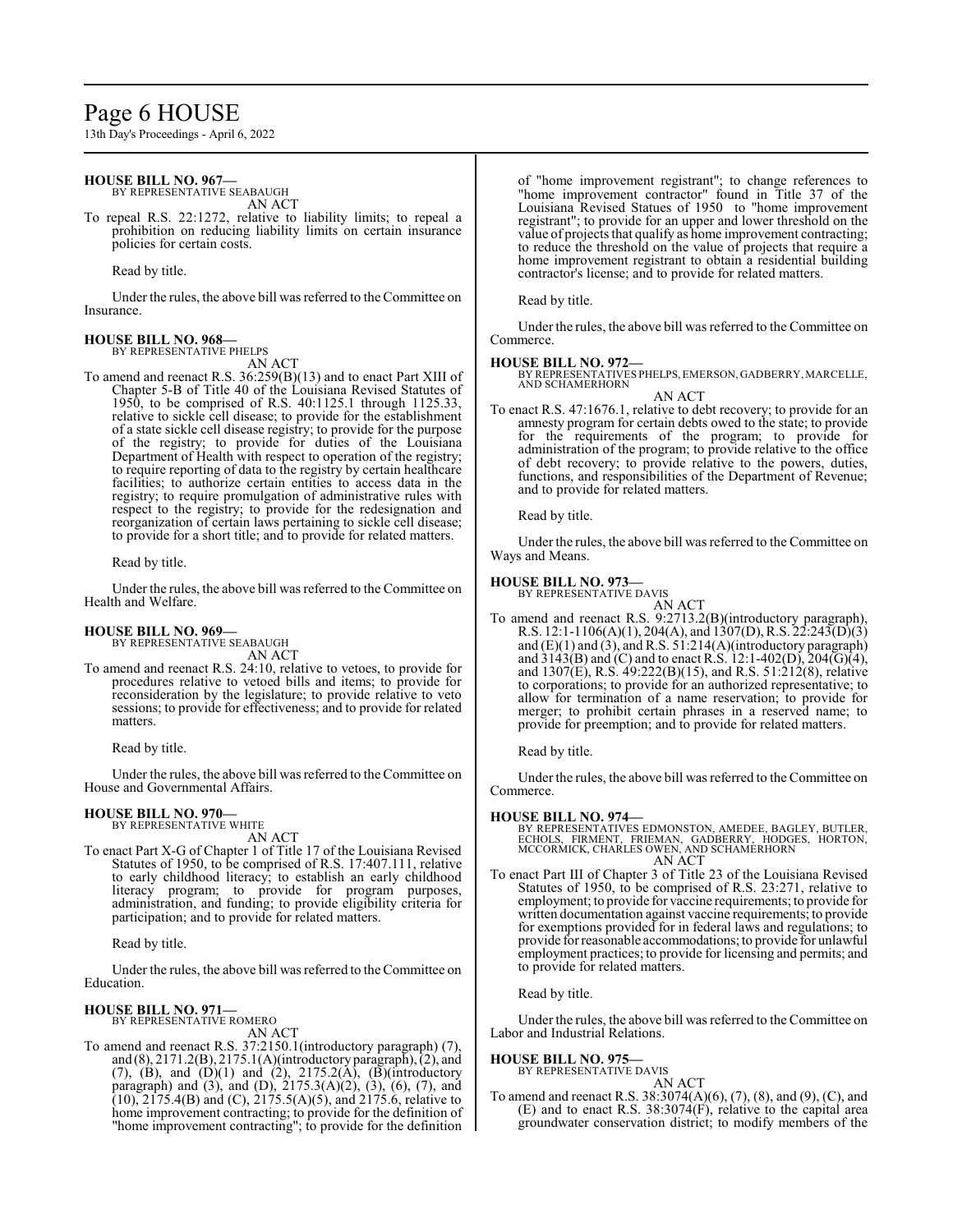# Page 7 HOUSE

13th Day's Proceedings - April 6, 2022

board of commissioners; to increase the term limits of commissioners; to provide for partial terms limits; and to provide for related matters.

Read by title.

Under the rules, the above bill was referred to the Committee on Natural Resources and Environment.

### **HOUSE BILL NO. 976—**

BY REPRESENTATIVE LARVADAIN AN ACT

To amend and reenact R.S. 22:1973 and to repeal R.S. 22:1892, relative to bad faith insurance claims; to provide for the duties owed by insurers to insureds and third parties; to provide procedures for the adjustment and settlement of claims; to provide for remedies in bad faith suits; to provide relative to insurance claims arising from potential arson; to provide for remedies where an insurance claimant is deprived of use of his personal vehicle; to provide for the formulation of actual cash value; to provide for the method and manner of payment of claims; to provide relative to repairs; to provide for an exemption of liability for the Insurance Guaranty Association Fund; and to provide for related matters.

Read by title.

Under the rules, the above bill was referred to the Committee on Insurance.

#### **HOUSE BILL NO. 977—** BY REPRESENTATIVE HARRIS

AN ACT

To amend and reenact R.S.  $17:47(A)(1)$ ,  $500(B)(1)$ ,  $1201(A)(1)$ (introductory paragraph) and  $(2)$ , and  $1206(A)(1)$ , relative to sick leave for teachers, school employees, and school bus operators; to allow the use of sick leave for special circumstances; and to provide for related matters.

Read by title.

Under the rules, the above bill was referred to the Committee on Education.

## **HOUSE BILL NO. 978—**

BY REPRESENTATIVE MIGUEZ AN ACT

To enact R.S. 38:2216.1 and R.S. 39:1602.2, relative to public contracts; to prohibit certain discriminatory practices with respect to firearm associations, retailers, and manufacturers; to provide for definitions; to provide restrictions on applicability; and to provide for related matters.

Read by title.

Under the rules, the above bill was referred to the Committee on Appropriations.

#### **HOUSE BILL NO. 979—** BY REPRESENTATIVE FREEMAN

AN ACT

To provide relative to the effectiveness of Act No. 366 of the 2021 Regular Session of the Legislature regarding student information; to provide for the continued effectiveness of provisions that require school governing authorities to share certain student information with the Department of Children and Family Services for the purpose of facilitating the administration of certain federal food assistance programs and that provide exceptions; and to provide for related matters.

Read by title.

Under the rules, the above bill was referred to the Committee on Education.

**HOUSE BILL NO. 980—** BY REPRESENTATIVE FREEMAN

AN ACT

To amend and reenact R.S. 42:441(3), 442, 443(D), 444(introductory paragraph), and  $445(A)$  and  $(B)$  and to repeal R.S.  $42:441(4)$ and 446, relative to the state employee leave transfer program; to provide for qualification for the state employee leave transfer program; to provide relative to parental leave; and to provide for related matters.

Read by title.

Under the rules, the above bill was referred to the Committee on House and Governmental Affairs.

**HOUSE BILL NO. 981—** BY REPRESENTATIVE DUPLESSIS AN ACT

To enact R.S. 17:271.1 and 3996(B)(67), relative to curricula; to require the provision of mental health instruction to public school students; to provide relative to content of the instruction; to provide for incorporation of the instruction into an existing required course; to provide relative to the mental health component of the state content standards for health education; and to provide for related matters.

Read by title.

Under the rules, the above bill was referred to the Committee on Education.

# **HOUSE BILL NO. 982—**

BY REPRESENTATIVE DUPLESSIS AN ACT

To amend and reenact R.S. 44:4.1(B)(31) and to enact Part V of Chapter 3 of Title 46 of the Louisiana Revised Statutes of 1950, to be comprised of R.S. 46:421 through 421.5, relative to the Future of Louisiana Program; to establish the program; to provide relative to administration, qualification, rules, distributions, and funds ofthe program; to establish a committee to review the program and report on its progress; to provide relative to confidential information; to except certain information from laws relative to public records; to provide for waivers of certain rights in exchange for participation in the program; to provide with respect to the power and duties of the secretary of the Louisiana Department of Health; to provide with respect to the powers and duties of the state treasurer; to provide for an effective date; and to provide for related matters.

Read by title.

Under the rules, the above bill was referred to the Committee on Health and Welfare.

### **HOUSE BILL NO. 983—**

BY REPRESENTATIVE BISHOP AN ACT

To amend and reenact R.S. 17:3100.7(E), relative to the Louisiana Student Tuition Assistance and Revenue Trust Program and the Louisiana Student Tuition Assistance and Revenue Trust Kindergarten Through Grade Twelve Program; to authorize the transfer or rollover of funds from a college education savings account to an elementary and secondary education savings account; and to provide for related matters.

Read by title.

Under the rules, the above bill was referred to the Committee on Education.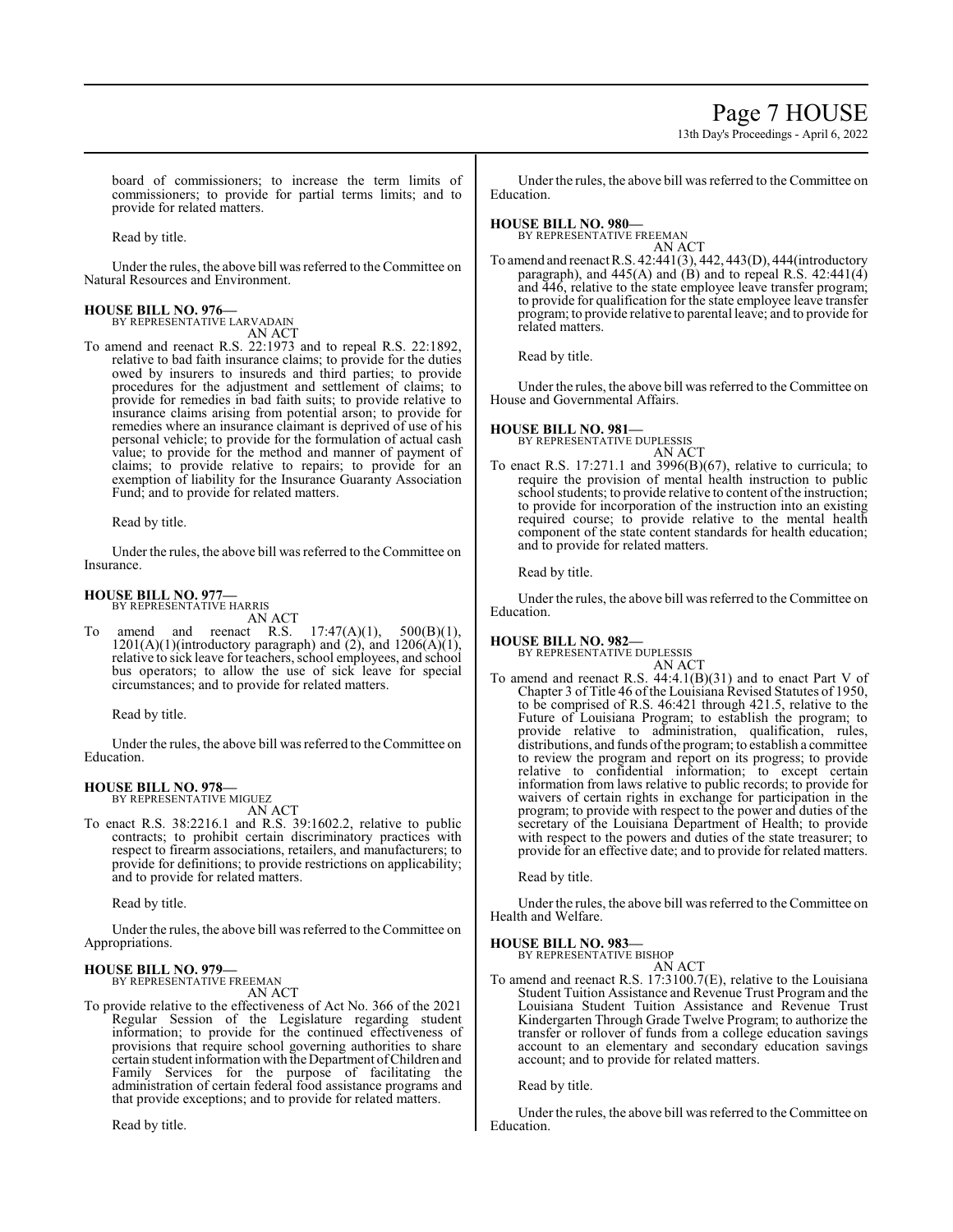# Page 8 HOUSE

13th Day's Proceedings - April 6, 2022

#### **HOUSE BILL NO. 984—** BY REPRESENTATIVE AMEDEE

AN ACT

To amend and reenact 42:15, relative to school board meetings; to provide for agenda items at certain school board meetings; to provide for general public comment; to provide for an effective date; and to provide for related matters.

Read by title.

Under the rules, the above bill was referred to the Committee on House and Governmental Affairs.

#### **HOUSE BILL NO. 985—**

BY REPRESENTATIVE WRIGHT AN ACT

To amend and reenact R.S. 6:1032(6) and 1382(20)(a), relative to currency; to designate virtual currency as a form of legal tender in this state; to provide definitions; to remove a restriction from the definition of virtual currency; and to provide for related matters.

Read by title.

Under the rules, the above bill was referred to the Committee on Commerce.

# **HOUSE BILL NO. 986—** BY REPRESENTATIVE EDMONDS

AN ACT

To amend and reenact R.S. 17:194(B)(introductory paragraph) and to repeal R.S. 17:194(B)(1) and (2), relative to school nutrition programs; to provide relative to the use ofstate funds for school nutrition programs; and to provide for related matters.

Read by title.

Under the rules, the above bill was referred to the Committee on Education.

#### **HOUSE BILL NO. 987—** BY REPRESENTATIVE DESHOTEL

AN ACT

To enact Chapter 12-B of Title 51 of the Louisiana Revised Statutes of 1950, to be comprised ofR.S. 51:1381 through 1396, relative to data privacy; to provide definitions; to provide for applicability; to provide for consumer rights; to require a response to a request; to provide for the responsibilities of a processor and a controller; to provide for deidentified data; to provide limitations; to provide for investigative powers; to provide for enforcement; to provide for a civil fine; to create an account; to require a report; and to provide for related matters.

Read by title.

Under the rules, the above bill was referred to the Committee on Commerce.

#### **HOUSE BILL NO. 988—** BY REPRESENTATIVE LANDRY

AN ACT

To enact R.S. 49:1016, relative to public employment; to provide relative to public employees and potential public employees who use medical marijuana; to prohibit certain employment actions against such employees and potential employees; and to provide for related matters.

Read by title.

Under the rules, the above bill was referred to the Committee on Labor and Industrial Relations.

#### **HOUSE BILL NO. 989—**

BY REPRESENTATIVE CREWS

AN ACT To amend and reenact R.S. 40:1061.14(B)(2) through (13), (C), and (D) and to enact R.S.  $40:1061.14(B)(14)$  and  $(15)$  and  $(E)$ , relative to minors who undergo abortions; to provide for the report of certain information in connection with such abortions; to provide for the requisite court findings; to provide for severability; and to provide for related matters.

Read by title.

Under the rules, the above bill was referred to the Committee on Health and Welfare.

#### **HOUSE BILL NO. 990— BE BILL NO. 990—**<br>BY REPRESENTATIVE PRESSLY

AN ACT

To enact Part VII of Subchapter A of Chapter 5-F of Title 40 of the Louisiana Revised Statutes of 1950, to be comprised of R.S. 40:1273.1, relative to the COVID-19 vaccine; to provide for the prohibition of state and local vaccination mandates; to provide for exceptions; and to provide for related matters.

Read by title.

Under the rules, the above bill was referred to the Committee on Health and Welfare.

#### **HOUSE BILL NO. 991—**

BY REPRESENTATIVE LANDRY AN ACT

To repeal R.S. 22:1973(F), relative bad faith liability for the Louisiana Insurance Guaranty Association; to repeal an exemption from liability.

Read by title.

Under the rules, the above bill was referred to the Committee on Insurance.

#### **HOUSE BILL NO. 992—**

BY REPRESENTATIVE BEAULLIEU AN ACT

To amend and reenact R.S. 47:2132(A), (B), and (D) and to enact R.S. 47:2132(C)(4), relative to ad valorem property taxes; to provide with respect to certain claims on certain property; to provide for the authority of the Louisiana Tax Commission to hear certain claims; to provide for limitations and requirements; to require certain notifications; and to provide for related matters.

Read by title.

Under the rules, the above bill was referred to the Committee on Ways and Means.

### **HOUSE BILL NO. 993—**

BY REPRESENTATIVE EDMONDS AN ACT

To enact R.S. 37:1110.1, relative to marriage and family therapists; to provide relative to the right of conscience protection for licensed marriage and family therapists; to provide relative to liability; to provide relative to licensing; to provide relative to notice to employers and patients; to provide for venue; to provide for definitions; and to provide for related matters.

Read by title.

Under the rules, the above bill was referred to the Committee on Commerce.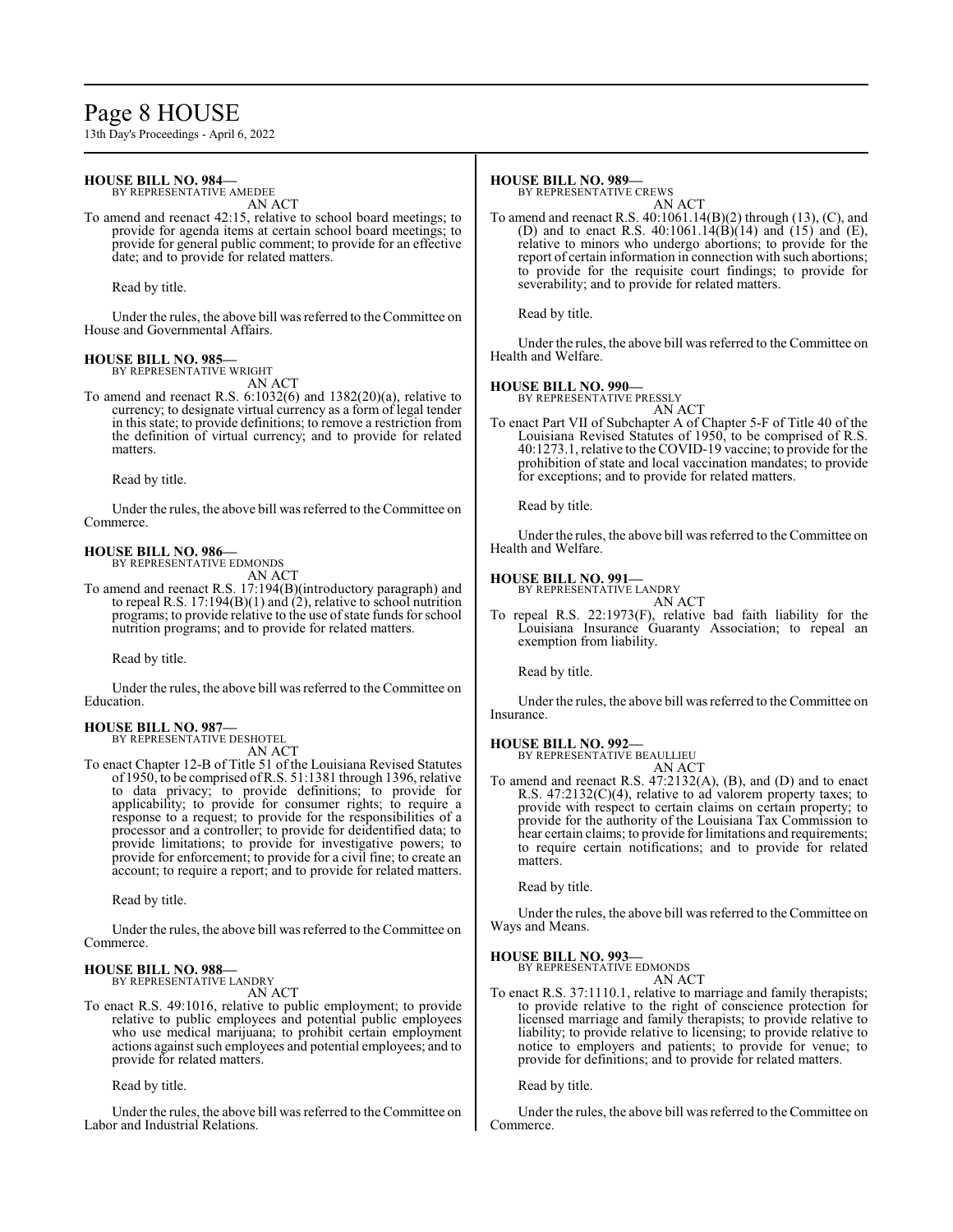# Page 9 HOUSE

13th Day's Proceedings - April 6, 2022

### **HOUSE BILL NO. 994—**

BY REPRESENTATIVE BACALA AN ACT

To enact R.S. 13:590, relative to criminal courts; to provide for annual reports; to provide for a definition; and to provide for related matters.

Read by title.

Under the rules, the above bill was referred to theCommittee on Judiciary.

### **HOUSE BILL NO. 995—**

BY REPRESENTATIVE JENKINS

AN ACT

To enact Subpart Q-4 of Part II-A of Chapter 1 of Title 39 of the Louisiana Revised Statutes of 1950, to be comprised of R.S. 39:100.125, relative to the Louisiana Family and Medical Leave Fund; to establish such fund; to deposit monies into the fund; to provide relative to monies in the fund; to provide relative to the powers and duties of the state treasurer; to provide for termination of the fund; to provide for an effective date; and to provide for related matters.

Read by title.

Under the rules, the above bill was referred to the Committee on Appropriations.

# **HOUSE BILL NO. 996—** BY REPRESENTATIVE BRYANT

AN ACT

To amend and reenact R.S. 4:724(B)(1) and (9) and 732(B)(2), to enact R.S. 4:724(B)(10), and to repeal R.S. 4:732(I) and 739(E), relative to charitable gaming; to provide relative to the use of electronic or video bingo games; to provide relative to the cost of each game play; to require machines to accept any denomination of cash in the form of bills or tickets; to provide relative to the limit for the mega jackpot for progressive mega jackpot bingo games; to provide relative to sales of progressive mega jackpot bingo on Electronic Bingo Card Dabber Devices; to provide relative to the number of electronic dabber devices issued to patrons who purchase bingo paper packs; and to provide for related matters.

Read by title.

Under the rules, the above bill was referred to the Committee on Administration of Criminal Justice.

#### **HOUSE BILL NO. 997—**

BY REPRESENTATIVE DUPLESSIS AN ACT

To amend and reenact R.S. 8:659(B) and to enact R.S. 8:659(C), relative to the interment of military personnel; to provide for permission to move remains; to provide for limitation of liability for moving the remains of military personnel; to provide for an effective date; and to provide for related matters.

Read by title.

Under the rules, the above bill was referred to the Committee on Commerce.

#### **HOUSE BILL NO. 998—**

BY REPRESENTATIVE HILFERTY AN ACT

To enact R.S. 47:463.214, relative to motor vehicle special prestige license plates; to establish the "Southern Yacht Club" specialty license plate; to provide for the creation, issuance, design, fees, implementation, distribution, and rule promulgation applicable to such license plate; and to provide for related matters.

Read by title.

Under the rules, the above bill was referred to the Committee on Transportation, Highways and Public Works.

# **HOUSE BILL NO. 999—** BY REPRESENTATIVE FIRMENT

AN ACT To amend and reenact R.S. 22:1704(H) and 1706(H) and to enact R.S. 22:1704 $(E)(6)$  through  $(9)$  and 1706 $(I)$  through  $(Q)$ , relative to public adjusters; to provide for certain disclosure; to provide for standards of conduct; to provide for prohibitions; to provide for penalties; and to provide for related matters.

Read by title.

Under the rules, the above bill was referred to the Committee on Insurance.

#### **HOUSE BILL NO. 1000—**

BY REPRESENTATIVE HOLLIS AN ACT

To enact R.S. 51:1206, relative to the public service commission; to provide for excavations by communications operators or excavators; to provide for notice requirements for excavations; to provide for definitions; to provide for enforcement; and to provide for related matters.

Read by title.

Under the rules, the above bill was referred to the Committee on Commerce.

#### **HOUSE BILL NO. 1001—**

BY REPRESENTATIVE LYONS

AN ACT To enact R.S. 22:1486, relative to hurricane deductibles; to provide an option for insureds to opt into an installment plan; to provide for the application of funds held in trust to an insured's deductible; to provide for a withdrawal from the installment plan; to provide for the return of funds held in trust; and to provide for related matters.

Read by title.

Under the rules, the above bill was referred to the Committee on Insurance.

**HOUSE BILL NO. 1002—**

BY REPRESENTATIVE JORDAN AN ACT

To amend and reenact R.S. 22:1856.1(A), relative to pharmacy record audits; to clarify the definition of a pharmacy benefit manager; and to provide for related matters.

Read by title.

Under the rules, the above bill was referred to the Committee on Insurance.

#### **HOUSE BILL NO. 1003—**

BY REPRESENTATIVE CARPENTER AN ACT

To amend and reenact R.S. 44:4.1(B)(12) and to enact Chapter 6-B of Title 23 of the Louisiana Revised Statutes of 1950, to be comprised of R.S. 23:671 through 688, relative to family and medical leave benefits; to provide for a short title; to provide for definitions; to provide for eligibility to receive and payment of benefits; to provide for the calculation and duration of benefits; to provide for leave and job protection; to prohibit discrimination; to provide for the coordination of benefits; to provide for enforcement; to provide for elective coverage for self-employed individuals; to provide for administration of the program; to provide for civil penalties for violations; to provide for legislative oversight; to provide for public outreach; to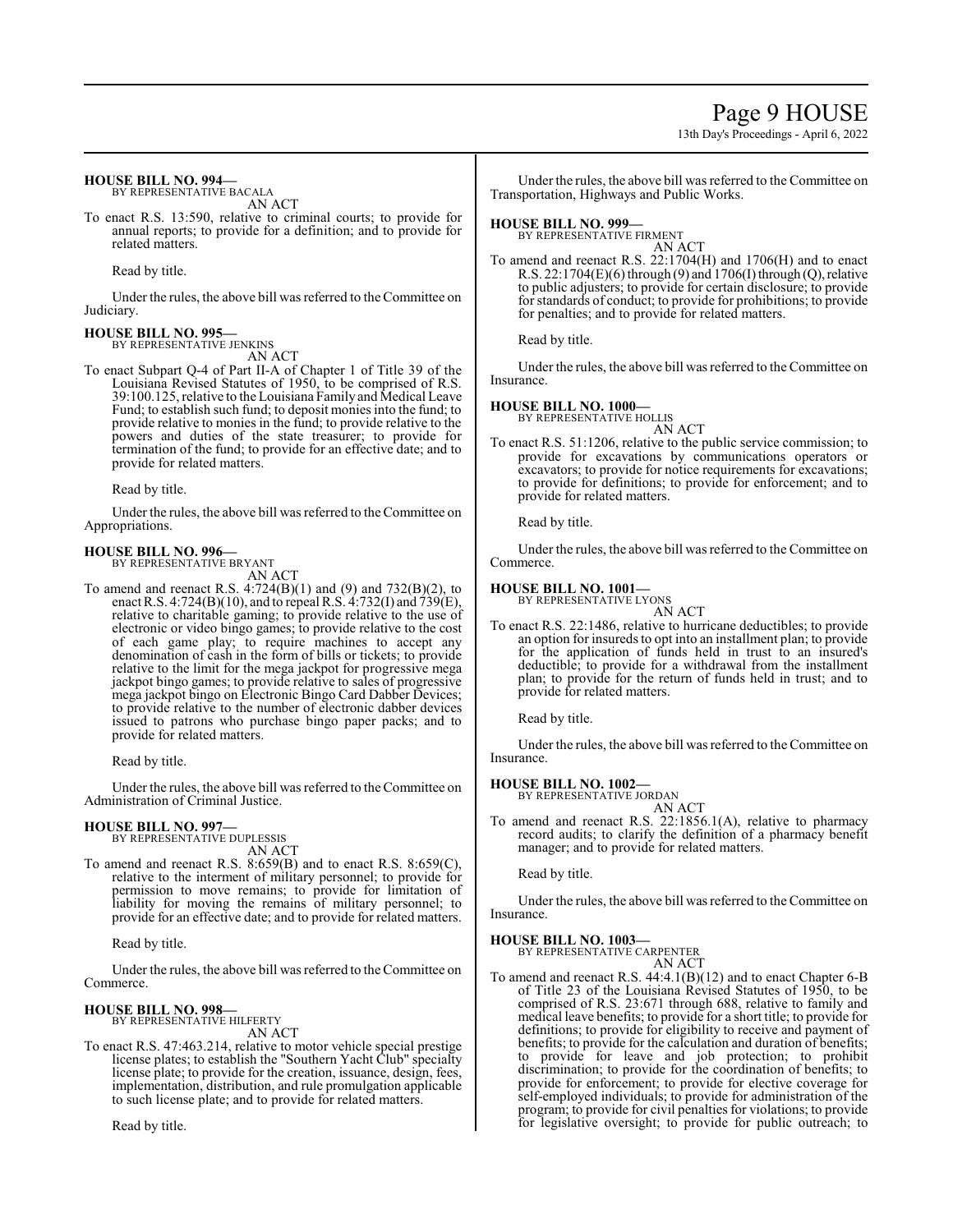# Page 10 HOUSE

13th Day's Proceedings - April 6, 2022

provide for the sharing of technology; to provide for confidentiality ofrecords and an exception to the public records law; to provide for an effective date; to create a special fund in the treasury; and to provide for related matters.

Read by title.

Under the rules, the above bill was referred to theCommittee on Labor and Industrial Relations.

#### **HOUSE BILL NO. 1004—** BY REPRESENTATIVE JORDAN

AN ACT

To amend and reenact R.S. 13:477(18) and 621.18, relative to the Eighteenth Judicial District; to provide for the election ofjudges in the Eighteenth Judicial District; to provide for the composition of the election sections for the election of judges; to provide for the election sections from which the judges are elected; and to provide for related matters.

Read by title.

Under the rules, the above bill was referred to theCommittee on Judiciary.

#### **HOUSE BILL NO. 1005—** BY REPRESENTATIVE LARVADAIN

AN ACT

To amend and reenact R.S. 22:47(18), relative to surety insurance; to repeal a prohibition against private deposit insurance; and to provide for related matters.

Read by title.

Under the rules, the above bill was referred to the Committee on Insurance.

#### **HOUSE BILL NO. 1006—** BY REPRESENTATIVE MAGEE

AN ACT

To amend and reenact R.S. 24:202(A)(5), (6) and (24), (B), and (G), relative to the Louisiana State Law Institute; to provide relative to council membership; to provide relative to law school membership; to provide relative to practicing attorney membership; to provide relative to meeting agendas; and to provide for related matters.

Read by title.

Under the rules, the above bill was referred to the Committee on House and Governmental Affairs.

#### **HOUSE BILL NO. 1007—**

BY REPRESENTATIVE PHELPS AN ACT

To amend and reenact R.S.  $47:2121(C)(1)$  and (3) and to enact R.S. 47:2158.1 and 2231.1 and Code of Civil Procedure Article 4736, relative to tax sale property; to provide relative to certain persons residing in tax sale property; to provide relative to the rights of owners of tax sale property; to provide for the right of possession and occupancy; to prohibit evictions of certain persons under certain circumstances; to prohibit the taking of possession of tax sale property under certain circumstances; to prohibit the charging of rental or lease payments under certain circumstances; to prohibit certain actions on tax sale property under certain circumstances; to provide for exceptions; and to provide for related matters.

Read by title.

Under the rules, the above bill was referred to the Committee on Ways and Means.

#### **HOUSE BILL NO. 1008—**

BY REPRESENTATIVE ROBBY CARTER AN ACT

To amend and reenact Code of Civil Procedure Article 2883(A), relative to testaments; to provide relative to olographic testaments; to provide for evidence; and to provide for related matters.

Read by title.

Under the rules, the above bill was referred to the Committee on Civil Law and Procedure.

#### **HOUSE BILL NO. 1009—**

BY REPRESENTATIVE TARVER

- AN ACT
- To amend and reenact R.S. 40:2405(A)(2)(b), relative to peace officer training; to provide relative to required training for parttime and reserve peace officers; to provide for implementation of required training for part-time and reserve peace officers; to provide for prospective and retroactive application; and to provide for related matters.

Read by title.

Under the rules, the above bill was referred to the Committee on Judiciary.

#### **HOUSE BILL NO. 1010—**

BY REPRESENTATIVE WRIGHT AN ACT

To enact Chapter 3-B of Title 45 of the Louisiana Revised Statutes of 1950, to be comprised ofR.S. 45:151 through 155, relative to public utilities; to provide for the creation of deregulated industrial power zones; to provide for the exemption of rate regulation and service territory requirements for electrical service; to provide for definitions; to require rulemaking; and to provide for related matters.

Read by title.

Under the rules, the above bill was referred to the Committee on Commerce.

#### **HOUSE BILL NO. 1011—**

BY REPRESENTATIVE SCHEXNAYDER AN ACT

To appropriate funds for Fiscal Year 2022-2023 to defray the expenses of the Louisiana Legislature, including the expenses of the House of Representatives and the Senate, of legislative service agencies, and of the Louisiana State Law Institute; to provide for the salary, expenses, and allowances of members, officers, staff, and agencies of the Legislature; to provide with respect to the appropriations and allocations herein made; and to provide for related matters.

Read by title.

Under the rules, the above bill was referred to the Committee on Appropriations.

**HOUSE BILL NO. 1012—**

BY REPRESENTATIVE LYONS

AN ACT

To enact Part VI of Chapter 5-E of Title 40 of the Louisiana Revised Statutes of 1950, to be comprised of R.S. 40:1257.1 through 1257.4, relative to the medical assistance program of this state known commonly as Medicaid; to provide relative to Medicaidfunded nonemergency medical transportation services; to provide for duties of the Louisiana Department of Health with respect to such services; to provide for standards for such services; to require promulgation of administrative rules; and to provide for related matters.

Read by title.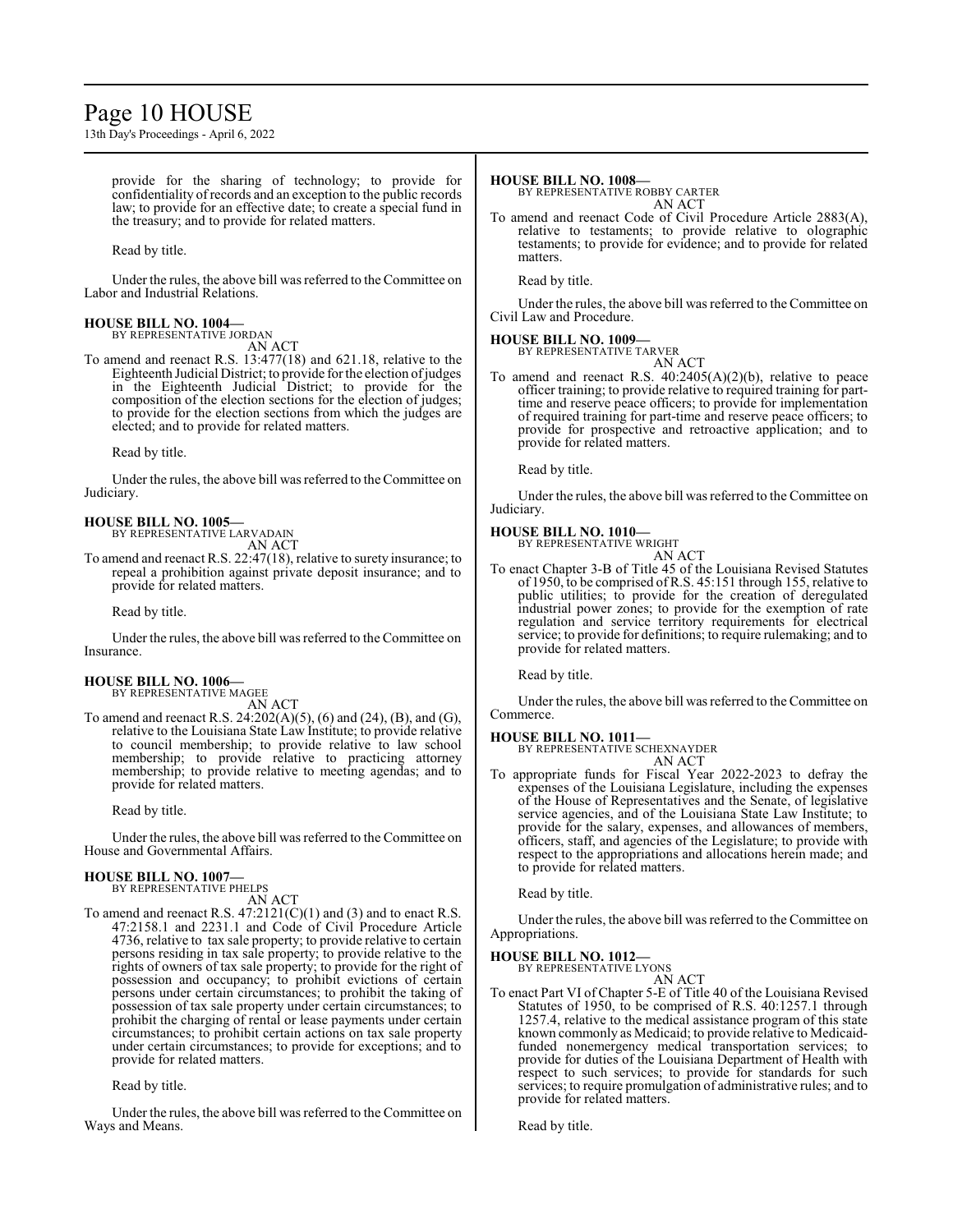# Page 11 HOUSE

13th Day's Proceedings - April 6, 2022

Under the rules, the above bill was referred to the Committee on Health and Welfare.

# **HOUSE BILL NO. 1013—** BY REPRESENTATIVE WHITE

AN ACT

To enact Chapter 10 of Title 42 of the Louisiana Revised Statutes of 1950, comprised of R.S. 42:541 through 545, relative to compensation of state employees; to establish a minimum wage for state employees; to provide for civil remedies and recovery of damages; and to provide for related matters.

Read by title.

Under the rules, the above bill was referred to the Committee on Labor and Industrial Relations.

# **HOUSE BILL NO. 1014—** BY REPRESENTATIVE GAROFALO

AN ACT

To amend and reenact R.S. 17:111(A), 261, 265(B), and 4041(7) and to enact Subpart C-2 of Part III of Chapter 1 of Title 17 of the Louisiana Revised Statutes of 1950, to be comprised of R.S. 17:255.1, and R.S. 17:262(A)(3) and 3996(B)( $\overline{67}$ ) and (68), relative to education; provide relative to the treatment of race and other individual traits and beliefs in public education; to prohibit compelling any individual to affirm, adopt, adhere to, profess, or promote certain concepts; to prohibit the inclusion of certain concepts in public elementary and secondary education; to provide for a complaint resolution policy and process; to provide for legislative findings and intent; to provide for definitions; to provide for penalties; to provide for remedies; to provide for effectiveness; and to provide for related matters.

Read by title.

Under the rules, the above bill was referred to the Committee on Education.

#### **HOUSE BILL NO. 1015—** BY REPRESENTATIVE SCHEXNAYDER

AN ACT

To amend and reenact R.S. 51:2365(D)(3) and (F)(2), to enact R.S. 51:1260 and 1261, and to repeal R.S. 51:2365(F)(1)(d) and 2365.1, relative to financial incentives for events held in Louisiana; to provide relative to the Major Events Incentive Program; to make changes to the administration of the program; to create a grant program for certain Louisiana events; to provide for administration of the program; and to provide for related matters.

Read by title.

Under the rules, the above bill was referred to the Committee on Commerce.

**HOUSE BILL NO. 1016—** BY REPRESENTATIVES STEFANSKI AND DEVILLIER AN ACT

To enact Part II-B of Chapter 21 of Title 37 of the Louisiana Revised Statutes of 1950, to be comprised ofR.S. 37:1891 through 1896, relative to the licensing of sellers of catalytic converters; to provide definitions; to provide for licensing requirements; to provide for record keeping; to provide for exceptions; to provide for violations and penalties; and to provide for related matters.

Read by title.

Under the rules, the above bill was referred to the Committee on Commerce.

#### **HOUSE BILL NO. 1017—** BY REPRESENTATIVE STEFANSKI

AN ACT

To appropriate monies out of the state general fund for Fiscal Year 2021-2022 to be used to pay certain judgments rendered by the Board of Tax Appeals in the claims against the state entitled "TipTop US Holding Corporation versus Tim Barfield, Secretary, Department of Revenue, State of Louisiana," against the state of Louisiana and in favor of TipTop US Holding Corporation; "Tortoise Energy Infrastructure Corp.Successor in Interest by Merger with Tortoise Energy Capital Corp. verses Kimberly L. Robinson Secretary of the Department of Revenue, State of Louisiana" against the state of Louisiana and in favor of Tortoise Energy Infrastructure Corp. Successor in Interest by Merger with Tortoise Energy Capital Corp.; "Tortoise Energy Infrastructure Corp. verses Kimberly L. Robinson Secretary of the Department of Revenue, State of Louisiana" against the state of Louisiana and in favor of Tortoise Energy Infrastructure Corp.; "EP Energy Corporation vs. Kimberly L. Robinson, Secretary of the Department of Revenue, State of Louisiana; and the State of Louisiana" against the state of Louisiana and in favor of EP Energy Corporation; and "Florida East Coast Industries, Inc. verses Department of Revenue and State of Louisiana against the state of Louisiana and in favor of Florida East Coast Industries, Inc.; to provide for an effective date; and to provide for related matters.

Read by title.

Under the rules, the above bill was referred to the Committee on Appropriations.

## **HOUSE BILL NO. 1018—**

BY REPRESENTATIVE EDMONDS

AN ACT To amend and reenact R.S. 47:321.1(G) and to enact Subpart Q-4 of Part II-A of Chapter 1 of Title 39 of the Louisiana Revised Statutes of 1950, to be comprised of R.S. 39:100.125, relative to special treasury funds; to create the Temporary Sales Tax Fund as a special treasury fund; to provide for the deposit, use, and investment of monies in the fund; to provide for an effective date; and to provide for related matters.

Read by title.

Under the rules, the above bill was referred to the Committee on Ways and Means.

# **HOUSE BILL NO. 1019—** BY REPRESENTATIVE DUBUISSON

AN ACT

To amend and reenact R.S. 37:586(A)(2) and (B) and 595(B)(1), to enact R.S. 37:586(F), and to repeal R.S. 37:582(C)(2) and 599(A)(1)(b), relative to licensure for cosmetologists; to provide for license portability; to remove the practical examination requirement; to provide for preemptive examination; to reduce the requisite number of course hours provided for certain licenses; and to provide for related matters.

Read by title.

Under the rules, the above bill was referred to the Committee on Commerce.

# **HOUSE BILL NO. 1020—** BY REPRESENTATIVE LACOMBE

AN ACT

To enact R.S. 33:2477.1 and 2537.1, relative to municipal fire and police civil service boards; to provide relative to requests for attorney general's opinions by members of such boards; and to provide for related matters.

Read by title.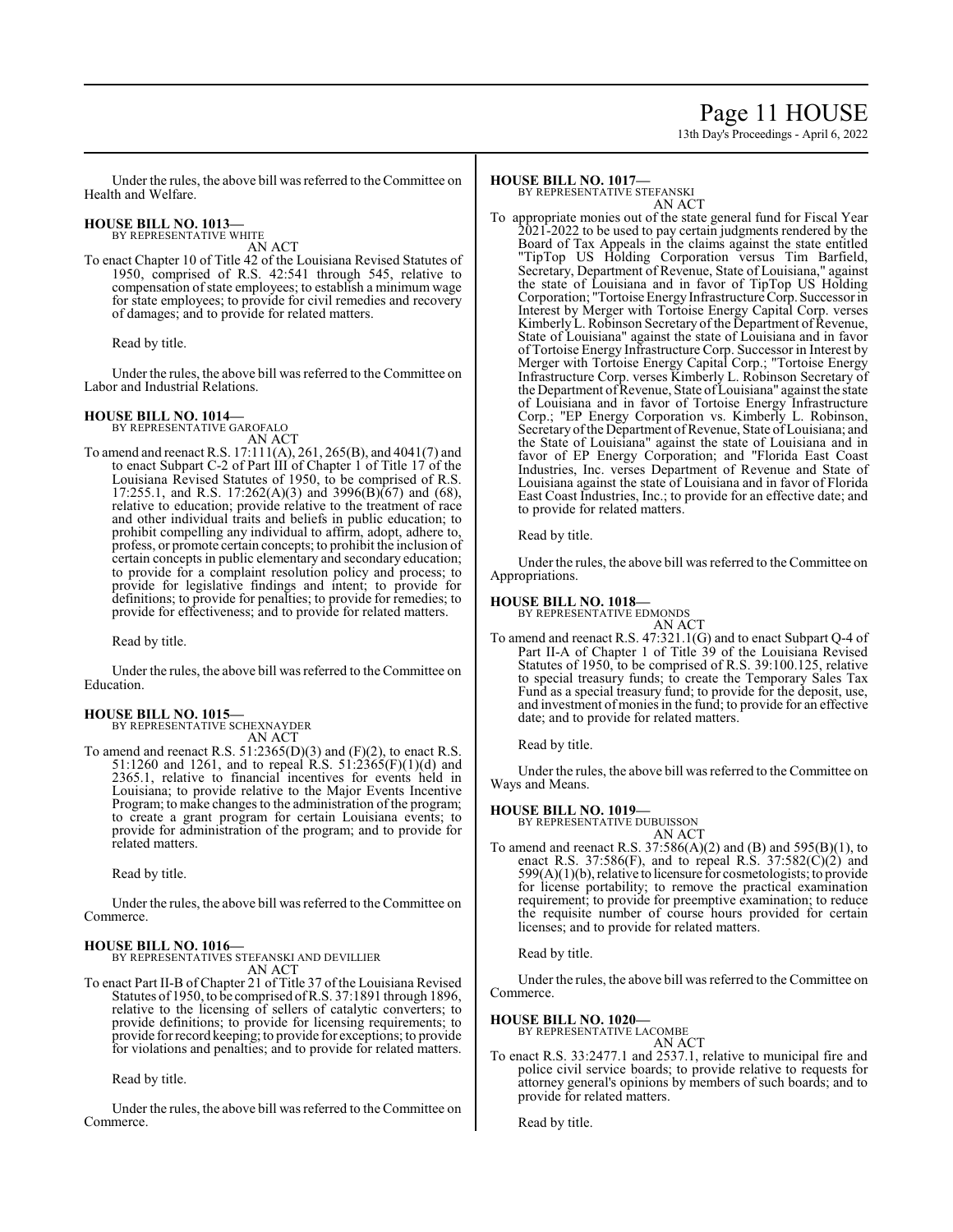# Page 12 HOUSE

13th Day's Proceedings - April 6, 2022

Under the rules, the above bill was referred to the Committee on Municipal, Parochial and Cultural Affairs.

- **HOUSE BILL NO. 1021—** BY REPRESENTATIVES MCFARLAND, DEVILLIER, EDMONDS, FRIEMAN, HARRIS, AND ROMERO AN ACT
- To amend and reenact R.S.  $11:710(F)(1)$  and (G), relative to the Teachers' Retirement System of Louisiana; to provide for the reemployment of teachers; to provide for the advertising of a critical shortage position; to provide for the certification of reemployed teachers; and to provide for related matters.

Read by title.

Under the rules, the above bill was referred to the Committee on Retirement.

#### **HOUSE BILL NO. 1022—** BY REPRESENTATIVE AMEDEE

AN ACT

To enact Chapter 5 of Title V of Book III of Title 9 of the Louisiana Revised Statutes of 1950, to be comprised of R.S. 9:2800.81 through 2800.85, relative to liability-free products; to provide relative to declination of a liability-free product; to provide for a civil remedy; to provide for legislative intent; to provide for definitions; to provide for exceptions; to provide for attorney fees and costs; to provide for public policy; to provide for an effective date; and to provide for related matters.

Read by title.

Under the rules, the above bill was referred to the Committee on Civil Law and Procedure.

#### **HOUSE BILL NO. 1023—**

BY REPRESENTATIVES FARNUM, BOURRIAQUE, WILFORD CARTER, DAVIS, GEYMANN, ROMERO, AND TARVER AND SENATOR STINE AN ACT

To amend and reenact R.S. 6:337 and 338(A) and (B) and to enact R.S. 6:339, relative to insurance proceeds paid for damages to residential property; to provide for prompt endorsement; to require payment directly to claimants in certain circumstances; to require placement of settlement proceeds in an interestbearing account for the benefit of the claimant; to provide for disbursement of funds; to provide for the determination of the relationship of proceeds to the property; to require release of funds upon inspection in certain circumstances; to provide for release of excess funds upon written request; to require a mortgage lender to create a disbursement plan; to provide for disbursement plan criteria; to provide for definitions; to provide for applicability; and to provide for related matters.

Read by title.

Under the rules, the above bill was referred to the Committee on Commerce.

#### **HOUSE BILL NO. 1024—**

BY REPRESENTATIVE DUBUISSON

AN ACT

To amend and reenact R.S. 49:316.1(A)(1), relative to payment for state charges; to provide relative to acceptance of payment by state entities; to provide relative to the forms of payment; to provide relative to electronic payments; to provide relative to the powers, duties, and authority of the state treasurer; and to provide for related matters.

Read by title.

Under the rules, the above bill was referred to theCommittee on Appropriations.

**HOUSE BILL NO. 1025—** BY REPRESENTATIVE MINCEY

AN ACT

To amend and reenact R.S. 17:10.3(A) and (B)(1) and 183.3(B)(3) and to enact R.S. 17:10.1(J), relative to school assessments and accountability; to provide relative to the administration of the ACT to certain students with exceptionalities and students pursuing a career diploma; to provide relative to the factoring of scores on certain assessments into the calculation of school and district performance scores; and to provide for related matters.

Read by title.

Under the rules, the above bill was referred to the Committee on Education.

**HOUSE BILL NO. 1026—** BY REPRESENTATIVE AMEDEE AN ACT To amend and reenact Civil Code Articles 103(4) and (5), 104, 112(B)(9), (C) and (D), 2315.8(A) and 2362.1(B), Code ofCivil Procedure Articles 891(B), 3603.1(A) and (C), 3604(C)(1),  $3607.1, 3610,$  and  $3945(\mathrm{G})$ , Children's Code Articles  $652(\mathrm{E})(2)$ , 1564, 1565, 1566(C), 1567(A)(3) and (B), 1568(A)(1), (3), and  $(4)$ , and  $(C)$ , 1569 $(A)$ (introductory paragraph),  $(B)$ , and  $(D)$ ,  $1570(A)$ (introductory paragraph) and  $(5)(a)$  and  $(I)$ , and 1573(introductory paragraph) and (4), Code ofEvidence Article 412.5(A), Code of Criminal Procedure Articles 313(A)(2),  $320(G)(1)$ ,  $893(A)(2)$ ,  $895(M)(1)$ ,  $899.2(D)(5)$  and (6), 900(A)(6)(d)(iii), 1001(1), (2), and (4), 1002(A)(2), R.S. 9:314,  $361, 362(1), (3)$ (introductory paragraph) and (a), and (4),  $364(A), (D), (E),$  and  $(F), 365, 366(A), 367, 369, 372(A)$  and  $(C),$ 3261.1(B), (C), (D), (E), (F)(2) and (3), (G), (H), (I), and (K), and 4103(B)(1), R.S. 13:621.21(B)(2) and (C)(2), 621.22(B)(3), 721(E)(2)(l), 1802(4), 1819(B)(1), 1821(A)(2), 1830(B)(3), 1852(4), 1856(4) and (5), 1857(A)(4), 1858(B), 1859(D),  $2106(B)$ , and  $5304(B)(10)$ (introductory paragraph) and (b), R.S. 14:79(E), R.S. 15:257.1(C)(1)(c), 574.7(C)(2)(a)(x) and (4)(e) and (f), 574.9(H)(2)(c), 587.8(A) and (B)(3)(introductory paragraph), (b), and (d) and (7), R.S.  $17:7.2(A)(6)$ , R.S.  $22:1\overline{0}63(A)(1)(g)$  and  $1078(A)$ , R.S. 33:9701(C)(2), R.S. 37:2554(B)(2)(b), R.S. 39:1619(A)(3)(introductory paragraph), (a), (f), and (g), R.S. 40:506(D), 1379.3.2(A), R.S. 44:3(J)(3), and R.S.  $46:52.1(F)(3)(a)(v)$ ,  $1842(15)(d)$ ,  $1846(A)$  and  $(C)$ , 1861(A)(1)(a), 2131, 2132, 2133(B)(3) and (D), 2134(A)(1),  $(2)$ , and  $(3)$  and  $(C)$ , 2135 $(A)$ (introductory paragraph),  $(B)$ , and  $(D)$ , 2136(A)(introductory paragraph), 2136.1, 2136.2(A) and  $(B)$ , 2136.3(A), 2138(C), 2140(A),  $(B)$ (introductory paragraph) and  $(4)$ , and  $(C)(1)$ ,  $(2)$ (introductory paragraph) $(e)$  and  $(g)$ , and (3)(b), 2141, and 2151(B) and (C), to enact Civil Code Articles 86.1, 136(D)(6) and Title VI of Book I of the Civil Code, comprised of Civil Code Article 162, Children's Code Article 1569(J), and Chapter 1 of Code Title XI of Code Book I of Title

9 of the Louisiana Revised Statutes of 1950, to be comprised of R.S. 9:1061 and 1062, relative to domestic violence and domestic abuse, to provide for public policy; to provide for legislative findings; to provide for a civil definition of domestic violence, domestic abuse, and dating violence; to provide consistent terminology; to provide for cross references; to provide for the definition of dating partner; to provide for treatment of nonviolent protective orders; to provide for reconciliation of marriages; to provide for the best interest of the child; to provide for court orders; to provide for certain evidentiary standards; to provide for certain constitutional rights; to provide for court costs and attorney fees; and to provide for related matters.

Read by title.

Under the rules, the above bill was referred to the Committee on Civil Law and Procedure.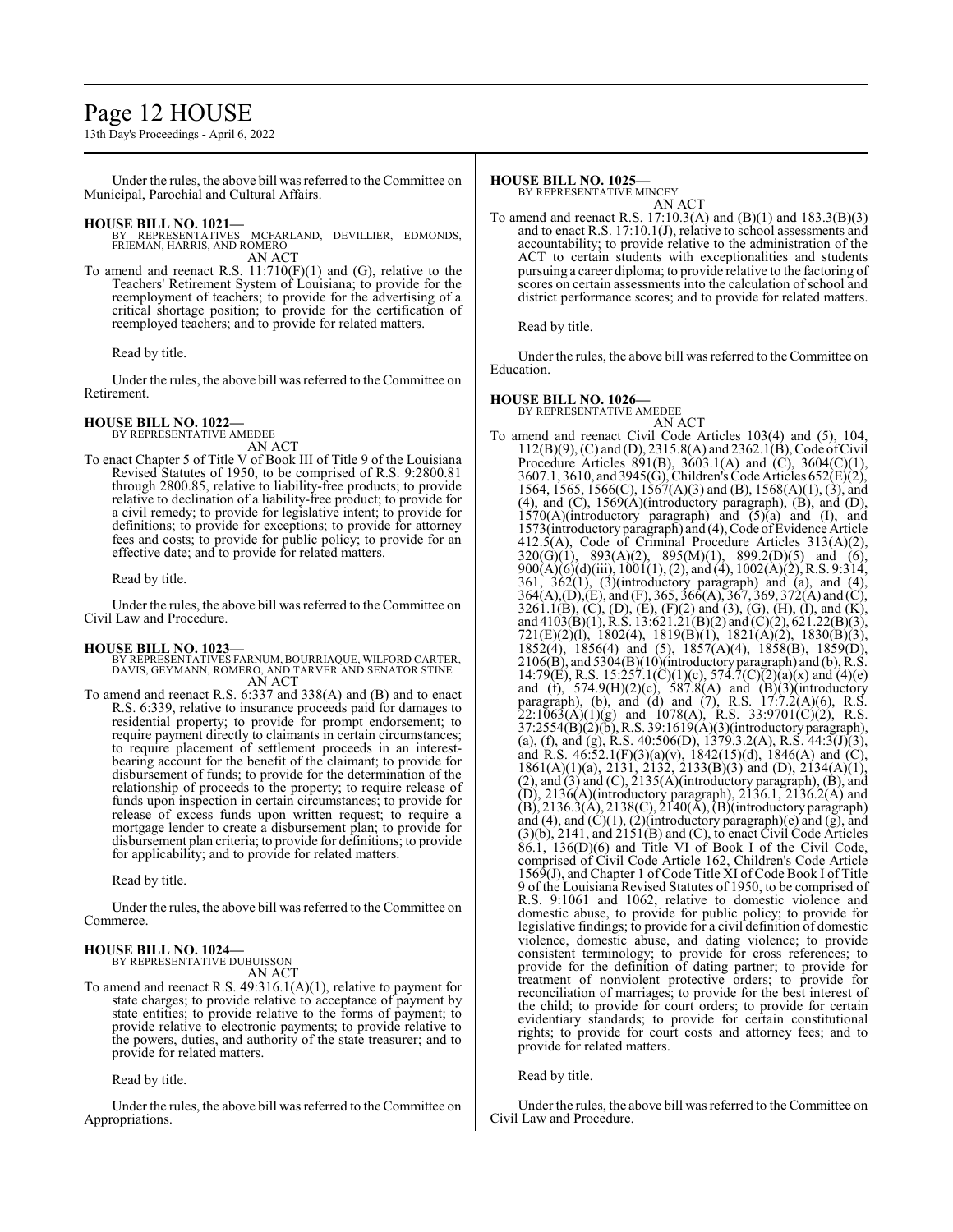# Page 13 HOUSE

13th Day's Proceedings - April 6, 2022

#### **HOUSE BILL NO. 1027—** BY REPRESENTATIVE LANDRY

AN ACT

To enact R.S. 15:101, relative to liability; to provide relative to certain pregnancy outcomes; to provide relative to civil liability; to provide relative to criminal prosecution; to provide relative to certain actions; to provide for legislative intent; and to provide for related matters.

Read by title.

Under the rules, the above bill was referred to the Committee on Administration of Criminal Justice.

#### **HOUSE BILL NO. 1028—** BY REPRESENTATIVE GLOVER

AN ACT

To amend and reenact R.S.  $40:1025(A)(1)$ ,  $(B)$ ,  $(C)$ , and  $(D)$  and to enact R.S. 40:1025(E), relative to penalties for transactions in drug related objects; to reduce the penalty for possession or use of marijuana drug paraphernalia; and to provide for related matters.

Read by title.

Under the rules, the above bill was referred to the Committee on Administration of Criminal Justice.

#### **HOUSE BILL NO. 1029—**

BY REPRESENTATIVE GLOVER AN ACT

To enact Chapter 5-M of Title 25 of the Louisiana Revised Statutes of 1950, to be comprised of R.S. 25:380.101 through 380.104, to create the Shreveport Water Works Museum in the Department of Culture, Recreation and Tourism; to provide relative to the establishment, location, purpose and use of the museum; to provide relative to operating funds and appropriations by the legislature; to provide relative to donations loans, and the disposition of property; to provide relative to the use of collections and property of the museum; to provide relative to the authority of the lieutenant governor and the Department ofCulture, Recreation and Tourismwith respect to the museum; and to provide for related matters.

Read by title.

Under the rules, the above bill was referred to the Committee on Municipal, Parochial and Cultural Affairs.

#### **HOUSE BILL NO. 1030—**

BY REPRESENTATIVE GLOVER AN ACT

To amend and reenact R.S. 17:3215 and 3217, relative to institutions under the supervision and management of the Board of Supervisors of Louisiana State University and Agricultural and Mechanical College and the Board of Supervisors for the University of Louisiana System; to provide for transfers of certain institutions; and to provide for related matters.

Read by title.

Under the rules, the above bill was referred to the Committee on Education.

#### **HOUSE BILL NO. 1031—**

BY REPRESENTATIVE FREIBERG

- AN ACT
- To enact Part II-A of Chapter 3 of Title 32 of the Louisiana Revised Statutes of 1950, to be comprised of R.S. 32:461, relative to a yearly road usage fee on certain vehicles; to levy a road usage

fee on electric and hybrid motor vehicles; to provide for the collection and disposition of the proceeds; to provide for certain definitions; to provide for the use of road usage fee proceeds; and to provide for related matters.

Read by title.

Under the rules, the above bill was referred to the Committee on Transportation, Highways and Public Works.

# **HOUSE BILL NO. 1032—** BY REPRESENTATIVE ZERINGUE

AN ACT

To enact R.S. 48:461.26(E)(3), relative to outdoor advertising; to provide an exception to outdoor advertisement for an institution of postsecondary education, an institution of higher education, or a foundation affiliated with the institution; and to provide for related matters.

Read by title.

Under the rules, the above bill was referred to the Committee on Transportation, Highways and Public Works.

#### **HOUSE BILL NO. 1033—**

BY REPRESENTATIVES ORGERON, MCKNIGHT, FONTENOT, AND **PIERRE** AN ACT

To amend and reenact R.S. 56:324, relative to commercial harvest of menhaden; to provide for restrictions and requirements applicable to commercial menhaden catch; to provide for the duties and responsibilities of the Department of Wildlife and Fisheries; and to provide for related matters.

Read by title.

Under the rules, the above bill was referred to the Committee on Natural Resources and Environment.

#### **HOUSE BILL NO. 1034—**

BY REPRESENTATIVE GLOVER

- AN ACT
- To amend and reenact R.S. 17:3215, relative to institutions under the supervision and management of the Board of Supervisors of Louisiana State University; to provide for transfers of certain institutions; and to provide for related matters.

Read by title.

Under the rules, the above bill was referred to the Committee on Education.

#### **HOUSE BILL NO. 1035—**

BY REPRESENTATIVE COUSSAN AN ACT

To amend and reenact R.S.  $30:2195(C)$ , (E), and (F)(1), 2195.8(A)(1), and 2195.12(Section heading), to enact R.S.  $30:2195.2(A)(6)$ , and to repeal R.S.  $30:2195.12(E)$ , relative to underground storage tanks; to provide for grants for upgrades to single wall underground storage tanks; to provide for use of the Motor Fuels Underground Storage Tank Trust Dedicated Fund Account; to provide for annual reports by the department; to provide for responsibilities of the Motor Fuels Underground Storage Tank Trust Fund Advisory Board; and to provide for related matters.

Read by title.

Under the rules, the above bill was referred to the Committee on Natural Resources and Environment.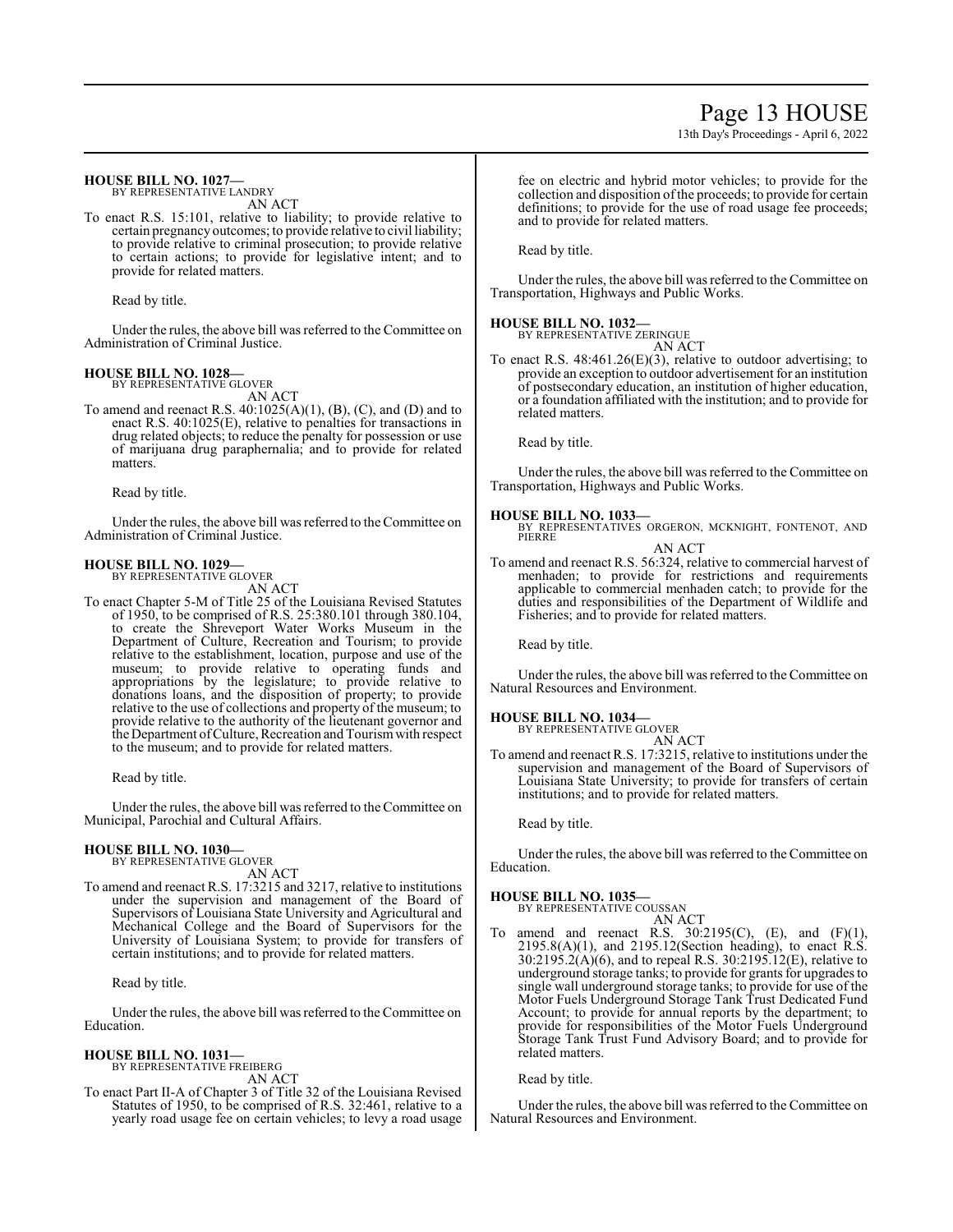# Page 14 HOUSE

13th Day's Proceedings - April 6, 2022

### **HOUSE BILL NO. 1036—**

BY REPRESENTATIVE CHARLES OWEN AN ACT

To enact R.S. 2:135.4, relative to the types of acceptable payments at airports; to authorize air carrier airports to receive certain payments for transactions; to prohibit air carrier airports from refusing to accept certain payments for transactions; and to provide for related matters.

Read by title.

Under the rules, the above bill was referred to theCommittee on Transportation, Highways and Public Works.

#### **HOUSE BILL NO. 1037—** BY REPRESENTATIVE LANDRY

AN ACT

To amend and reenact R.S. 23:921(C) through (E), (G)(1), (H), and (J) through (L) and to repeal R.S.  $23:921(F)(1)(c)$ , relative to employment contracts or agreements; to allow noncompete contracts or agreements under certain circumstances; to provide for exemptions regarding noncompete contracts or agreements and certain individuals; and to provide for related matters.

Read by title.

Under the rules, the above bill was referred to the Committee on Labor and Industrial Relations.

#### **HOUSE BILL NO. 1038—**

BY REPRESENTATIVE DESHOTEL

AN ACT To amend and reenact R.S. 51:2370.2(introductory paragraph) and (5), 2370.4(A)(8) and (C)(1), and 2370.13, relative to broadband; to provide for the GUMBO grant program; to provide for definitions; to provide for description of service; to provide for protest; to adjust the administrative fee; to make technical changes; and to provide for related matters.

Read by title.

Under the rules, the above bill was referred to the Committee on Commerce.

#### **HOUSE BILL NO. 1039—**

BY REPRESENTATIVES MCKNIGHT AND DAVIS AN ACT

To amend and reenact R.S. 40:1664.9(J) through (N) and to enact R.S. 40:1664.9(O), relative to life safetyand property protection systems; to provide for the electronic tagging of such systems using a Quick Response code decal; to provide for collecting a fee to obtain a Quick Response code decal; to provide for effectiveness; and to provide for related matters.

Read by title.

Under the rules, the above bill was referred to the Committee on Commerce.

### **HOUSE BILL NO. 1040—**

BY REPRESENTATIVES LACOMBE AND MIGUEZ AN ACT

To enact Chapter 20 of Title 51 of the Louisiana Revised Statutes of 1950, to be comprised ofR.S. 51:1751 through 1753, relative to payment processors; to provide definitions; to prohibit discrimination; to provide for a violation; to provide for an unfair trade practice; and to provide for related matters.

Read by title.

Under the rules, the above bill was referred to the Committee on Commerce.

### **HOUSE BILL NO. 1041—**

BY REPRESENTATIVE LYONS AN ACT

To enact R.S. 49:663.1(F), relative to the Small Rental Property Programadministered by the office of community development; to provide relative to compliance documentation; to provide for issuance of certain payments; and to provide for related matters.

Read by title.

Under the rules, the above bill was referred to the Committee on Appropriations.

### **HOUSE BILL NO. 1042—**

BY REPRESENTATIVE HILFERTY AN ACT

To enact R.S. 36:209.1, relative to certain agencies within the Department of Culture, Recreation and Tourism; to require the agencies to evaluate certain drainage projects; and to provide for related matters.

Read by title.

Under the rules, the above bill was referred to the Committee on Municipal, Parochial and Cultural Affairs.

#### **HOUSE BILL NO. 1043—**

BY REPRESENTATIVE SCHEXNAYDER AN ACT

To enact Subpart P-6 of Part II-A of Chapter 1 of Subtitle I of Title 39 ofthe Louisiana Revised Statues of 1950, to be comprised of R.S. 39:100.117, and Chapter 5 of Subtitle VII of Title 47 of the Louisiana Revised Statutes of 1950, to be comprised of R.S. 47:6361, relative to rebates; to provide for the rebate of certain funds to certain state taxpayers; to provide for the amount, approval, and issuance ofrebates; to authorize the promulgation of rules; to provide for the recapture of rebates under certain circumstances; to establish a special treasury fund; to provide for the deposit, use, and investment of monies in the fund; to provide for an effective date; and to provide for related matters.

Read by title.

Under the rules, the above bill was referred to the Committee on Ways and Means.

#### **HOUSE BILL NO. 1044—**

BY REPRESENTATIVE MIGUEZ

AN ACT To amend and reenact R.S. 30:2531(A)(2)(b), relative to the offense of intentional littering from a vehicle; to provide for additional penalties for second and subsequent intentional littering offenses; and to provide for related matters.

Read by title.

Under the rules, the above bill was referred to the Committee on Natural Resources and Environment.

#### **HOUSE BILL NO. 1045—**

BY REPRESENTATIVES FREEMAN, FISHER, AND ILLG AN ACT

To enact Subpart V of Part II-A of Chapter 1 of Title 39 of the Louisiana Revised Statutes of 1950, to be comprised of R.S. 39:100.171 through 100.176, relative to funds received from opioid litigation; to provide relative to the deposit and use of such funds; to provide relative to oversight of such funds; to require reports relative to such funds; to provide with respect to the powers and duties of the Louisiana Department of Health; to provide definitions; to provide an effective date; and to provide for related matters.

Read by title.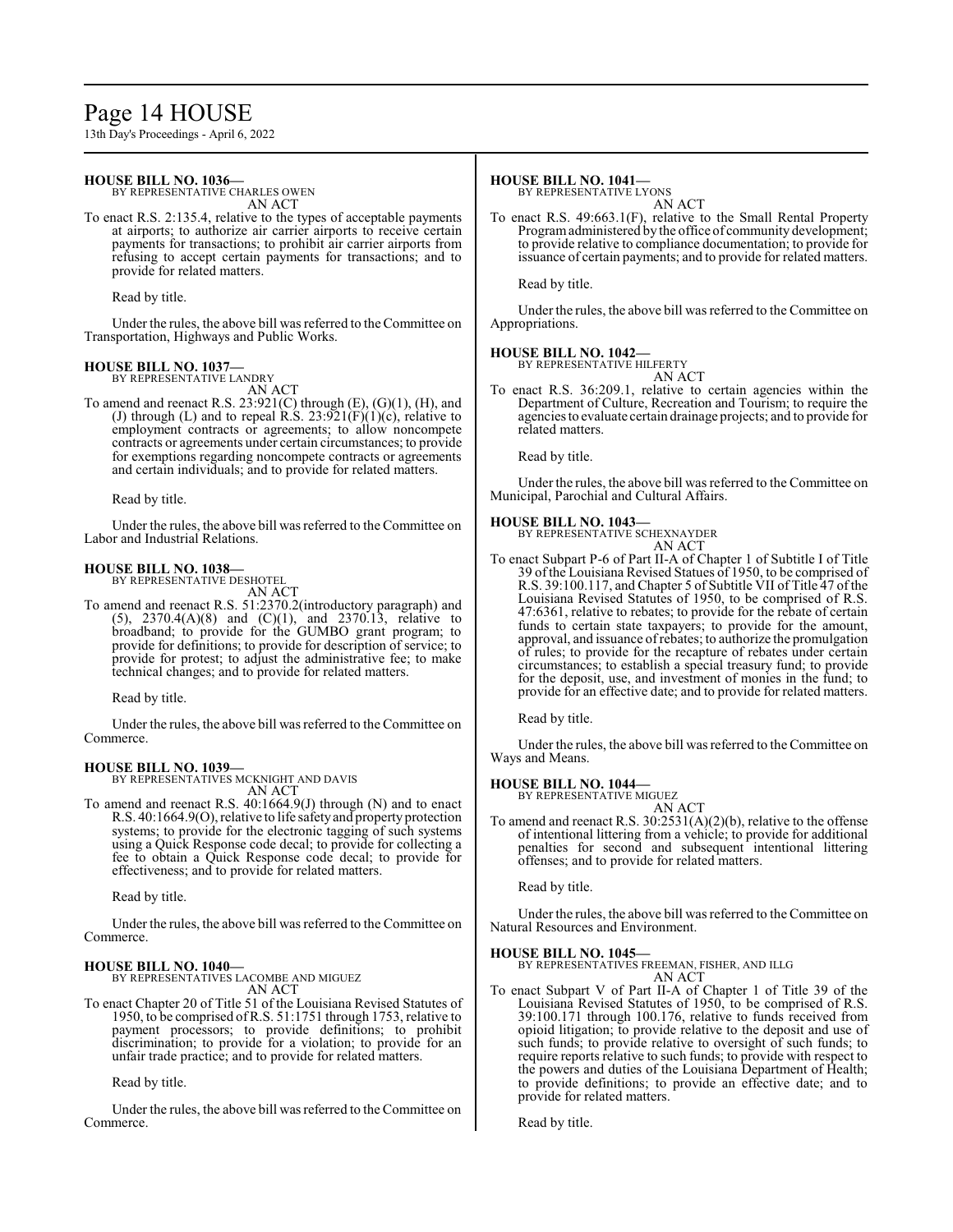# Page 15 HOUSE

13th Day's Proceedings - April 6, 2022

Under the rules, the above bill was referred to the Committee on Health and Welfare.

# **HOUSE BILL NO. 1046—** BY REPRESENTATIVE MIKE JOHNSON

AN ACT

To enact Chapter 17 of Title 38 of the Louisiana Revised Statutes of 1950, comprised of R.S. 38:3321 through 3326, and Part XII of Title 19 of the Louisiana Revised Statutes of 1950, to be comprised of R.S. 19:391 through 398, and to repeal Act No. 320 ofthe 1952Regular Session ofthe Legislature ofLouisiana, as amended by Section 4 of Act No. 455 of the 1966 Regular Session of the Legislature of Louisiana; Act No. 434 of the 1974 Regular Session of the Legislature of Louisiana; and Paragraph 7 of Section 1 of Act No. 222 of the 1977 Regular Session of the Legislature of Louisiana, R.S.  $36:610(\overline{D})(2)$ , and R.S.  $56:801(7)$ , relative to the re-establishment of the Catahoula Lake Game and Fish Preserve; to define the territorial limits of the preserve; to establish a commission to administer and govern the preserve; to establish the domicile of the commission; to provide for powers, duties, and responsibilities of the commission; to provide for the acquisition of property by the commission; and to provide for related matters.

Read by title.

Under the rules, the above bill was referred to the Committee on Natural Resources and Environment.

# **HOUSE BILL NO. 1047—**

BY REPRESENTATIVE JEFFERSON AN ACT

To enact R.S. 17:279.1 and 282, relative to health instruction in public schools; relative to anatomy and physiology instruction; to provide for guidelines for such instruction; to provide for definitions; and to provide for related matters.

Read by title.

Under the rules, the above bill was referred to the Committee on Education.

#### **HOUSE BILL NO. 1048—**

BY REPRESENTATIVE MCKNIGHT AN ACT

To amend and reenact R.S. 51:922, relative to economic development; to provide for the Department of Economic Development; to add to the stated purposes of the Department of Economic Development; to require a continuous program designed to attract manufacturers; to provide for incentives; to provide for economic growth; to provide for workforce development; to provide for job creation; to provide for wages; to provide for community investment; to provide for quality of life; to make technical changes; and to provide for related matters.

Read by title.

Under the rules, the above bill was referred to the Committee on Commerce.

### **HOUSE BILL NO. 1049—**

BY REPRESENTATIVES SEABAUGH AND MCFARLAND AND SENATOR ROBERT MILLS AN ACT

To enact Part IV-B of Chapter 28 of Title 3 of the Louisiana Revised Statutes of 1950, to be comprised of R.S. 3:4341.1 through 3:4341.16, relative to forestry and agriculture; to authorize the creation of timber and agriculture transportation group selfinsurance funds; to provide with respect to group self-insurance funds; to provide for requirements; to provide for definitions; to

provide with respect to the qualifications for membership; to provide for regulatory authority; to provide for excess or reinsurance insurance; to provide for the management of assets and investments; to provide for liabilities and the payment of claims; to provide for audits, examinations, and investigations; to provide for licensed insurance agents and brokers; to provide for insolvencies; to provide for civil actions for enforcement; to provide for reporting; to provide penalties for noncompliance; to provide for due process rights; to provide for dissolution; and to provide for related matters.

Read by title.

Under the rules, the above bill was referred to the Committee on Agriculture, Forestry, Aquaculture, and Rural Development.

#### **HOUSE BILL NO. 1050—**

BY REPRESENTATIVE GLOVER AN ACT

To enact R.S. 48:954, relative to the acquisition and sale of state bridges and linear parks by local governments; to prohibit certain municipalities and parishes from acquiring or transferring an interest in state bridges and linear bridges; and to provide for related matters.

Read by title.

Under the rules, the above bill was referred to the Committee on Municipal, Parochial and Cultural Affairs.

#### **HOUSE BILL NO. 1051—**

BY REPRESENTATIVE BROWN AN ACT

To authorize and provide for the transfer of certain state property; to authorize the transfer of certain state property in Iberville Parish; to provide a property description; to provide for the reservation of mineral rights; to provide terms and conditions; to provide for termination of authority; to provide an effective date; and to provide for related matters.

Read by title.

Under the rules, the above bill was referred to the Committee on Natural Resources and Environment.

#### **HOUSE BILL NO. 1052—**

BY REPRESENTATIVE LANDRY AN ACT

To enact R.S. 29:726.7, relative to the Hazard Mitigation Revolving Loan Fund; to establish the Hazard Mitigation Revolving Loan Fund; to provide for the administration of the fund; to provide for deposits, interest, and unexpended monies in the fund; to provide definitions; to specify how funds may be disbursed and for what types of activity; to provide for annual reporting and audits; and to provide for related matters.

Read by title.

Under the rules, the above bill was referred to the Committee on Appropriations.

#### **HOUSE BILL NO. 1053—**

BY REPRESENTATIVE EMERSON AN ACT

To enact R.S.  $37:1437(C)(1)(d)$ , relative to the licensure of real estate brokers; to require the completion of certain licensing, educational, and examination requirements prior to licensure as a real estate broker; to exempt Louisiana attorneys licensed as real estate salespersons from such requirements; and to provide for related matters.

Read by title.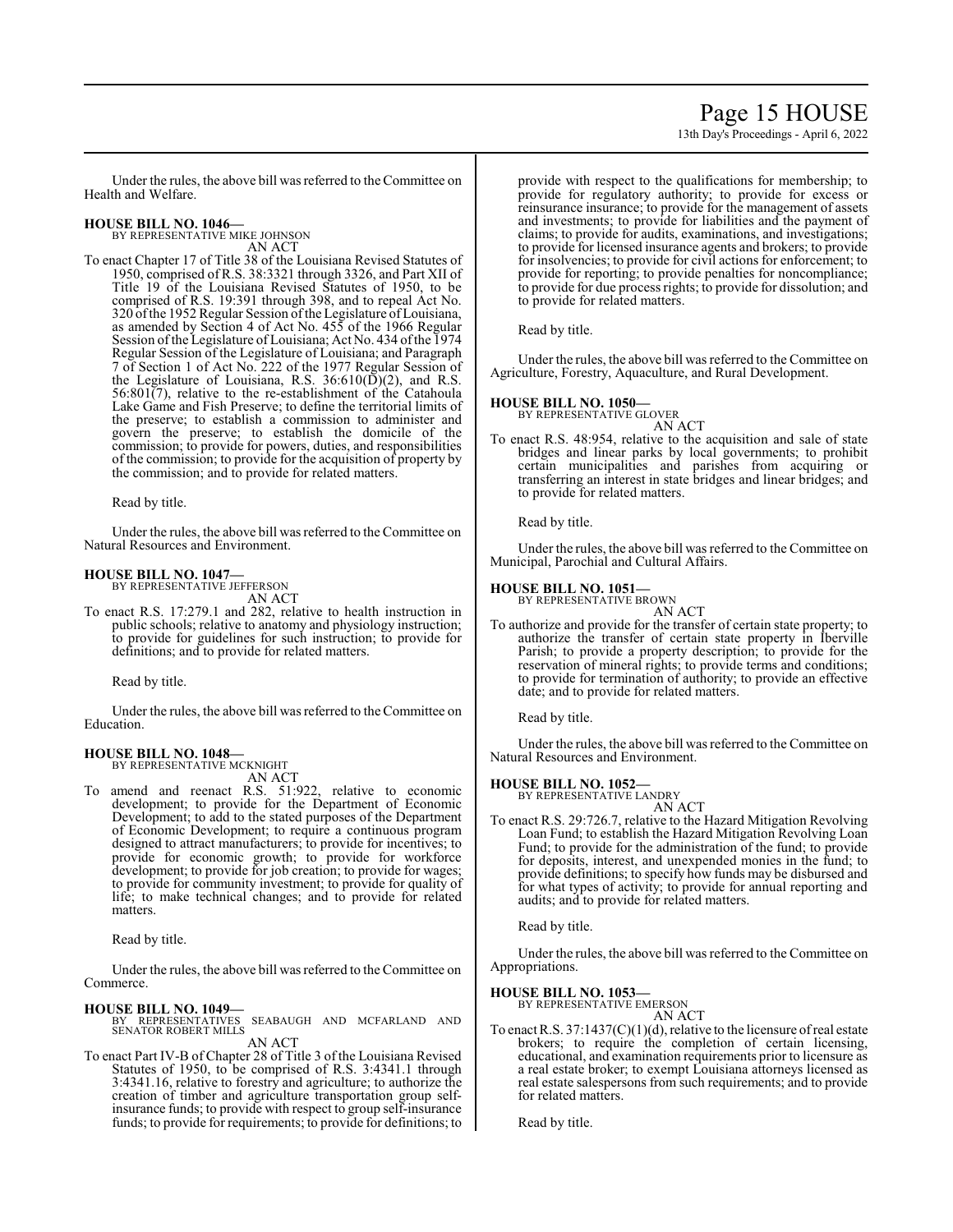# Page 16 HOUSE

13th Day's Proceedings - April 6, 2022

Under the rules, the above bill was referred to the Committee on Commerce.

# **HOUSE BILL NO. 1054—** BY REPRESENTATIVE DUPLESSIS

AN ACT

To enact R.S. 48:2199.1, relative to transportation network companies security camera system; to establish guidelines for security camera systems in driver's personal vehicle; to provide for security camera system specification; to provide for notice decals in driver's personal vehicle; to prohibit video image record access; to provide for the safeguard of video or audio; to provide the procedure for video or audio access; to provide for inspection of security camera system; to provide for written notification of video and audio recording; to provide grounds for violation; and to provide for related matters.

Read by title.

Under the rules, the above bill was referred to the Committee on Transportation, Highways and Public Works.

### **HOUSE BILL NO. 1055—**

BY REPRESENTATIVE HUGHES AN ACT

To amend and reenact R.S. 4:158.1 and 160(B) and to enact R.S. 4:147(7) and (8), 158.2, and 160(C), relative to horse racing; to provide for specific duties of the Louisiana State Racing Commission; to provide for standards and employment; to provide for written reports; and to provide for related matters.

Read by title.

Under the rules, the above bill was referred to the Committee on Commerce.

#### **HOUSE BILL NO. 1056—** BY REPRESENTATIVE HODGES

AN ACT

To amend and reenact R.S. 18:114(F)(3) and to enact R.S.  $18:101(A)(4)$  and  $102(A)(3)$ , relative to persons permitted to register or vote; to provide for applicants qualification to register to vote; to provide for persons ineligible to register or vote ; to provide for procedures for voter registration at driver's license facilities; and to provide for related matters.

Read by title.

Under the rules, the above bill was referred to the Committee on House and Governmental Affairs.

### **HOUSE BILL NO. 1057—**

BY REPRESENTATIVE DESHOTEL AN ACT

To enact R.S. 29:725.7, relative to a strategic fuel reserve; to provide for a strategic reserve of fuel for the state; to designate a port for the fuel reserve; to provide for the construction of fuel storage; to provide for fuel set-asides; and to provide for related matters.

Read by title.

Under the rules, the above bill was referred to the Committee on Judiciary.

### **Senate Bills and Joint Resolutions on Second Reading to be Referred**

The following Senate Bills and Joint Resolutions on second reading to be referred were taken up, read, and referred to committees, as follows:

#### **SENATE BILL NO. 8—** BY SENATOR PRICE

AN ACT

To amend and reenact R.S. 11:1307(E), 1310(A)(2)(a), 1312.1(A)(2) and the introductory paragraph of  $(D)(2)$ , 1318, 1321 $(A)(1)$ , 1322(B) and (D),  $1323(\dot{B})(1)$ , (C), and (D)(1), and 1345.8(B)(1), and to enact R.S. 11:1322.1, relative to the Louisiana State Police Retirement System; to provide with respect to benefits; to provide relative to qualifications for payment; to provide for clarification of statutory language; to provide relative to payment of benefits to a trust for specific beneficiaries; to provide for an effective date; and to provide for related matters.

Read by title.

Under the rules, the above bill was referred to the Committee on Retirement.

# **SENATE BILL NO. 9—** BY SENATOR ROBERT MILLS

AN ACT To amend and reenact R.S. 11:1755(E)(1)(a) and (5), 1821(E), 1823(22), 1826(B), 1842, 1843, and 2003, to enact R.S. 11:1756(D), and to repeal R.S. 11:1823(23), relative to statewide retirement systems; to provide with respect to administration of and benefits provided by the systems; to provide relative to creditable service, conversion of leave, and benefit payments; to provide relative to the powers, duties, and responsibilities of members of system boards of trustees; to provide for expenditure of system funds; to provide for actuarial investigations; to provide relative to cash deposit available for payment of benefits; to provide for an effective date; and to provide for related matters.

Read by title.

Under the rules, the above bill was referred to the Committee on Retirement.

# **SENATE BILL NO. 27—**

BY SENATOR LAMBERT AN ACT

To enact R.S. 49:191(13)(a) and to repeal R.S. 49:191(10)(f), relative to the Department of Environmental Quality, including provisions to provide for the re-creation of the Department of Environmental Quality and the statutory entities made a part of the department by law; to provide for the effective termination date for all statutory authority for the existence of such statutory entities; and to provide for related matters.

Read by title.

Under the rules, the above bill was referred to the Committee on Natural Resources and Environment.

#### **SENATE BILL NO. 77—**

BY SENATORS LUNEAU, BARROW, BOUDREAUX, HENSGENS, MCMATH, MIZELL AND POPE AN ACT

To enact R.S. 46:153.3(C)(2), relative to Medicaid coverage for prescription drugs; to provide for prescribed drugs used to treat schizophrenia and schizotypal or delusion disorders; and to provide for related matters.

Read by title.

Under the rules, the above bill was referred to the Committee on Health and Welfare.

**SENATE BILL NO. 80—** BY SENATOR WHITE

AN ACT

To amend and reenact R.S. 13:2591(A)(1), R.S. 40:1666.1(A)(1), (4)(a), and (6)(a), 1667.1(A)(1) and (2)(a), 1667.7(B) and (G), and 1667.9, relative to supplemental pay for firemen, police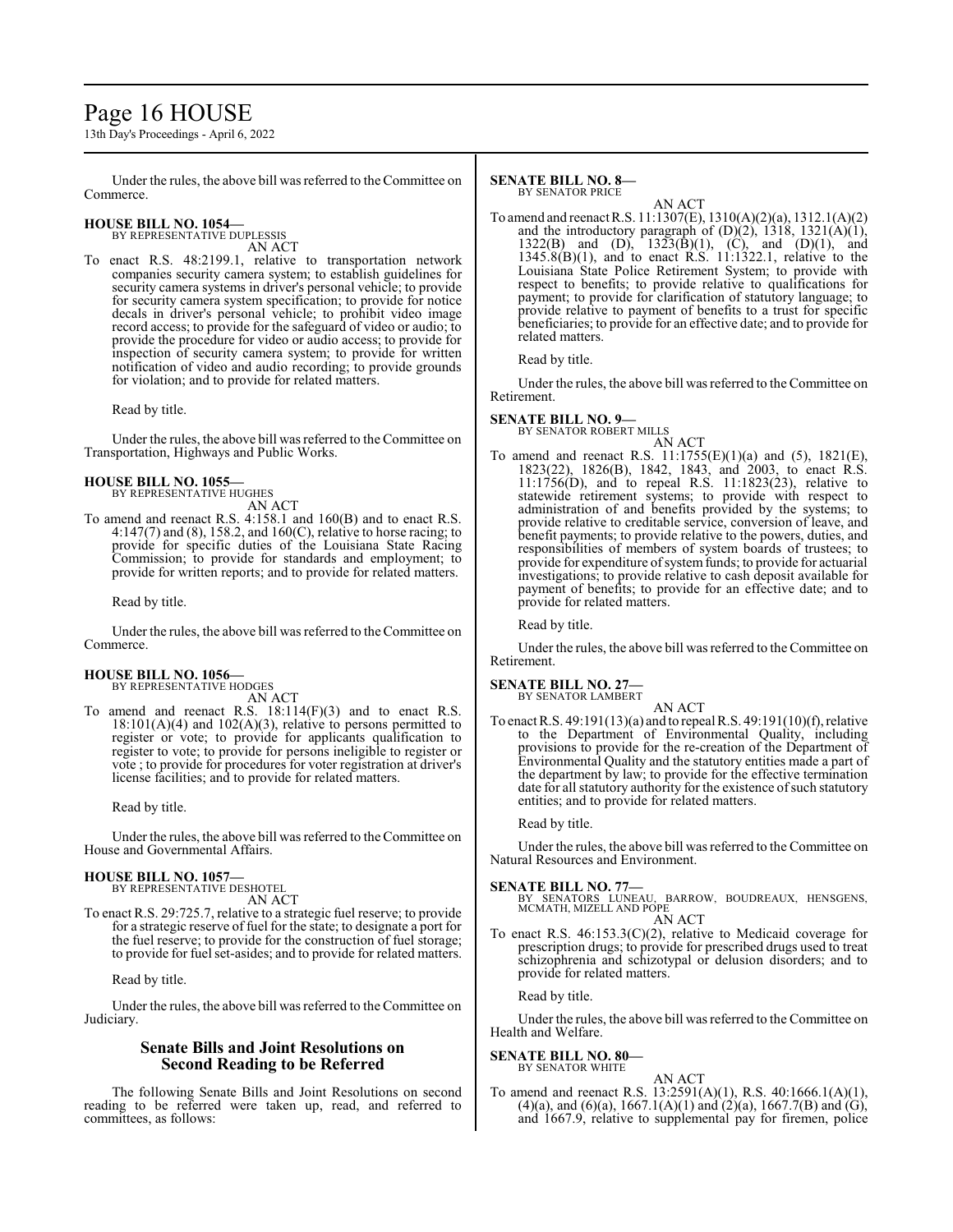13th Day's Proceedings - April 6, 2022

officers, law enforcement officers of certain state agencies and political subdivisions, deputy sheriffs, and full-time deputy sheriffs employed as field representatives or process servers, justices of the peace, constables, harbor police, bridge police, fireboat employees, and certain tribal officers and firemen; to provide for extra compensation for commissioned law enforcement officers employed by a public institution of higher education; to provide certain constables and marshals as provided by law; to provide for extra compensation for certain harbor police officers, fireboat operators, certain tribal officers, and bridge police officers employed by the state; to provide for extra compensation for certain tribal firemen; to provide for extra compensation for certain fire protection officers with the Plaquemines Port Harbor and Terminal District; to provide for an effective date; and to provide for related matters.

Read by title.

Under the rules, the above bill was referred to the Committee on Appropriations.

**SENATE BILL NO. 157—** BY SENATOR MILLIGAN

AN ACT

To amend and reenact R.S.  $15:587(A)(1)(a)$  and to enact R.S.  $15:587(A)(1)(m)$  and  $587.5(B)(3)$ , relative to criminal history records and identification files; to provide for access to criminal history records and identification files by the office of technology services; to provide for responsibilities of division of administration, office of technology services; and to provide for related matters.

Read by title.

Under the rules, the above bill was referred to theCommittee on Administration of Criminal Justice.

#### **SENATE BILL NO. 165—** BY SENATOR TALBOT

AN ACT

To amend and reenact R.S. 22:2436(C)(2)(a), and (D)(2), (D)(3), and  $(E)(2)$ , and R.S. 22:2437(C), to enact R.S. 22:2436(D)(4) and R.S. 22:2439(D) and to repeal R.S. 22:2436(E)(3) relative to an internal claims and appeals process and external procedures for health insurance issuers; to provide requirements for certain processes and procedures; and to provide for related matters.

Read by title.

Under the rules, the above bill was referred to the Committee on Insurance.

# **SENATE BILL NO. 171—**

BY SENATOR FOIL

AN ACT

To enact R.S. 49:191(13) and to repeal R.S. 49:191(10)(i), relative to the Department of Veterans Affairs; to provide for re-creation of the Department of Veterans Affairs and the statutory entities made a part of the department by law; to provide for the effective termination date for all statutory authority for the existence of such statutory entities; to provide for an effective date; and to provide for related matters.

Read by title.

Under the rules, the above bill was referred to the Committee on Judiciary.

#### **SENATE BILL NO. 211—** BY SENATOR STINE

AN ACT

To amend and reenact R.S. 47:463.61(E)(2) and (3), to provide relative to the "Choose Life" special prestige license plate; to add the needs of expectant mothers considering parenting their child to the approved use of royalty fee; and to provide for related matters.

Read by title.

Under the rules, the above bill was referred to the Committee on Transportation, Highways and Public Works..

#### **SENATE BILL NO. 216—** BY SENATOR JACKSON

AN ACT

To enact R.S.  $15:255(X)$ , relative to compulsory process of certain courts; to provide for the witness fee fund for the Bastrop City Court; to provide for excess funds to be used for operating expenses; and to provide for related matters.

Read by title.

Under the rules, the above bill was referred to the Committee on Judiciary.

### **SENATE BILL NO. 223—**

BY SENATORS LAMBERT AND FOIL AN ACT

To enact R.S. 47:463.214 and 463.215, relative to motor vehicle special prestige license plate; to provide for Egg Bowl rivalry prestige license plates; to provide for the establishment of the "Mississippi State University Alumni Association" special prestige license plate; to provide for the establishment of the "University ofMississippi Alumni Association" special prestige license plate; to provide for creation, issuance, design, fees, distribution, and rule promulgation applicable to such license plates; and to provide for related matters.

Read by title.

Under the rules, the above bill was referred to the Committee on Transportation, Highways and Public Works.

### **SENATE BILL NO. 302—**

BY SENATOR BARROW

AN ACT To amend and reenact R.S. 47:463.56(A), (D), and (F), and to enact R.S. 47:463.56(H), relative to the "Girl Scouts of USA" special prestige license plate; to change the distribution of the royalty fee to Girl Scouts Louisiana East and Girl Scouts of Louisiana - Pines to the Gulf; and to provide for related matters.

Read by title.

Under the rules, the above bill was referred to the Committee on Transportation, Highways and Public Works.

# **SENATE BILL NO. 332—**

BY SENATOR HENRY AN ACT

To amend and reenact R.S.  $26:80(A)(2)$  and  $280(A)(2)$ , relative to the office of alcohol and tobacco control; to provide relative to permits; to provide relative to residency requirements; to remove the two-year residency requirement for alcohol retail permits; and to provide for related matters.

Read by title.

Under the rules, the above bill was referred to the Committee on Judiciary.

#### **SENATE BILL NO. 393—** BY SENATOR WHITE

## AN ACT

To amend and reenact R.S. 14:95.1(D) and to enact R.S. 14:2(B)(29) and 95.1(E), relative to crimes of violence; to designate the crime of possession of firearm or carrying concealed weapon by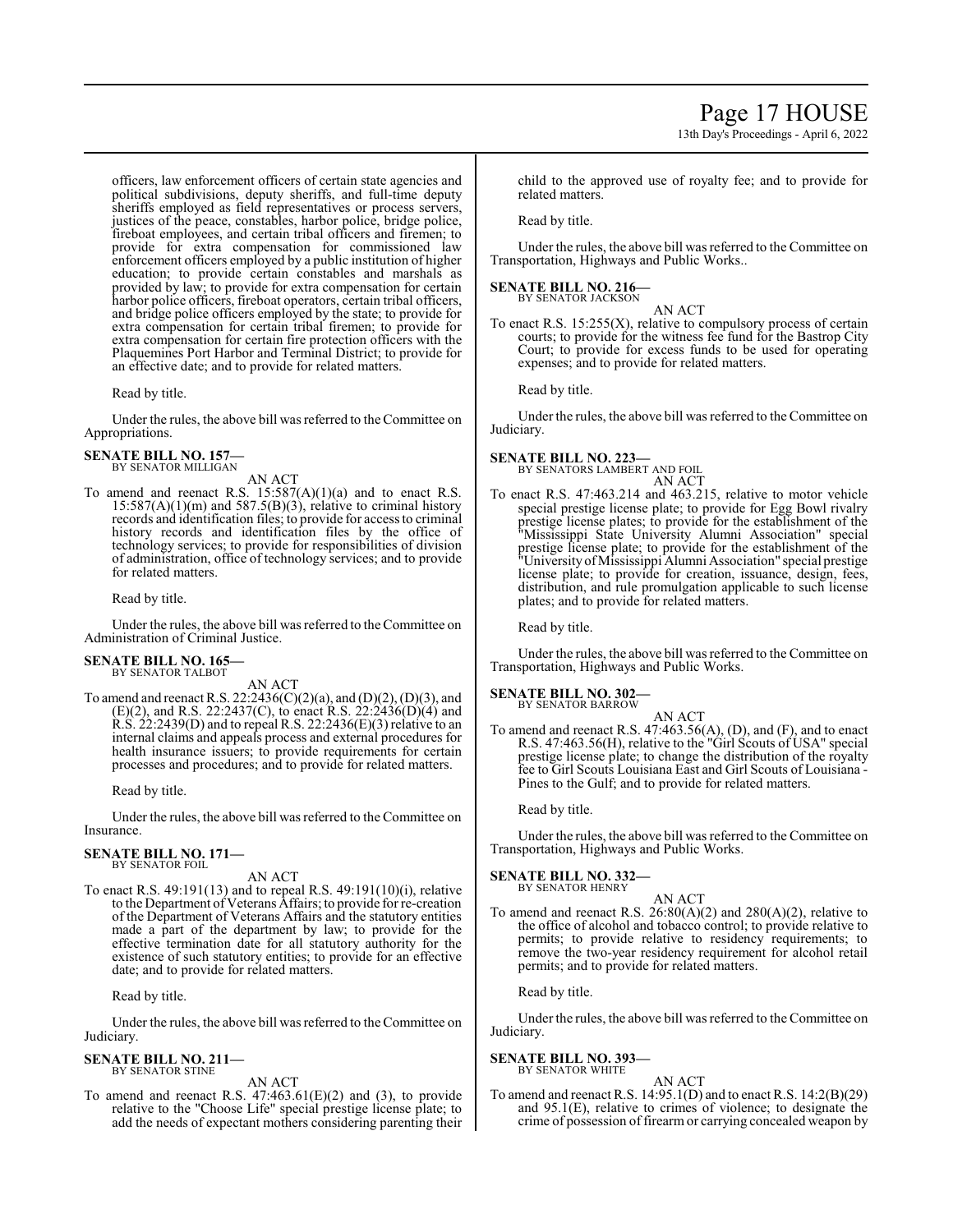# Page 18 HOUSE

13th Day's Proceedings - April 6, 2022

a person convicted of certain felonies as a crime of violence; to provide for an effective date; and to provide for related matters.

Read by title.

Under the rules, the above bill was referred to the Committee on Administration of Criminal Justice.

### **House and House Concurrent Resolutions Reported by Committee**

The following House and House Concurrent Resolutions reported by committee were taken up and acted upon as follows:

#### **HOUSE CONCURRENT RESOLUTION NO. 42—**

BY REPRESENTATIVE COUSSAN A CONCURRENT RESOLUTION

To authorize and direct the Louisiana State Law Institute to study and make specific recommendations for revisions to Louisiana laws in order for the legislature to adopt the Uniform Collaborative Law Act.

Read by title.

Reported favorably by the Committee on Civil Law and Procedure.

On motion of Rep. Gregory Miller, the resolution was ordered engrossed and passed to its third reading.

### **House Bills and Joint Resolutions on Second Reading Reported by Committee**

The following House Bills and Joint Resolutions on second reading reported by committee were taken up and acted upon as follows:

## **HOUSE BILL NO. 58—**

BY REPRESENTATIVE GREGORY MILLER AN ACT

To amend and reenact Code of Civil Procedure Article 4566(D), relative to management of affairs of the interdict; to provide relative to individuals with permanent disabilities; to provide for irrevocable trusts; to provide for termination; and to provide for related matters.

Read by title.

Reported favorably by the Committee on Civil Law and Procedure.

On motion of Rep. Gregory Miller, the bill was ordered engrossed and passed to its third reading.

#### **HOUSE BILL NO. 127—** BY REPRESENTATIVE DEVILLIER

AN ACT

To enact R.S. 32:62, relative to highway speed limits; to reduce the maximum speed limits on portions of U.S. Highway 190 in the Town of Basile's municipal limits and Louisiana Highway 91 in the City of Eunice; and to provide for related matters.

Read by title.

Reported favorably by the Committee on Transportation, Highways and Public Works.

On motion of Rep. Wright, the bill was ordered engrossed and passed to its third reading.

#### **HOUSE BILL NO. 154—**

BY REPRESENTATIVE TURNER AND SENATOR CATHEY AN ACT

To amend and reenact R.S. 34:851.25(A) and to enact R.S. 38:2558(11)(f), relative to the powers of the Bayou D'Arbonne Lake Watershed District; to prohibit the operation of certain motor vessels when Lake D'Arbonne is above flood stage; to prohibit the operation of certain motor vessels when the operation may cause flooding to certain structures; and to provide for related matters.

Read by title.

Reported favorably by the Committee on Transportation, Highways and Public Works.

On motion of Rep. Wright, the bill was ordered engrossed and passed to its third reading.

#### **HOUSE BILL NO. 164—**

BY REPRESENTATIVE PRESSLY AN ACT

To amend and reenact R.S. 13:850(A), relative to electronic filing and recording; to provide relative to electronic filing received at certain times; to provide for the acceptance at time of receipt; and to provide for related matters.

Read by title.

Reported with amendments by the Committee on Civil Law and Procedure.

The committee amendments were read as follows:

#### **HOUSE COMMITTEE AMENDMENTS**

Amendments proposed by House Committee on Civil Law and Procedure to Original House Bill No. 164 by Representative Pressly

AMENDMENT NO. 1

On page 1, line 12, after "complete" delete the remainder of the line, delete line 13 in its entirety and at the beginning of line 14, delete "forth in Code ofCivil Procedure Article 258" and insert "on the date and time indicated on the clerk of court facsimile transmission receipt'

On motion of Rep. Gregory Miller, the amendments were adopted.

On motion of Rep. Gregory Miller, the bill, as amended, was ordered engrossed and passed to its third reading.

**HOUSE BILL NO. 172—** BY REPRESENTATIVE GREGORY MILLER

AN ACT

To amend and reenact R.S. 9:2061, relative to revocable trusts; to provide for the duties of the trustee to the settlor; and to provide for related matters.

Read by title.

Reported favorably by the Committee on Civil Law and Procedure.

On motion of Rep. Gregory Miller, the bill was ordered engrossed and passed to its third reading.

**HOUSE BILL NO. 213—**

BY REPRESENTATIVE GREGORY MILLER AN ACT

To enact R.S. 9:2449.1 and R.S. 22:911.1, relative to divorce; to provide for the automatic revocation of certain benefits upon divorce; to provide for certain retirement accounts; to provide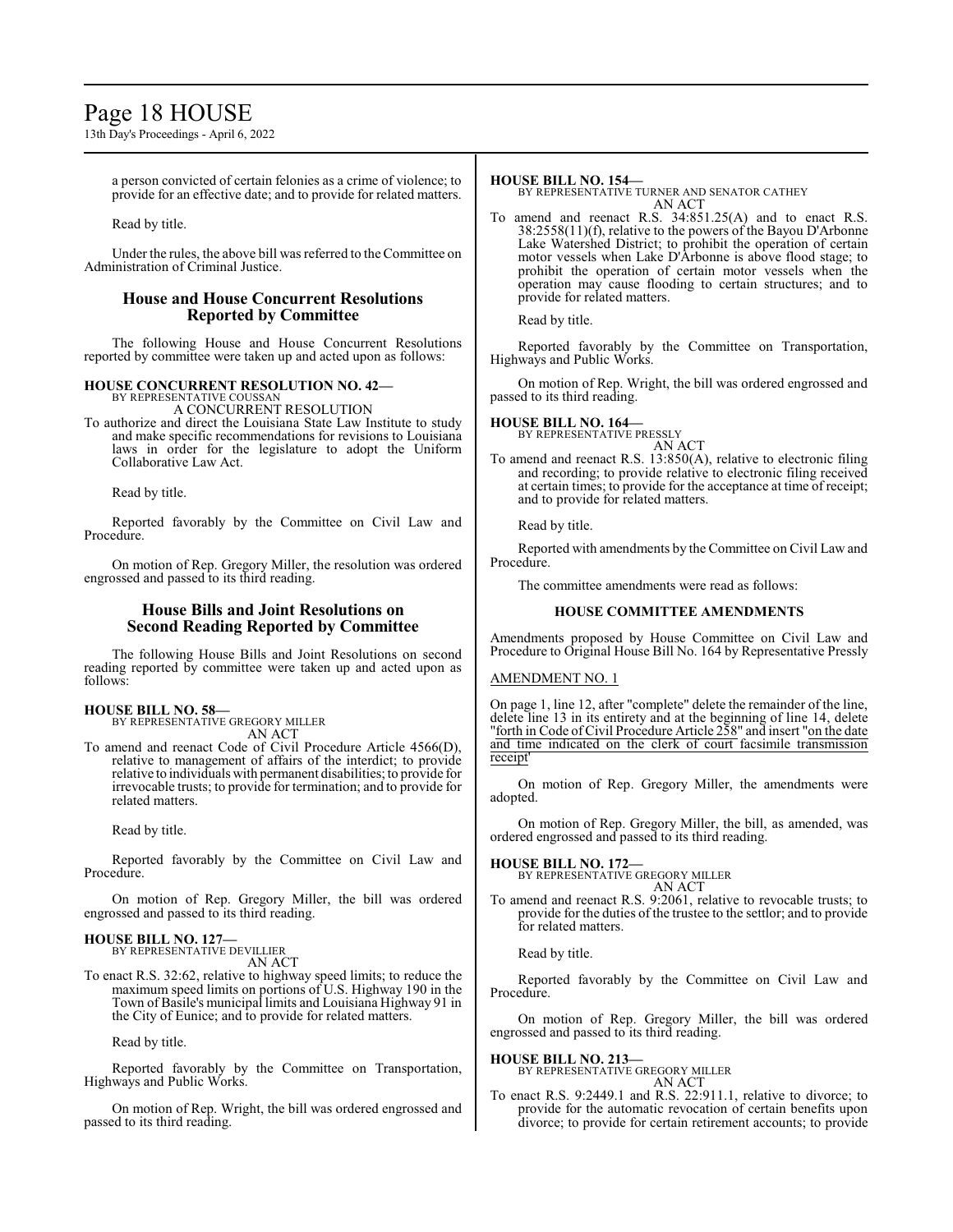# Page 19 HOUSE

13th Day's Proceedings - April 6, 2022

for life insurance; to provide for liability; and to provide for related matters.

Read by title.

Reported with amendments by the Committee on Civil Law and Procedure.

The committee amendments were read as follows:

#### **HOUSE COMMITTEE AMENDMENTS**

Amendments proposed by House Committee on Civil Law and Procedure to Original House Bill No. 213 by Representative Gregory Miller

### AMENDMENT NO. 1

On page 1, at the end ofline 9, insert "revocable designation made by a divorced individual to the former spouse resulting in any

#### AMENDMENT NO. 2

On page 1, after line 20, insert the following:

"C. This Section shall not apply to any beneficiary designation made pursuant to the Louisiana Public Retirement Law.

### AMENDMENT NO. 3

On page 2, line 5, after "revoke" delete the remainder of the line and insert "any revocable beneficiary designation to a former"

#### AMENDMENT NO. 4

On page 2, line 6, after "of" and before "individual's" delete "[an]" and insert "an"

### AMENDMENT NO. 5

On page 2, line 7, after "plan," and before "provided" delete the quotation mark """

#### AMENDMENT NO. 6

On page 2, between lines 27 and 28, insert the following:

"(e) This provision is not intended to conflict with the various provisions of the Louisiana Public Retirement Law regarding the consequences of divorce under a public retirement plan. See, e.g., R.S. 11:446(E), 783(D), 1933, 2224(C), and 2256.1. Consequently, this provision has no applicability to any beneficiary designation made pursuant to the Louisiana Public Retirement Law. See R.S. 11:1 et seq."

On motion of Rep. Gregory Miller, the amendments were adopted.

On motion of Rep. Gregory Miller, the bill, as amended, was ordered engrossed and passed to its third reading.

# **HOUSE BILL NO. 225—**

BY REPRESENTATIVE GREGORY MILLER AN ACT

To repeal Civil Code Articles 897 and 898, relative to successions; to repeal the ascendant's right to inherit immovables donated to a descendant; and to provide for related matters.

Read by title.

Reported favorably by the Committee on Civil Law and Procedure.

On motion of Rep. Gregory Miller, the bill was ordered engrossed and passed to its third reading.

#### **HOUSE BILL NO. 302—** BY REPRESENTATIVE FREEMAN

AN ACT

To amend and reenact R.S. 32:1741(I), relative to the booting of motor vehicles parked on private property; to remove the prohibition on a parking facility company, valet company, or general manager from having an ownership interest in a business engaged in booting vehicles on private property or from accepting a rebate or other compensation from a booting company; and to provide for related matters.

Read by title.

Reported favorably by the Committee on Transportation, Highways and Public Works.

On motion of Rep. Wright, the bill was ordered engrossed and passed to its third reading.

# **HOUSE BILL NO. 309—**

BY REPRESENTATIVE JENKINS AN ACT

To amend and reenact Code of Civil Procedure Article 3434(C)(1), relative to the delivery of property subject to a small succession; to provide for recordation of a death certificate; and to provide for related matters.

Read by title.

Reported with amendments by the Committee on Civil Law and Procedure.

The committee amendments were read as follows:

### **HOUSE COMMITTEE AMENDMENTS**

Amendments proposed by House Committee on Civil Law and Procedure to Original House Bill No. 309 by Representative Jenkins

### AMENDMENT NO. 1

On page 1, at the beginning of line 11, before "copy" insert "certified"

### AMENDMENT NO. 2

On page 1, at the end of line 14, insert "For recordation purposes, a photocopy of the certified death certificate may serve as, and take the place of, the certified copy of the death certificate.

On motion of Rep. Gregory Miller, the amendments were adopted.

On motion of Rep. Gregory Miller, the bill, as amended, was ordered engrossed and passed to its third reading.

# **HOUSE BILL NO. 387—**

BY REPRESENTATIVE HOLLIS AN ACT

To enact R.S. 9:3199(C) and (D), relative to the sale of immovable property; to provide relative to residential immovable property; to provide relative to property disclosures; to provide for obligations of the real estate licensee; to provide relative to homeowners' association restrictions; to provide relative to the listing of property for sale; and to provide for related matters.

Read by title.

Reported by substitute by the Committee on Commerce.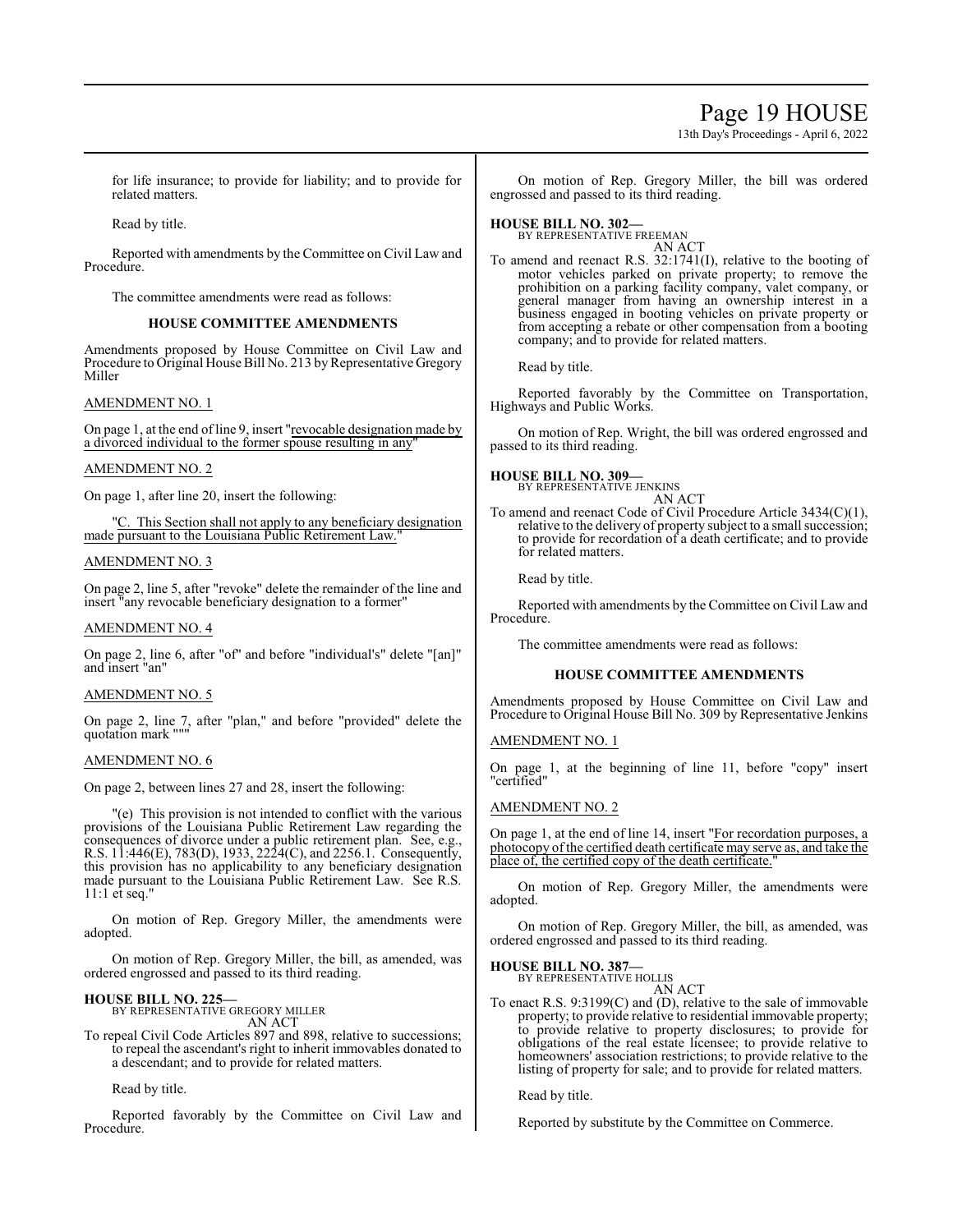# Page 20 HOUSE

13th Day's Proceedings - April 6, 2022

The substitute was read by title as follows:

**HOUSE BILL NO. 1058** (Substitute for House Bill No. 387 by Representative Hollis)— BY REPRESENTATIVE HOLLIS

AN ACT

To amend and reenact R.S.  $9:3198(A)(2)(a)$  and (3), relative to the sale of immovable property; to provide for property disclosure requirements regarding homeowners' associations; to provide for property disclosures regarding restrictive covenants and building restrictions; and to provide for related matters.

Read by title.

On motion of Rep. Davis, the substitute was adopted and became House Bill No. 1058 by Rep. Hollis, on behalf of the Committee on Commerce, as a substitute for House Bill No. 387 by Rep. Hollis.

Under the rules, lies over in the same order of business.

#### **HOUSE BILL NO. 395—**

BY REPRESENTATIVE WILLARD

A JOINT RESOLUTION Proposing to amend Article VII, Section  $18(G)(1)(a)(iv)$  of the Constitution of Louisiana, relative to the special assessment level for ad valorem property taxes; to exclude the requirement of annual certification of adjusted gross income for certain eligible owners; to provide for submission of the proposed amendment to the electors; and to provide for related matters.

Read by title.

Reported without amendments by the Committee on Civil Law and Procedure.

On motion of Rep. Gregory Miller, the bill was ordered passed to its third reading.

**HOUSE BILL NO. 586—** BY REPRESENTATIVES THOMAS AND BOYD AN ACT

To enact R.S. 37:1435.1, relative to the authority of the Louisiana Real Estate Commission; to authorize access to certain criminal history record information; to provide for definitions; to provide for legislative intent; to establish minimum standards and procedure; to provide for limitations to the access and use of certain criminal history record information; to provide for effectiveness; and to provide for related matters.

Read by title.

Reported with amendments by the Committee on Commerce.

The committee amendments were read as follows:

#### **HOUSE COMMITTEE AMENDMENTS**

Amendments proposed by House Committee on Commerce to Original House Bill No. 586 by Representative Thomas

#### AMENDMENT NO. 1

On page 1, delete lines 18 through 20 in their entirety and insert in lieu thereof the following:

"(4) "Criminal history record information" means all state records of arrest, prosecution, conviction, including those which have been expunged or dismissed pursuant to Code of Criminal Procedure Articles 893 or 894, and national records which shall include fingerprints of the applicant, biometrics, and other identifying information, if so requested by the department.

### AMENDMENT NO. 2

On page 2, delete lines 1 through 3 in their entirety

AMENDMENT NO. 3

On page 2, line 7, change "according to" to "in accordance with"

#### AMENDMENT NO. 4

On page 2, between lines 19 and 20, insert the following:

(3) The commission shall be entitled to the criminal history record and identification files of the Louisiana Bureau of Criminal Identification and Information, located within the Department of Public Safety and Corrections, of any person who is licensed or is applying to be licensed as a real estate broker. Finger prints, biometrics, and other identifying information of the applicant shall be submitted to the Louisiana Bureau of Criminal Identification and Information for qualification and registry, and the Louisiana Bureau of Criminal Identification and Information shall, upon request of the bureau and after receipt of such finger print card and other identifying information from the applicant, make available to the bureau all arrest and conviction information contained in the Louisiana Bureau of Criminal Identification and Information's criminal history record and identification files which pertain to the applicant for licensure. In addition, the fingerprints shall be forwarded by the Louisiana Bureau of Criminal Identification and Information to the Federal Bureau of Investigation for a national criminal history record check.

(4) In accordance with the authority provided for in this Chapter, the costs of providing the information required in accordance with this Section shall be charged by the Louisiana Bureau of Criminal Identification and Information, as specified in R.S. 15:587(B) to the bureau for furnishing information contained in the Louisiana Bureau of Criminal Identification and Information's criminal history records and identification files, including any additional cost of providing the national criminal history records check, which pertains to the applicant. The bureau may impose any or all such fees or costs on the applicant.

#### AMENDMENT NO. 5

On page 3, line 19, after "2022" insert a comma ",'

AMENDMENT NO. 6

On page 3, line 20, after "2023" insert a comma ","

AMENDMENT NO. 7

On page 3, line 23, after "salesperson" and before "who" insert "or broker<sup>"</sup>

#### AMENDMENT NO. 8

On page 3, line 24, after "consent" and before "and", delete "to, pass," and insert in lieu thereof "to"

On motion of Rep. Davis, the amendments were adopted.

On motion of Rep. Davis, the bill, as amended, was ordered engrossed and passed to its third reading.

# **HOUSE BILL NO. 681—** BY REPRESENTATIVE SCHEXNAYDER

A JOINT RESOLUTION

Proposing to add Article VII, Section 3.1 of the Constitution of Louisiana, relative to sales and use tax collection; to create the State and Local Streamlined Sales and Use Tax Commission; to authorize the legislature to provide by law for the streamlined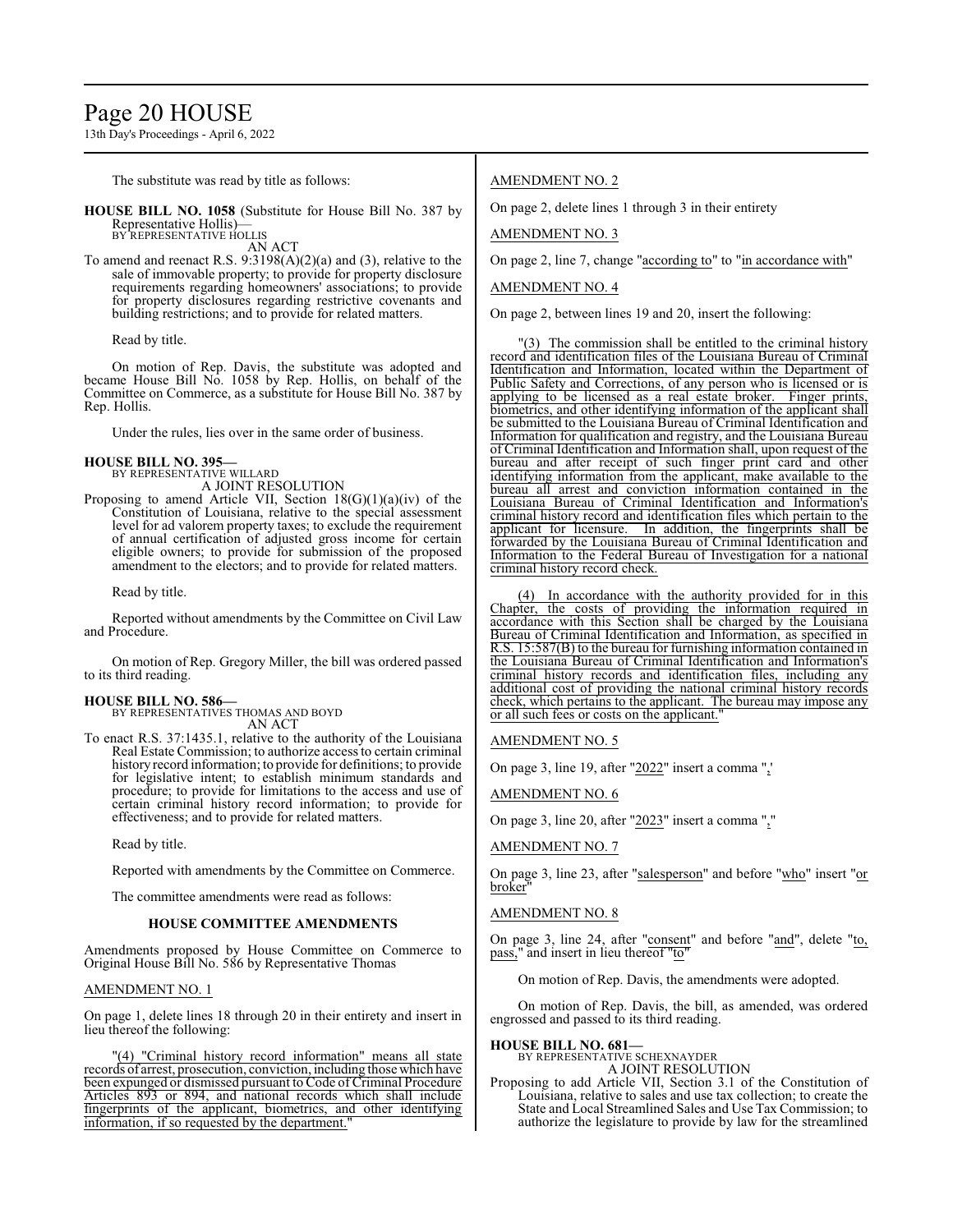electronic collection of sales and use taxes; to provide for commission membership; to provide for commission duties and responsibilities; to provide for commission officers; to provide for the administration of sales and use taxes; to provide for the transfer of powers, duties, functions, and responsibilities of the Louisiana Sales and Use Tax Commission for Remote Sellers and the Louisiana Uniform Local Sales Tax Board; to provide for funding; to provide for submission of the proposed amendment to the electors; to provide for effectiveness; and to provide for related matters.

Read by title.

Reported with amendments by the Committee on Civil Law and Procedure.

The committee amendments were read as follows:

### **HOUSE COMMITTEE AMENDMENTS**

Amendments proposed by House Committee on Civil Law and Procedure to Engrossed House Bill No. 681 by Representative Schexnayder

#### AMENDMENT NO. 1

On page 5, delete lines 3 through 6 in their entirety and insert the following:

"Do you support an amendment to streamline and simplify sales tax remittances for business taxpayers? (Adds Article VII, Section 3.1)"

On motion of Rep. Gregory Miller, the amendments were adopted.

On motion of Rep. Gregory Miller, the bill, as amended, was ordered reengrossed and passed to its third reading.

# **HOUSE BILL NO. 703—**

BY REPRESENTATIVE GREGORY MILLER AN ACT

To enact R.S. 9:2784.1, relative to repair contracts following a natural disaster; to provide for venue for disputes arising from the contract; to provide for nullification of certain terms; to provide for rescission of the contract; to provide for notice; to provide for exceptions; and to provide for related matters.

Read by title.

Reported with amendments by the Committee on Civil Law and Procedure.

The committee amendments were read as follows:

### **HOUSE COMMITTEE AMENDMENTS**

Amendments proposed by House Committee on Civil Law and Procedure to Original House Bill No. 703 by Representative Gregory Miller

### AMENDMENT NO. 1

On page 1, line 4, after "notice;" and before "and to" insert "to provide for exceptions;"

### AMENDMENT NO. 2

On page 1, at the beginning of line 20, delete "a forum or jurisdiction" and insert "a venue"

### AMENDMENT NO. 3

On page 2, line 5, after "under a" and before "may" delete "state of emergency" and insert "federally declared state of emergency following a natural disaster"

### AMENDMENT NO. 4

On page 2, delete line 13 in its entirety and insert the following:

"promptly. This contractor shall be entitled to payment for the cost of work performed and materials ordered or delivered prior to cancellation, along with reasonable overhead.

C.(1) This Section shall not apply to material suppliers or materialmen for sales to the owner ofthe affected residential property or deliveries to the affected residential property of materials ordered by a contractor or subcontractor even if the repair contract is cancelled pursuant to Subsection B of this Section.

(2) This Section shall not affect proper venue for an action on an open account, promissory note, or contract for sales of materials by a material supplier or materialman to the owner of the residential property as provided in Code of Civil Procedure Articles 74.4 and 76.1.

Nothing in this Section shall affect the rights of any party provided in R.S. 9:4801 et seq. or R.S. 9:2781.

On motion of Rep. Gregory Miller, the amendments were adopted.

On motion of Rep. Gregory Miller, the bill, as amended, was ordered engrossed and passed to its third reading.

**HOUSE BILL NO. 790—**

BY REPRESENTATIVE HOLLIS AN ACT

To amend and reenact R.S.  $32:707(I)(1)(b)(iv)$ , relative to the application for certificates of ownership and salvage title for total loss motor vehicles; to provide requirements for lien satisfaction; and to provide for related matters.

Read by title.

Reported with amendments by the Committee on Transportation, Highways and Public Works.

The committee amendments were read as follows:

### **HOUSE COMMITTEE AMENDMENTS**

Amendments proposed by House Committee on Transportation, Highways and Public Works to Original House Bill No. 790 by Representative Hollis

### AMENDMENT NO. 1

On page 1, line 2, change "R.S. 32:707(I)(1)(a) and (b)(iv)" to "R.S.  $32:\overline{7}0\overline{7}(I)(1)(b)(iv)$ "

### AMENDMENT NO. 2

On page 1, line 3, after "vehicles;" delete the remainder of the line and delete line 4 in its entirety

### AMENDMENT NO. 3

On page 1, line 5, delete "certificate of ownership or salvage title;"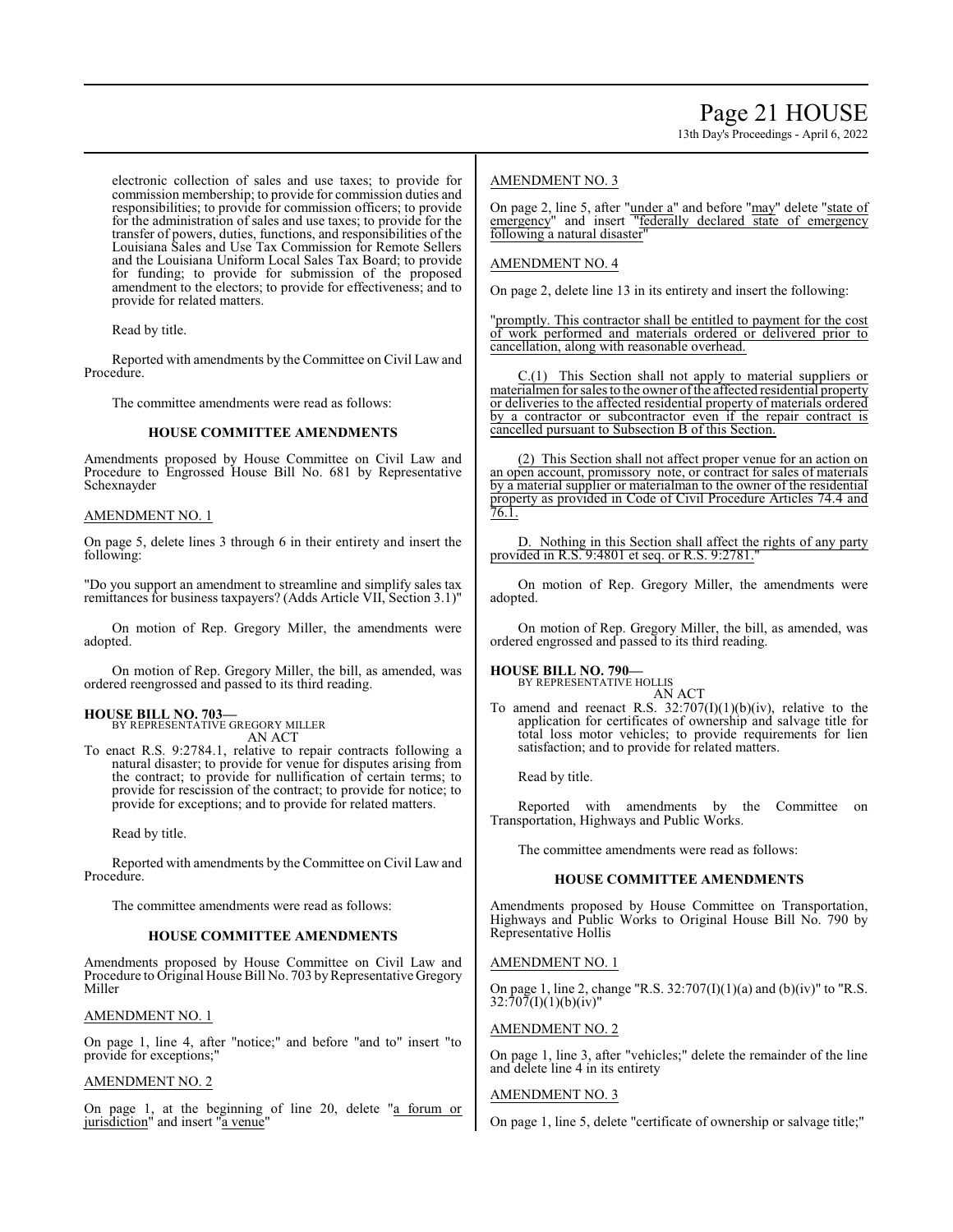# Page 22 HOUSE

13th Day's Proceedings - April 6, 2022

## AMENDMENT NO. 4

On page 1, line 8, change "R.S.  $32:707(I)(1)(a)$  and (b)(iv) are" to R.S.  $32:707(I)(1)(b)(iv)$  is"

### AMENDMENT NO. 5

On page 1, line 13, after "I.(1)" delete the remainder of the line and delete lines 14 through 20 in their entirety

### AMENDMENT NO. 6

On page 2, delete lines 1 through 3 in their entirety and insert a set of asterisks "\* \* \*

### AMENDMENT NO. 7

On page 2, line 11, after "lien" and before "not" insert "that is"

# AMENDMENT NO. 8

On page 2, line 13, after "submit" and before "letter" delete " a copy of a" and insert "proof of full payment and a copy of the most recent" and after "each" and before "holder" delete "current"

### AMENDMENT NO. 9

On page 2, delete line 14 in its entirety and insert "lien that has not been released indicating the payoff amount. If payment is made"

### AMENDMENT NO. 10

On page 2, at the beginning of line 16, delete "endorsed check" and insert "paid check listing all endorsements of the named payees'

### AMENDMENT NO. 11

On page 2, line 17, after "transaction" and before "the account" change "to" to "from"

# AMENDMENT NO. 12

On page 2, at the end of line 18, insert "In addition, submission shall certify that any payoff funds were not returned by the lienholder."

On motion of Rep. Wright, the amendments were adopted.

On motion of Rep. Wright, the bill, as amended, was ordered engrossed and passed to its third reading.

# **HOUSE BILL NO. 803—** BY REPRESENTATIVE GADBERRY

AN ACT To amend and reenact R.S. 40:1730.28(A)(3)(e) and (f) and (7), 1730.41 through 1730.48, and 1730.49(D) and (E)(1)(a) and (2) and to enact R.S.  $40:1730.28(A)(8)$ , relative to building codes; to provide for a short title; to provide for definitions; to provide for energy conservation standards; to provide for applicable alterations and repairs; to provide for training and technical assistance; to create the energy code commission; and to provide for related matters.

Read by title.

Reported with amendments by the Committee on Commerce.

The committee amendments were read as follows:

# **HOUSE COMMITTEE AMENDMENTS**

Amendments proposed by House Committee on Commerce to Original House Bill No. 803 by Representative Gadberry

# AMENDMENT NO. 1

On page 1, delete lines 2 and 3 in their entirety and insert in lieu thereof the following:

"To amend and reenact R.S.  $40:1730.28(A)(3)(e)$  and (f) and (7) 1730.41 through 1730.48, and 1730.49(D) and (E)(1)(a) and (2) and to enact R.S. 40:1730.28(A)(8), relative to building codes; to provide for a short title;"

## AMENDMENT NO. 2

On page 1, between lines 15 and 16, insert:

"(3)

 $*$  \*  $*$  \*  $*$  \*

# AMENDMENT NO. 3

On page 1, at the beginning of line 16, insert "(e)"

AMENDMENT NO. 4

On page 1, at the end of line 18, delete the hyphen "-" and delete "6"

AMENDMENT NO. 5

On page 1, line 19, delete "(e)"

### AMENDMENT NO. 6

On page 2, delete lines 8 through 10 in their entirety and insert the following:

"(7) International Energy Conservation Code and all optional compliance paths contained therein, and the standards referenced in that code.

(8) National Electric Code."

AMENDMENT NO. 7

On page 2, at the beginning of line  $17$ , insert " $(1)$ "

AMENDMENT NO. 8

On page 3, at the beginning of line 1, delete "(1)"

AMENDMENT NO. 9

On page 3, line 14, delete "must" and insert "shall"

AMENDMENT NO. 10

On page 3, at the beginning of line 17, insert "B."

AMENDMENT NO. 11

On page 3, at the beginning of line 24, delete "B."

AMENDMENT NO. 12

On page 4, at the beginning of line 7, insert "B. $(1)$ "

AMENDMENT NO. 13

On page 4, at the beginning of line 17, delete "B.(1)"

AMENDMENT NO. 14

On page 5, at the beginning of line 27, insert " $A(1)$ "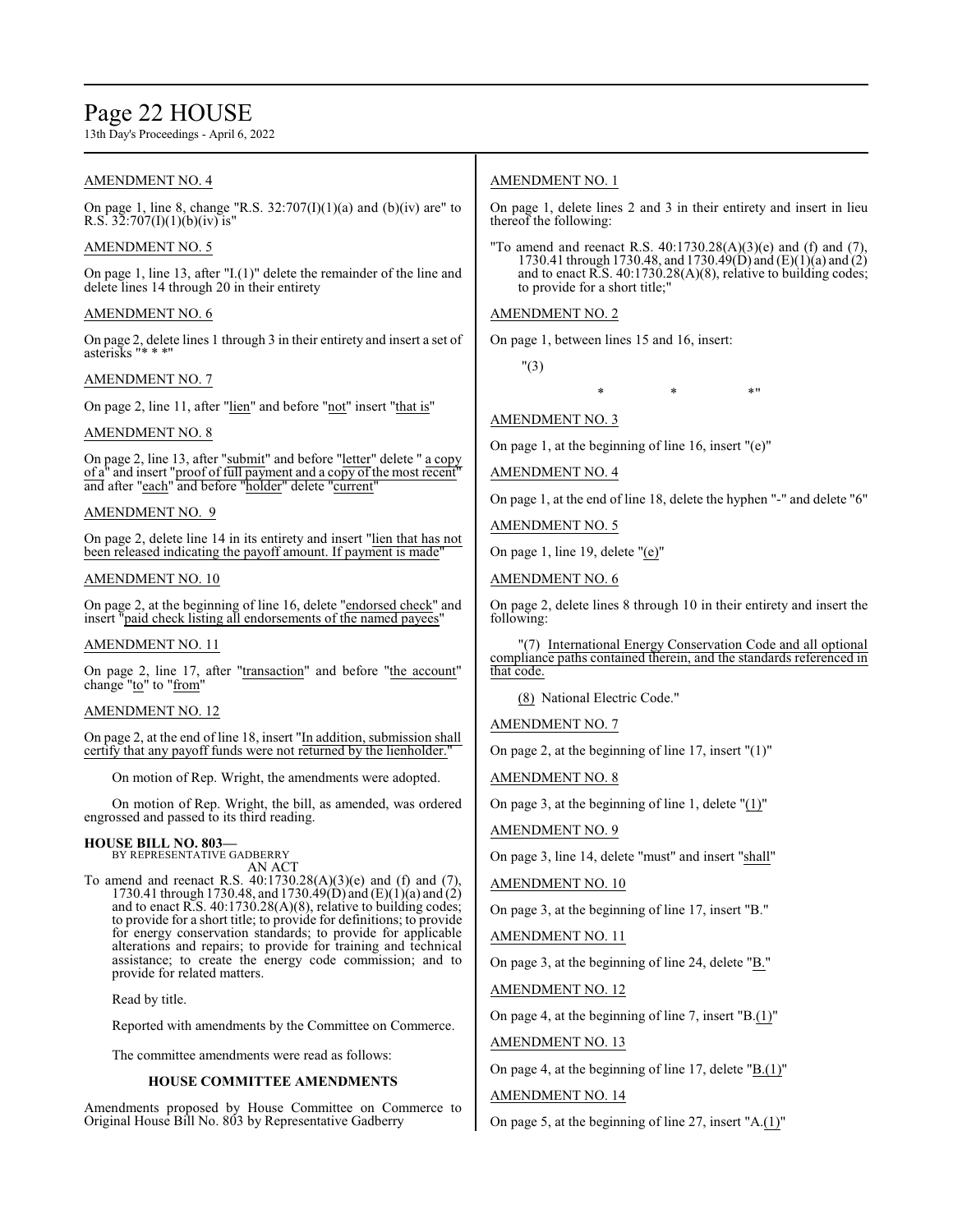13th Day's Proceedings - April 6, 2022

### AMENDMENT NO. 15

On page 6, at the beginning of line 8, delete "A.(1)"

### AMENDMENT NO. 16

On page 6, at the end of line 11, insert a period "."

AMENDMENT NO. 17

On page 6, at the end of line 14, insert a period "."

### AMENDMENT NO. 18

On page 6, at the end of line 15, insert a period "."

### AMENDMENT NO. 19

On page 6, line 16, change "NOLA" to "New Orleans" and at the end of the line, insert a period "."

### AMENDMENT NO. 20

On page 6, at the end of line 17, insert a period "."

### AMENDMENT NO. 21

On page 6, line 18, change "LiUNA" to "Laborers' International Union of North America."

### AMENDMENT NO. 22

On page 6, line 19, change "Hers" to "HERS" and at the end of the line, insert a period "."

### AMENDMENT NO. 23

On page 6, line 20, change "LA" to "Louisiana."

### AMENDMENT NO. 24

On page 6, at the end of line 21, insert "of Louisiana, Inc."

### AMENDMENT NO. 25

On page 6, delete line 27 in its entirety and insert in lieu thereof "(b) A designee of the division of administration."

### AMENDMENT NO. 26

On page 6, at the end of line 29, change "Chairperson" to "chairperson"

### AMENDMENT NO. 27

On page 7, line 2, change "chairmen" to "chairman"

### AMENDMENT NO. 28

On page 7, line 13, change "are" to "is"

### AMENDMENT NO. 29

On page 7, delete line 27 in its entirety and insert in lieu thereof "(1) The International Energy Conservation Code."

### AMENDMENT NO. 30

On page 8, line 7, change "only adopt" to "adopt only"

### AMENDMENT NO. 31

On page 8, delete line 9 in its entirety and insert in lieu thereof "R.S.  $40:1730.47(E)(3)$ .

AMENDMENT NO. 32

On page 8, at the beginning of line 13, change "(b)" to "(2)"

### AMENDMENT NO. 33

On page 8, at the end of line 25, after "either" and before the colon ":" insert "of the following"

### AMENDMENT NO. 34

On page 9, between lines 6 and 7, insert a set of asterisks "\* \*  $^{\sim}$   $*$ <sup> $\overline{0}$ </sup>

On motion of Rep. Davis, the amendments were adopted.

On motion of Rep. Davis, the bill, as amended, was ordered engrossed and passed to its third reading.

#### **HOUSE BILL NO. 825—** BY REPRESENTATIVE GREGORY MILLER

AN ACT

To repeal R.S. 32:664(D) and 666(D), relative to chemical tests for intoxication; to provide relative to the authority of certain persons to withdraw blood and administer such tests; and to provide for related matters.

Read by title.

Reported favorably by the Committee on Transportation, Highways and Public Works.

On motion of Rep. Wright, the bill was ordered engrossed and passed to its third reading.

### **House and House Concurrent Resolutions on Third Reading for Final Consideration**

The following House and House Concurrent Resolutions on third reading for final consideration were taken up and acted upon as follows:

#### **HOUSE CONCURRENT RESOLUTION NO. 4—** BY REPRESENTATIVE BUTLER

A CONCURRENT RESOLUTION

To amend the Louisiana Department of Health rule, LAC 50:VII.32913(A) and (C), which provides for Medicaid reimbursement to non-state intermediate care facilities for persons with intellectual and developmental disabilities for resident leave of absence days, and to direct the office of the state register to print the amendments in the Louisiana Administrative Code.

Read by title.

Rep. Butler moved the adoption of the resolution.

By a vote of 101 yeas and 0 nays, the resolution was adopted.

Ordered to the Senate.

# **House Bills and Joint Resolutions on Third Reading and Final Passage**

The following House Bills and Joint Resolutions on third reading and final passage were taken up and acted upon as follows: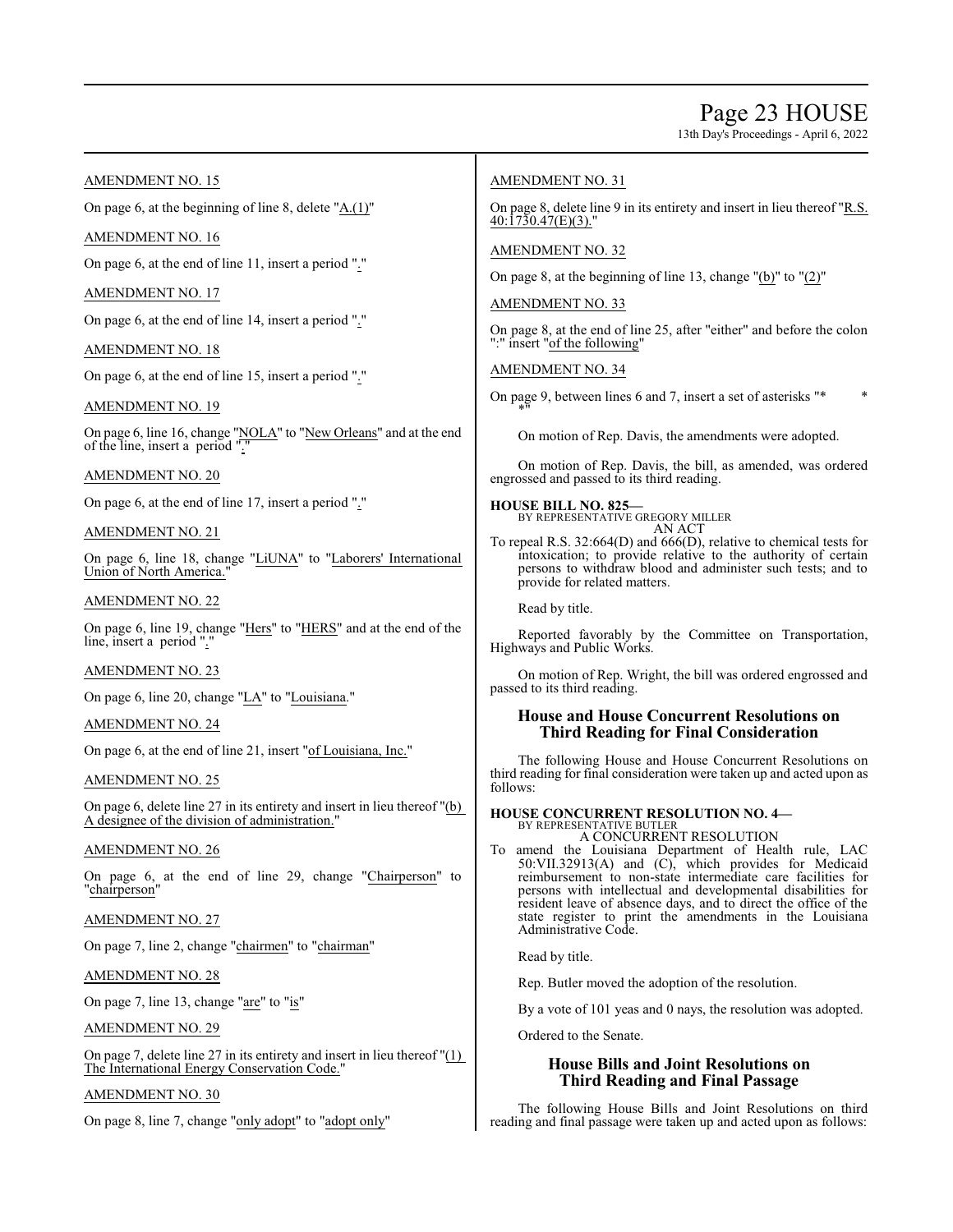# Page 24 HOUSE

13th Day's Proceedings - April 6, 2022

#### **HOUSE BILL NO. 3—** BY REPRESENTATIVE BISHOP

AN ACT

To enact the Omnibus Bond Authorization Act of 2022, relative to the implementation of a five-year capital improvement program; to provide for the repeal of certain prior bond authorizations; to provide for new bond authorizations; to provide for authorization and sale of such bonds by the State Bond Commission; and to provide for related matters.

Read by title.

Rep. Bishop moved the final passage of the bill.

#### **ROLL CALL**

The roll was called with the following result:

#### YEAS

| Mr. Speaker   | Frieman       | Miguez      |
|---------------|---------------|-------------|
| Adams         | Gadberry      | Miller, D.  |
| Amedee        | Gaines        | Miller, G.  |
| <b>Bagley</b> | Garofalo      | Mincey      |
| Beaullieu     | Geymann       | Muscarello  |
| Bishop        | Glover        | Nelson      |
| Bourriaque    | Goudeau       | Newell      |
| Boyd          | Green         | Orgeron     |
| <b>Brass</b>  | Harris        | Owen, C.    |
| Brown         | Hilferty      | Owen, R.    |
| <b>Bryant</b> | Hodges        | Phelps      |
| Butler        | Hollis        | Pierre      |
| Carpenter     | Horton        | Pressly     |
| Carrier       | Hughes        | Riser       |
| Carter, R.    | Huval         | Romero      |
| Carter, W.    | Illg          | Schamerhorn |
| Cormier       | Ivey          | Schlegel    |
| Coussan       | Jefferson     | Seabaugh    |
| Cox           | Jenkins       | Selders     |
| Crews         | Johnson, T.   | St. Blanc   |
| Davis         | Jordan        | Stagni      |
| DeVillier     | Kerner        | Stefanski   |
| DuBuisson     | LaCombe       | Tarver      |
| Duplessis     | Landry        | Thomas      |
| Echols        | Larvadain     | Thompson    |
| Edmonds       | Lyons         | Turner      |
| Edmonston     | Mack          | Villio      |
| Emerson       | Magee         | Wheat       |
| Farnum        | Marcelle      | White       |
| Firment       | Marino        | Willard     |
| Fisher        | McCormick     | Wright      |
| Fontenot      | McFarland     | Zeringue    |
| Freeman       | McKnight      |             |
| Freiberg      | McMahen       |             |
| Total $-100$  |               |             |
|               | <b>NAYS</b>   |             |
| Total - 0     |               |             |
|               | <b>ABSENT</b> |             |
| Bacala        | Johnson, M.   |             |
| $D = -1 - 1$  |               |             |

Deshotel Moore Total - 4

The Chair declared the above bill, having received a two-thirds vote of the elected members, was finally passed.

The title of the above bill was read and adopted.

Rep. Bishop moved to reconsider the vote by which the above bill was finally passed, and, on his own motion, the motion to reconsider was laid on the table.

#### **HOUSE BILL NO. 81—**

BY REPRESENTATIVE EMERSON AN ACT

To amend and reenact R.S. 37:45(A)(1) and (B), relative to the Occupational Licensing Review Commission; to add additional members to the commission; to make technical changes; and to provide for related matters.

Read by title.

#### **Speaker Pro Tempore Magee in the Chair**

Rep. Emerson moved the final passage of the bill.

#### **ROLL CALL**

The roll was called with the following result:

#### YEAS

Mr. Speaker Freiberg McMahen<br>Adams Frieman Miguez Adams Frieman<br>Amedee Gadberry Amedee Gadberry Miller, D.<br>Bacala Gaines Miller, G. Bacala Gaines Miller, G.<br>Bagley Garofalo Mincey Bagley Garofalo<br>Beaullieu Geymann Beaullieu Geymann Muscarello<br>Bishop Glover Nelson Glover Nelson<br>Goudeau Newell Bourriaque Goude<br>Boyd Green Boyd Green Orgeron<br>Brass Harris Owen Brass Harris Owen, C.<br>Brown Hilferty Owen, R. Brown Hilferty Owen, R.<br>Bryant Hodges Phelps Bryant Hodges Phelps<br>Butler Hollis Pierre Hollis Pierre<br>
Horton Pressly Carpenter Horton Pressl<br>Carrier Hughes Riser Hughes Riser<br>Illg Romero Carter, R. Illg Carter, W. Ivey Carter, W. Ivey Schamerhorn<br>
Cormier Jefferson Schlegel Cormier Jefferson<br>Coussan Jenkins Coussan Jenkins Seabaugh<br>Crews Johnson, T. Selders Crews Johnson, T.<br>Davis Jordan Jordan St. Blanc<br>Kerner Stagni DeVillier Kerner Stagni<br>DuBuisson LaCombe Stefanski DuBuisson LaCom<br>Duplessis Landry Duplessis Landry Tarver Echols Larvadain<br>Edmonds Lyons Eyons Thompson<br>
Mack Turner Edmonston Mack Turner<br>Emerson Magee Villio Emerson Magee Villio<br>
Farnum Marcelle Wheat Marcelle Wheat<br>
Marino White Firment Marino White<br>Fisher McCormick Willard Fisher McCormick Willard McFarland Freeman McKnight Zeringue Total - 99 NAYS Total - 0 ABSENT Cox Huval Moore<br>Deshotel Johnson M. Moore Johnson, M. Total - 5

The Chair declared the above bill was finally passed.

The title of the above bill was read and adopted.

Rep. Emerson moved to reconsider the vote by which the above bill was finally passed, and, on her own motion, the motion to reconsider was laid on the table.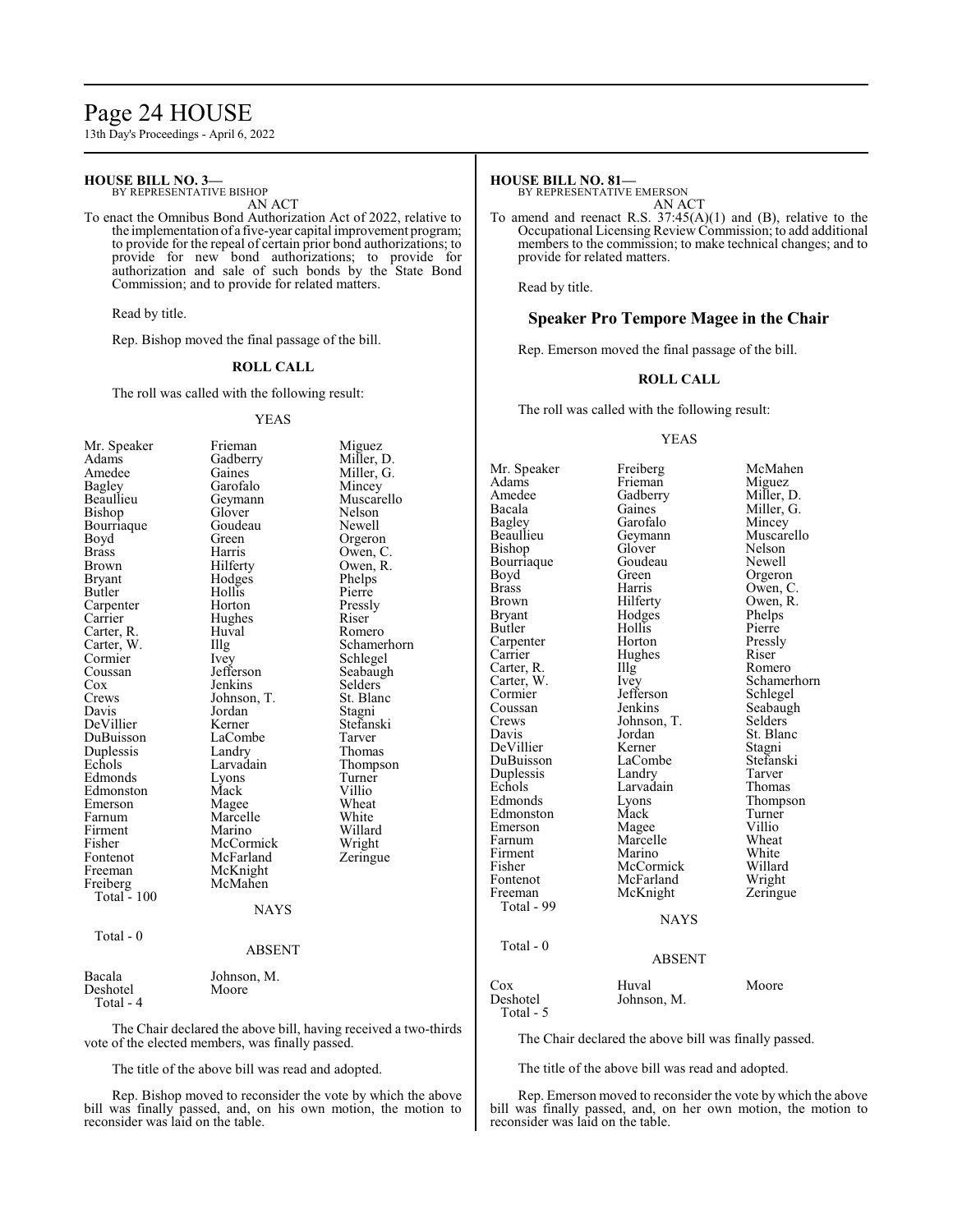# Page 25 HOUSE

13th Day's Proceedings - April 6, 2022

# **HOUSE BILL NO. 130—**

BY REPRESENTATIVE BEAULLIEU AN ACT

To amend and reenact R.S. 32:398(I)(1) and (a)(iii), relative to motor vehicle crash reports; to provide relative to the definition of an insurance support organization; to exempt healthcare providers from certain confidentiality requirements applicable to public records; and to provide for related matters.

Read by title.

Rep. Beaullieu moved the final passage of the bill.

### **ROLL CALL**

The roll was called with the following result:

#### YEAS

| Mr. Speaker<br>Adams<br>Amedee<br>Bacala<br><b>Bagley</b><br>Beaullieu<br>Bishop<br>Bourriaque<br>Boyd<br><b>Brass</b><br>Brown<br><b>Bryant</b><br>Butler<br>Carpenter<br>Carrier<br>Carter, W.<br>Cormier<br>Coussan<br>Crews<br>Davis<br>DeVillier<br>DuBuisson<br>Duplessis<br>Echols | Frieman<br>Gadberry<br>Gaines<br>Garofalo<br>Geymann<br>Glover<br>Goudeau<br>Green<br>Harris<br>Hilferty<br>Hodges<br>Hollis<br>Horton<br>Hughes<br>Huval<br>Illg<br>Ivey<br>Jefferson<br>Jenkins<br>Johnson, T.<br>Jordan<br>Kerner<br>LaCombe<br>Landry | McMahen<br>Miguez<br>Miller, D.<br>Miller, G.<br>Mincey<br>Muscarello<br>Nelson<br>Newell<br>Orgeron<br>Owen, C.<br>Owen, R.<br>Phelps<br>Pierre<br>Pressly<br>Riser<br>Romero<br>Schamerhorn<br>Schlegel<br>Seabaugh<br>Selders<br>St. Blanc<br>Stagni<br>Stefanski<br>Tarver |
|-------------------------------------------------------------------------------------------------------------------------------------------------------------------------------------------------------------------------------------------------------------------------------------------|-----------------------------------------------------------------------------------------------------------------------------------------------------------------------------------------------------------------------------------------------------------|--------------------------------------------------------------------------------------------------------------------------------------------------------------------------------------------------------------------------------------------------------------------------------|
| Edmonds<br>Edmonston                                                                                                                                                                                                                                                                      | Larvadain<br>Lyons                                                                                                                                                                                                                                        | Thomas<br>Thompson                                                                                                                                                                                                                                                             |
| Emerson                                                                                                                                                                                                                                                                                   | Mack                                                                                                                                                                                                                                                      | Turner                                                                                                                                                                                                                                                                         |
| Farnum<br>Firment                                                                                                                                                                                                                                                                         | Magee<br>Marcelle                                                                                                                                                                                                                                         | Villio<br>Wheat                                                                                                                                                                                                                                                                |
| Fisher                                                                                                                                                                                                                                                                                    | Marino                                                                                                                                                                                                                                                    | White                                                                                                                                                                                                                                                                          |
| Fontenot                                                                                                                                                                                                                                                                                  | McCormick                                                                                                                                                                                                                                                 | Willard                                                                                                                                                                                                                                                                        |
| Freeman                                                                                                                                                                                                                                                                                   | McFarland                                                                                                                                                                                                                                                 | Wright                                                                                                                                                                                                                                                                         |
| Freiberg                                                                                                                                                                                                                                                                                  | McKnight                                                                                                                                                                                                                                                  | Zeringue                                                                                                                                                                                                                                                                       |
| Total - 99                                                                                                                                                                                                                                                                                | NAYS                                                                                                                                                                                                                                                      |                                                                                                                                                                                                                                                                                |
| Total - 0                                                                                                                                                                                                                                                                                 |                                                                                                                                                                                                                                                           |                                                                                                                                                                                                                                                                                |
|                                                                                                                                                                                                                                                                                           | <b>ABSENT</b>                                                                                                                                                                                                                                             |                                                                                                                                                                                                                                                                                |
| Carter, R.<br>Cox<br>$T_{\alpha \uparrow \alpha}$ $\uparrow$                                                                                                                                                                                                                              | Deshotel<br>Johnson, M.                                                                                                                                                                                                                                   | Moore                                                                                                                                                                                                                                                                          |

Total - 5

The Chair declared the above bill was finally passed.

The title of the above bill was read and adopted.

Rep. Beaullieu moved to reconsider the vote bywhich the above bill was finally passed, and, on his own motion, the motion to reconsider was laid on the table.

#### **HOUSE BILL NO. 157—**

BY REPRESENTATIVE BOURRIAQUE AN ACT

To enact R.S.  $47:2121(C)(3)(f)$  and (g), relative to tax sale title; to add integrated coastal protection, master plan, and levee or drainage projects to the list of interests affecting third parties that cannot be terminated; and to provide for related matters.

Read by title.

Rep. Bourriaque moved the final passage of the bill.

#### **ROLL CALL**

The roll was called with the following result:

YEAS

Mr. Speaker Frieman McMahen<br>Adams Gadberry Miguez Adams Gadberry<br>Amedee Gaines Amedee Gaines Miller, D.<br>Bacala Garofalo Miller, G. Bacala Garofalo Miller, G.<br>Beaullieu Geymann Mincey Beaullieu Geymann<br>Bishop Glover Glover Muscarello<br>Goudeau Nelson Bourriaque Goude<br>Boyd Green Boyd Green Newell<br>Brass Harris Orgerol Brass Harris Orgeron<br>Brown Hilferty Owen, C Brown Hilferty Owen, C.<br>Bryant Hodges Owen, R. Bryant Hodges Owen, R.<br>Butler Hollis Phelps Hollis Phelps<br>Horton Pierre Carpenter Horton Pierre<br>Carrier Hughes Pressly Hughes Pressl<br>Huval Riser Carter, R. Huval Riser Carter, W. Illg<br>Cormier Ivey Cormier Ivey Schamerhorn<br>
Coussan Jefferson Schlegel Coussan Jefferson<br>Crews Jenkins Crews Jenkins Seabaugh<br>
Davis Johnson, T. Selders Johnson, T.<br>Jordan St. Blanc DeVillier Jordan St. Blanc<br>DuBuisson Kerner Stagni DuBuisson Kerner Stagni<br>
Duplessis LaCombe Stefanski Duplessis LaCombe Stefan:<br>Echols Landry Tarver Echols Landry Tarver<br>
Edmonds Larvadain Thomas Larvadain Thomas<br>
Lyons Thompson Edmonston Lyons Thomp<br>Emerson Mack Turner Emerson Mack Turner<br>
Farnum Magee Villio Farnum Magee Villio<br>Firment Marcelle Wheat Firment Marcelle Wheat<br>
Fisher Marino White Fisher Marino White<br>Fontenot McCormick Willard Fontenot McCormick Willard<br>Freeman McFarland Wright Freeman McFarland Wright<br>
Freiberg McKnight Zeringue McKnight Total  $\frac{6}{5}$  99 **NAYS**  Total - 0 ABSENT

| Deshotel<br>Moore |
|-------------------|
| Johnson, M.       |
|                   |
|                   |

The Chair declared the above bill was finally passed.

The title of the above bill was read and adopted.

Rep. Bourriaque moved to reconsider the vote by which the above bill was finally passed, and, on his own motion, the motion to reconsider was laid on the table.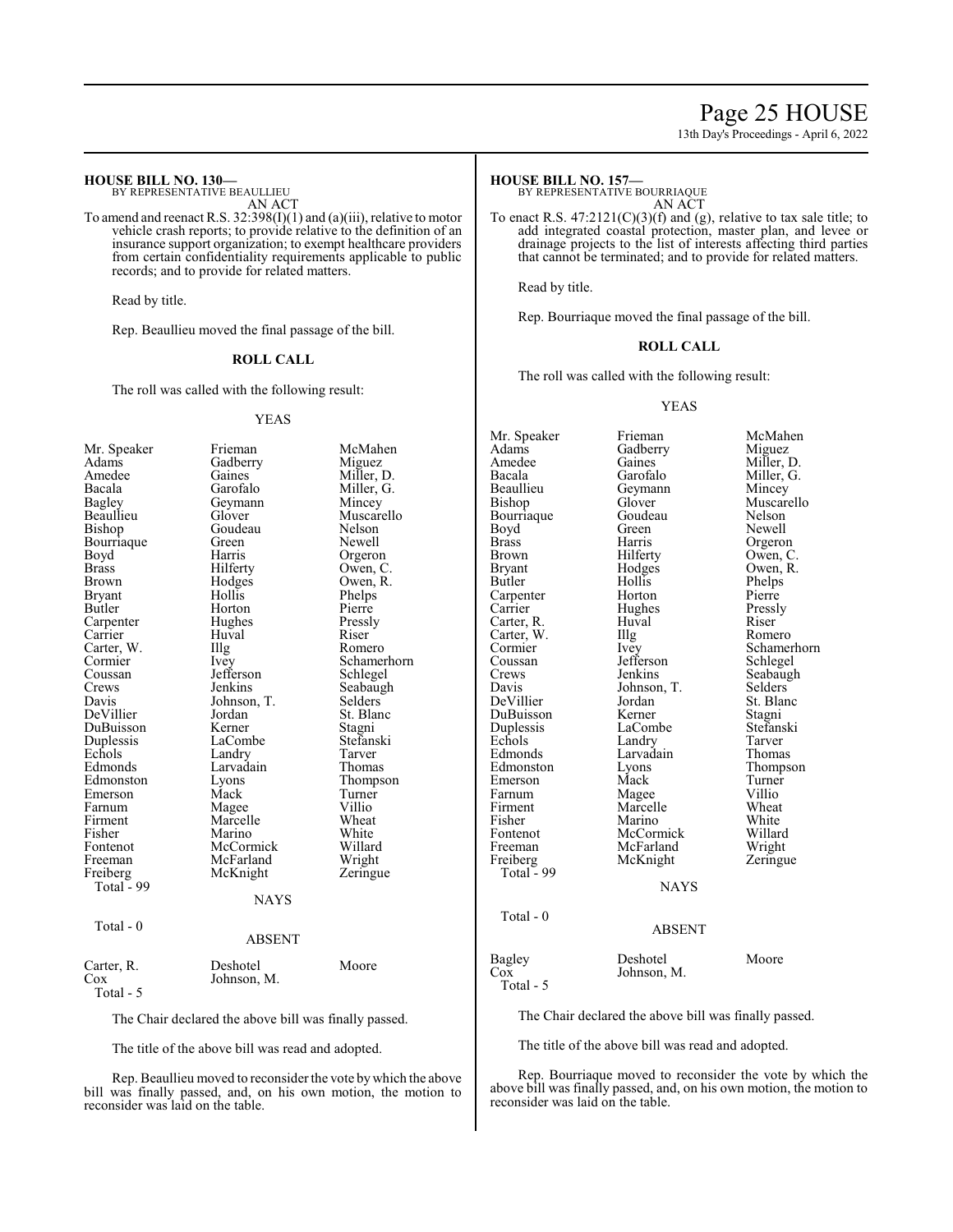# Page 26 HOUSE

13th Day's Proceedings - April 6, 2022

#### **HOUSE BILL NO. 160—**

BY REPRESENTATIVES LANDRY, FONTENOT, MAGEE, ORGERON, AND ZERINGUE AN ACT

To enact Code of Civil Procedure Article 4731(C), relative to leases; to provide relative to federally declared national disasters; to provide relative to abandonment; to provide for repossession of the premises; to provide for an exception; to provide for damages; and to provide for related matters.

Read by title.

Rep. Landry sent up floor amendments which were read as follows:

### **HOUSE FLOOR AMENDMENTS**

Amendments proposed by Representative Landry to Engrossed House Bill No. 160 by Representative Landry

#### AMENDMENT NO. 1

On page 1, line 16, after "Failure" and before "to" add "of the lessor"

#### AMENDMENT NO. 2

On page 1, at the end of line 18, insert "A residential lessee may obtain a restraining order or a preliminary injunction to enforce the provisions of this Article."

On motion of Rep. Landry, the amendments were adopted.

Rep. Landry moved the final passage of the bill, as amended.

#### **ROLL CALL**

The roll was called with the following result:

#### YEAS

| Mr. Speaker<br>Adams | Freiberg<br>Frieman | McMahen<br>Miguez |
|----------------------|---------------------|-------------------|
| Amedee               | Gadberry            | Miller, D.        |
| Bacala               | Gaines              | Miller, G.        |
| Bagley               | Garofalo            | Mincey            |
| Beaullieu            | Geymann             | Muscarello        |
| Bishop               | Glover              | Nelson            |
| Bourriaque           | Goudeau             | Newell            |
| Boyd                 | Green               | Orgeron           |
| <b>Brass</b>         | Harris              | Owen, C.          |
| Brown                | Hilferty            | Owen, R.          |
| Bryant               | Hodges              | Phelps            |
| Butler               | Hollis              | Pierre            |
| Carpenter            | Horton              | Pressly           |
| Carrier              | Hughes              | Riser             |
| Carter, R.           | Huval               | Romero            |
| Carter, W.           | Illg                | Schamerho         |
| Cormier              | Ivey                | Schlegel          |
| Coussan              | Jefferson           | Seabaugh          |
| Cox                  | Jenkins             | Selders           |
| Crews                | Johnson, T.         | St. Blanc         |
| Davis                | Jordan              | Stagni            |
| DeVillier            | Kerner              | Stefanski         |
| DuBuisson            | LaCombe             | Tarver            |
| Duplessis            | Landry              | Thomas            |
| Echols               | Larvadain           | Thompson          |
| Edmonds              | Lyons               | Turner            |
| Edmonston            | Mack                | Villio            |
| Emerson              | Magee               | Wheat             |
| Farnum               | Marcelle            | White             |
| Firment              | Marino              | Willard           |
|                      |                     |                   |

Muscarello Owen, C. Pressly<br>Riser Schamerhorn Selders<sup>'</sup> Stefanski Thomas

| Fisher<br>Fontenot<br>Freeman<br><b>Total - 101</b> | McCormick<br>McFarland<br>McKnight<br><b>NAYS</b> | Wright<br>Zeringue |
|-----------------------------------------------------|---------------------------------------------------|--------------------|
| Total $-0$                                          | <b>ABSENT</b>                                     |                    |
| Deshotel                                            | Johnson, M.                                       | Moore              |

Total - 3

The Chair declared the above bill was finally passed.

The title of the above bill was read and adopted.

Rep. Landry moved to reconsider the vote by which the above bill was finally passed, and, on her own motion, the motion to reconsider was laid on the table.

# **HOUSE BILL NO. 166—** BY REPRESENTATIVE GREGORY MILLER

A JOINT RESOLUTION

Proposing to amend Article III, Section 18(A) and (B) of the Constitution of Louisiana, to provide relative to gubernatorial action on a bill and matters related thereto; to provide for submission of the proposed amendment to the electors; and to provide for related matters.

Read by title.

Rep. Gregory Miller sent up floor amendments which were read as follows:

#### **HOUSE FLOOR AMENDMENTS**

Amendments proposed by Representative Gregory Miller to Engrossed House Bill No. 166 by Representative Gregory Miller

#### AMENDMENT NO. 1

On page 1, line 2, after "Section 18" delete "(A) and (B)"

AMENDMENT NO. 2

On page 1, at the end of line 3, after "thereto; to" insert "provide relative to veto sessions; to"

#### AMENDMENT NO. 3

On page 1, line 9, after "Section 18" delete "(A) and (B)"

#### AMENDMENT NO. 4

On page 2, delete line 3 and insert the following:

Veto Session. (1) A bill vetoed and returned and subsequently approved by two-thirds of the elected members of each house shall become law. The legislature shall meet in veto session in the state capital at noon on the fortieth day following final adjournment of the most recent each session in which a bill that finally passed was vetoed, to consider all bills passed during that session that were vetoed by the governor and that were not reconsidered by the house of origin during the session in which the bill passed. If the fortieth day falls on Sunday, the session shall convene at noon on the succeeding Monday. No veto session shall exceed five calendar days, and any veto session may be finally adjourned prior to the end of the fifth day upon a vote of two-thirds of the elected members of each house.

(2) No veto session shall be held if a majority of the elected members of either house declare in writing that a veto session is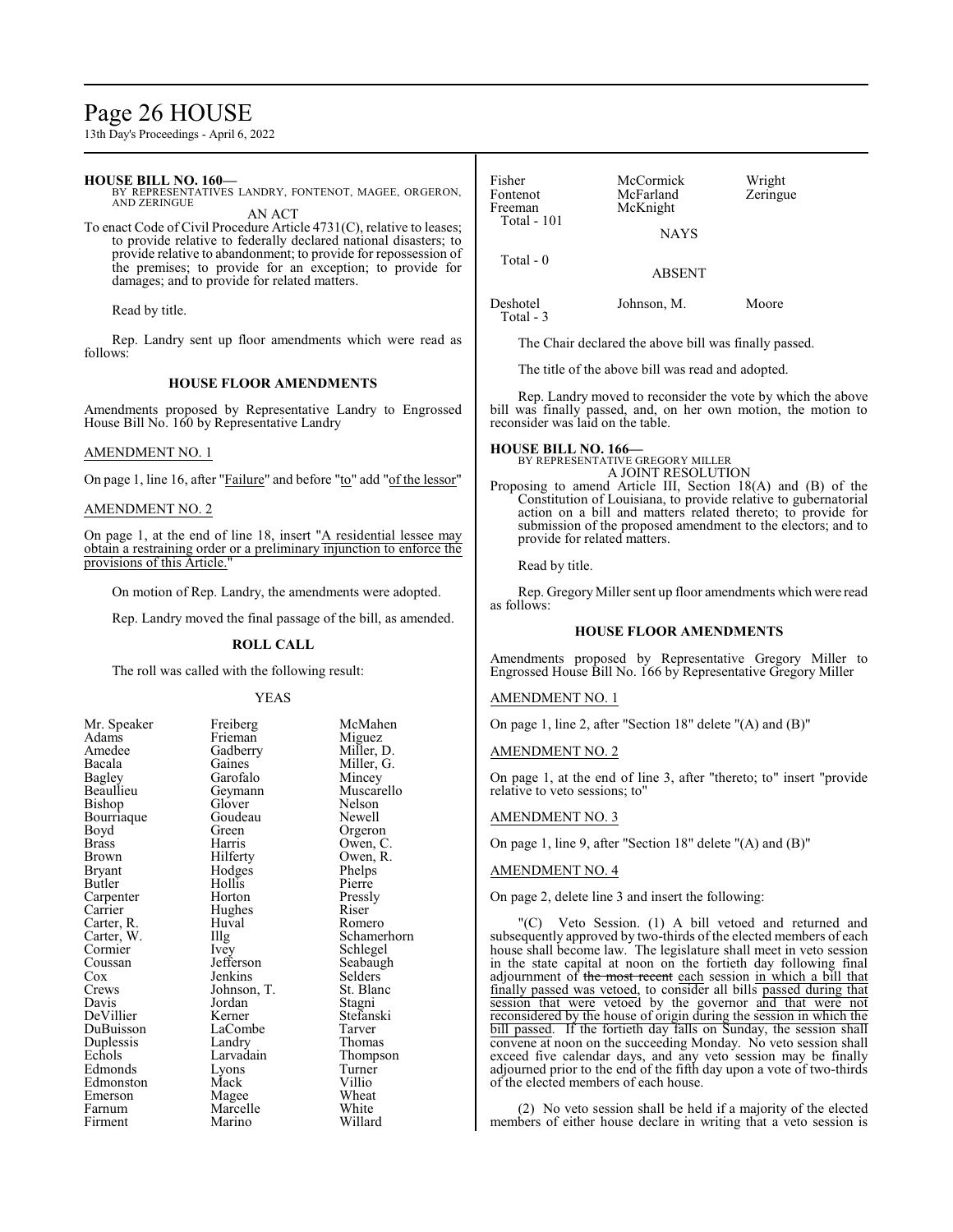# Page 27 HOUSE

13th Day's Proceedings - April 6, 2022

unnecessary. The declaration must be received by the presiding officer of the respective houses at least five days prior to the day on which the veto session is to convene.

(3) If a veto session is to be held and the time period for the conduct of the veto session occurs during a regular or extraordinary session of the legislature, the legislature may reconsider all bills vetoed by the governor and not previously reconsidered by the legislature as part of the business of the regular or extraordinary session during the time period set forth in Subparagraph (1) of this Paragraph without the necessity of convening or adjourning a separate veto session.

#### AMENDMENT NO. 5

On page 2, line 13, after "passed" delete the question mark "?" and the remainder of the line and line 14 and insert "and to authorize the legislature, if it is in session, to reconsider vetoed bills without convening a separate veto session? (Amends Article III, Section 18)"

On motion of Rep. Gregory Miller, the amendments were adopted.

Rep. Gregory Miller moved the final passage of the bill, as amended.

#### **ROLL CALL**

The roll was called with the following result:

#### YEAS

| Mr. Speaker        | Frieman     | Miguez      |
|--------------------|-------------|-------------|
| Adams              | Gadberry    | Miller, D.  |
| Amedee             | Gaines      | Miller, G.  |
| Bacala             | Garofalo    | Mincey      |
| Bagley             | Geymann     | Muscarello  |
| Beaullieu          | Glover      | Nelson      |
| Bishop             | Goudeau     | Newell      |
| Bourriaque         | Green       | Orgeron     |
| Boyd               | Harris      | Owen, C.    |
| Brass              | Hilferty    | Owen, R.    |
| Brown              | Hodges      | Phelps      |
| Bryant             | Hollis      | Pierre      |
| Butler             | Horton      | Pressly     |
| Carpenter          | Hughes      | Riser       |
| Carrier            | Huval       | Romero      |
| Carter, R.         | Illg        | Schamerhorn |
| Carter, W.         | Ivey        | Schlegel    |
| Cormier            | Jefferson   | Seabaugh    |
| Coussan            | Jenkins     | Selders     |
| Crews              | Johnson, T. | St. Blanc   |
| Davis              | Jordan      | Stagni      |
| DeVillier          | Kerner      | Stefanski   |
| DuBuisson          | LaCombe     | Tarver      |
| Duplessis          | Landry      | Thomas      |
| Echols             | Larvadain   | Thompson    |
| Edmonds            | Lyons       | Turner      |
| Edmonston          | Mack        | Villio      |
| Emerson            | Magee       | Wheat       |
| Farnum             | Marcelle    | White       |
| Firment            | Marino      | Willard     |
| Fisher             | McCormick   | Wright      |
| Fontenot           | McFarland   | Zeringue    |
| Freeman            | McKnight    |             |
| Freiberg           | McMahen     |             |
| <b>Total</b> - 100 |             |             |
|                    | NAYS        |             |
|                    |             |             |

#### Cox Johnson, M. Deshotel Total - 4

The Chair declared the above bill, having received a two-thirds vote of the elected members, was finally passed.

ABSENT

The title of the above bill was read and adopted.

Rep. Gregory Miller moved to reconsider the vote by which the above bill was finally passed, and, on his own motion, the motion to reconsider was laid on the table.

#### **HOUSE BILL NO. 184—**

BY REPRESENTATIVE GREGORY MILLER

AN ACT To amend and reenact Code of Civil Procedure Articles 154(B) and 4862 and to enact Code of Civil Procedure Article 158(C), relative to the recusal of judges; to provide for time limitations; to provide for the denial of motions to recuse; and to provide for related matters.

Read by title.

Rep. Gregory Miller moved the final passage of the bill.

#### **ROLL CALL**

The roll was called with the following result:

#### YEAS

Adams Gadberry<br>Amedee Gaines Bagley Geymann<br>Beaullieu Glover Bourriaque Green<br>Boyd Harris Boyd Harris Orgeron<br>Brass Hilferty Owen, C Brass Hilferty Owen, C.<br>Brown Hodges Owen, R. Brown Hodges Owen, R.<br>Bryant Hollis Phelps Bryant Hollis Phelps Carpenter Hughes Press<br>
Carrier Huval Riser Carter, R. Illg<br>Carter, W. Ivey Cormier Jefferson<br>Coussan Jenkins Crews Johnson, T.<br>Davis Jordan DeVillier Kerner Stagni<br>DuBuisson LaCombe Stefanski DuBuisson LaCombe Stefans<br>
Duplessis Landry Tarver Duplessis Landry Tarver<br>
Echols Larvadain Thomas Echols Larvadain<br>Edmonds Lyons Emerson Mack Turner<br>
Farnum Magee Villio Farnum Magee Villio<br>Firment Marcelle Wheat Firment Marcelle Wheat<br>Fisher Marino White Fisher Marino White<br>Fontenot McCormick Willard Fontenot McCormick Willard<br>
Freeman McFarland Wright Freeman McFarland Wright<br>
Freiberg McKnight Zeringue Total  $-99$ 

Goudeau Nelson<br>Green Newell Horton Pierre<br>
Hughes Pressly Huval Riser<br>Illg Romero McKnight

Mr. Speaker Frieman McMahen<br>Adams Gadberry Miguez Amedee Gaines Miller, D.<br>Bacala Garofalo Miller, G. Bacala Garofalo Miller, G.<br>Bagley Geymann Mincey Beaullieu Glover Muscarello<br>Bishop Goudeau Nelson Carter, W. Ivey Schamerhorn<br>
Cormier Jefferson Schlegel Coussan Jenkins Seabaugh<br>Crews Johnson T. Selders Jordan St. Blanc<br>Kerner Stagni Eyons Thompson<br>
Mack Turner

NAYS

Total - 0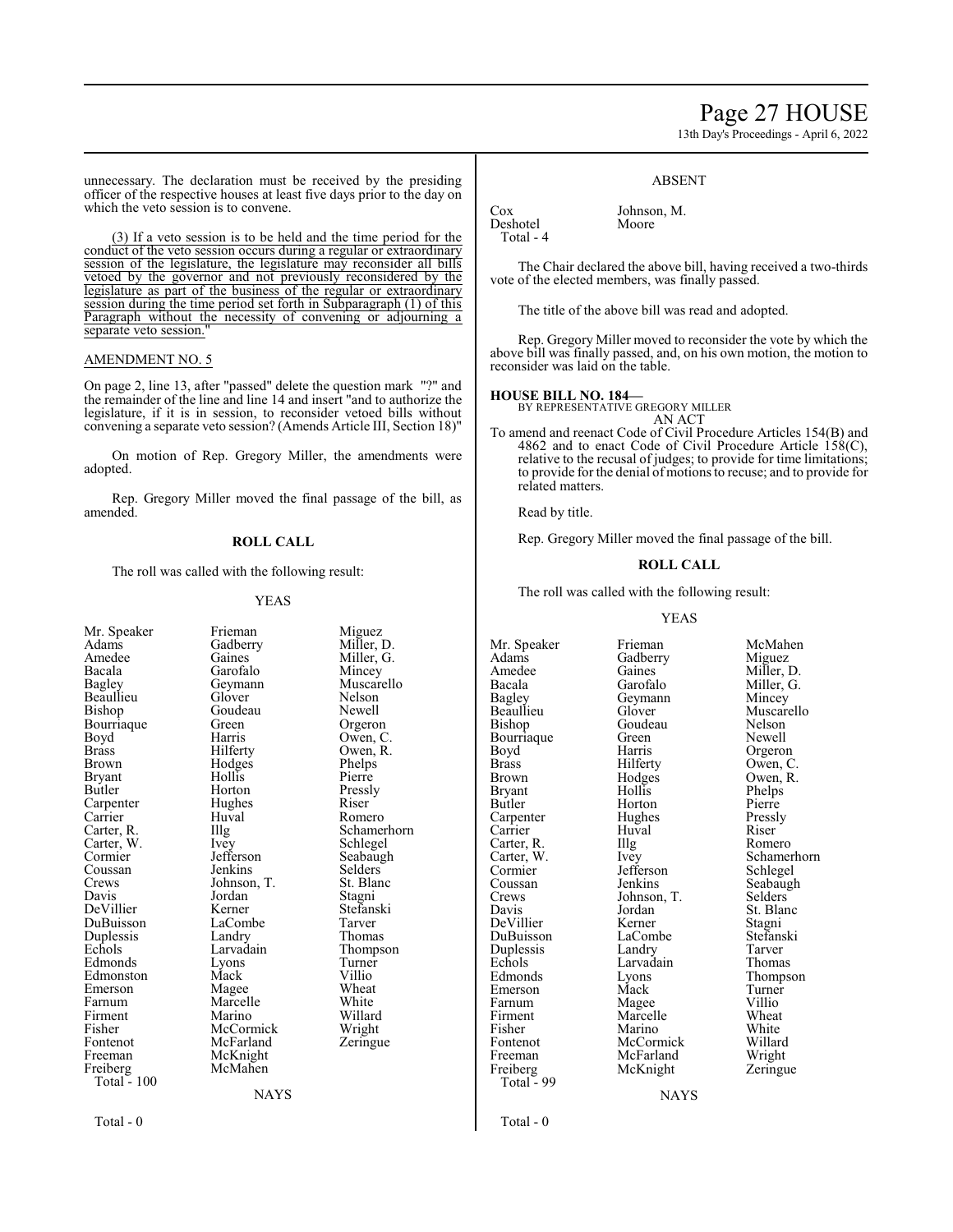# Page 28 HOUSE

13th Day's Proceedings - April 6, 2022

#### ABSENT Cox Edmonston Moore<br>Deshotel Johnson, M. Johnson, M. Total - 5 The Chair declared the above bill was finally passed. The title of the above bill was read and adopted. Rep. Gregory Miller moved to reconsider the vote by which the above bill was finally passed, and, on his own motion, the motion to reconsider was laid on the table. **Speaker Schexnayder in the Chair HOUSE BILL NO. 234—** BY REPRESENTATIVE SCHLEGEL AN ACT To enact R.S. 32:300.4.1, relative to smoking in motor vehicles; to prohibit the operator or any passenger in a motor vehicle from smoking or vaping marijuana while operating on a public highway or right-of-way; to provide for the definition of "smoke" and "public highway or right-of-way"; to provide penalties for a violation of the prohibition against smoking or vaping in motor vehicles; and to provide for related matters. Read by title. Rep. Horton, on behalf of the Legislative Bureau, sent up floor amendments which were read as follows: **HOUSE FLOOR AMENDMENTS** Amendments proposed by Representative Horton on behalf of the Legislative Bureau to Engrossed House Bill No. 234 by Representative Schlegel AMENDMENT NO. 1 YEAS Mr. Speaker Freiberg Nelson<br>Adams Frieman Owen, C Adams Frieman<br>Amedee Gadberry Amedee Gadberry Owen, R.<br>Bacala Garofalo Pressly Pressly Bagley Geymann Riser<br>Beaullieu Goudeau Romero Beaullieu Goudeau<br>Bishop Harris Harris Schamerhorn<br>Hilferty Schlegel Bourriaque Hilferty Schlegel<br>Butler Hodges Seabaugh Butler Hodges<br>Carrier Hollis Hollis St. Blanc<br>
Horton Stagni Carter, R. Horton Stagni Coussan Huval Stefans<br>Crews Hlg Tarver Crews Illg Tarver Davis Kerner Thomas<br>
DeVillier Mack Thomps DeVillier Mack Thompson DuBuisson McCormick Turner Echols McFarland Villio<br>Edmonds McKnight Wheat McKnight Wheat<br>
McMahen White Edmonston McMahen White<br>
Emerson Miguez Wright Emerson Miguez<br>Farnum Miller, G. Farnum Miller, G. Zeringue<br>Firment Mincey Firment Mincey<br>Fontenot Muscar Muscarello Total - 67 **NAYS** Boyd Green Lyons Brass Hughes Magee<br>Brown Ivey Marcel Brown Ivey Marcelle<br>Bryant Jefferson Marino Bryant Jefferson<br>Carpenter Jenkins Carpenter Jenkins Miller, D.<br>Carter, W. Johnson, T. Newell Johnson, T. Newell<br>Jordan Orgeron Duplessis Jordan Orgero<br>
Fisher LaCombe Phelps LaCombe<br>
Landry Phelps<br>
Pierre Freeman Landry Pierre<br>
Glover Larvadain Willard Larvadain Total - 30 ABSENT

On page 2, line 4, before "Whoever" change "B." to "C."

### AMENDMENT NO. 2

On page 2, line 6, before "A" change "C." to "D."

On motion of Rep. Horton, the amendments were adopted.

Rep. Stefanski sent up floor amendments which were read as follows:

#### **HOUSE FLOOR AMENDMENTS**

Amendments proposed by Representative Stefanski to Engrossed House Bill No. 234 by Representative Schlegel

#### AMENDMENT NO. 1

On page 2, after line 8, add the following:

A law enforcement officer shall not search or inspect a motor vehicle, its contents, the driver, or a passenger solely because of a violation of this Section."

On motion of Rep. Stefanski, the amendments were withdrawn.

Rep. Schlegel moved the final passage of the bill, as amended.

#### **ROLL CALL**

The roll was called with the following result:

# Cormier Gaines Selders<br>Cox Johnson, M. Selders Johnson, M.<br>Moore Deshotel Total - 7

The Chair declared the above bill was finally passed.

The title of the above bill was read and adopted.

Rep. Schlegel moved to reconsider the vote by which the above bill was finally passed, and, on her own motion, the motion to reconsider was laid on the table.

#### **Consent to Correct a Vote Record**

Rep. Stefanski requested the House consent to correct his vote on final passage of House Bill No. 234 from nay to yea, which consent was unanimously granted.

**HOUSE BILL NO. 240—**

BY REPRESENTATIVE EMERSON AN ACT

To enact R.S. 37:3556(F), relative to the licensure of massage therapists; to provide for a provisional license for massage therapy graduates; to require notification to a client; to provide for a sunset date; and to provide for related matters.

Read by title.

Rep. Emerson sent up floor amendments which were read as follows: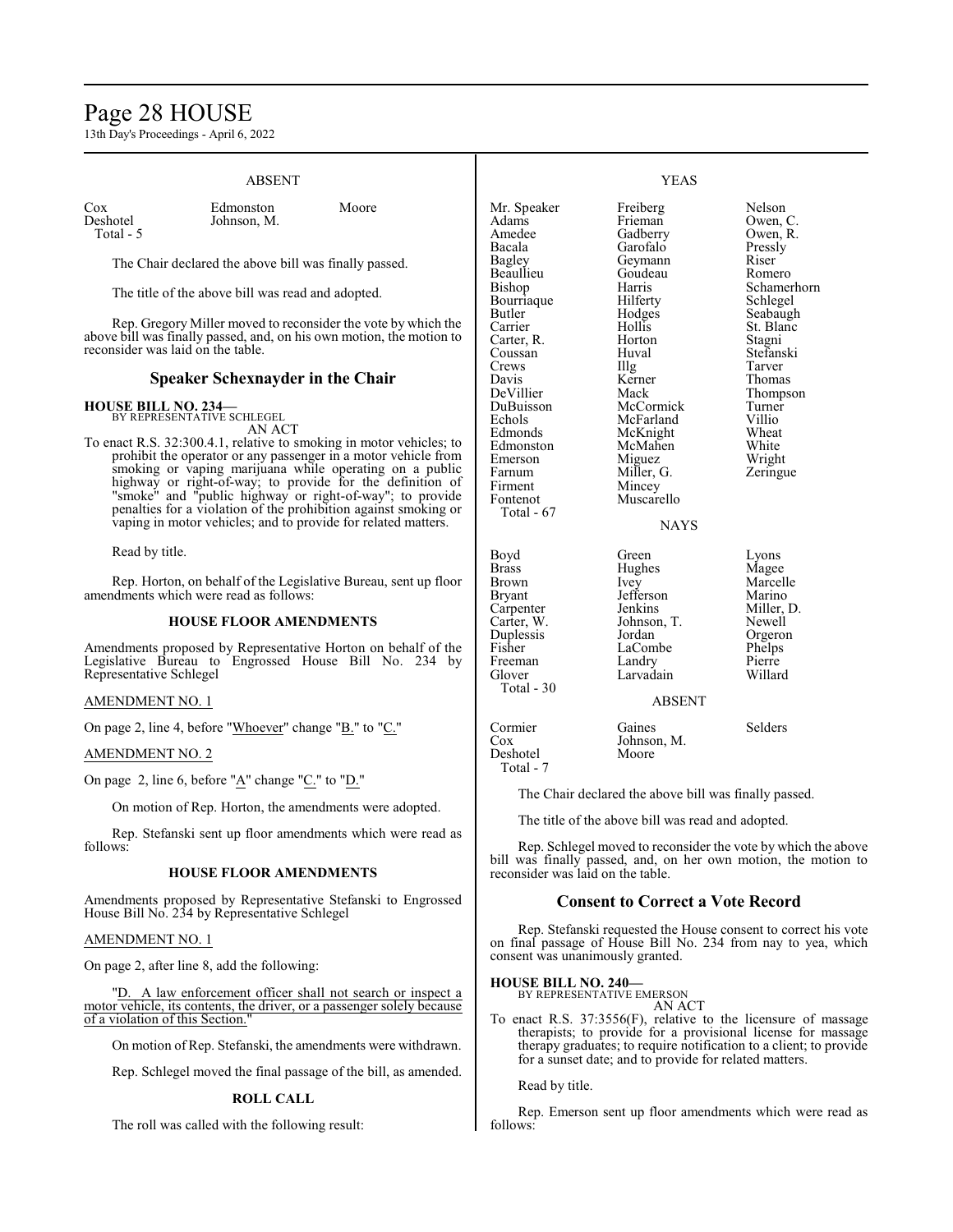# Page 29 HOUSE

13th Day's Proceedings - April 6, 2022

### **HOUSE FLOOR AMENDMENTS**

Amendments proposed by Representative Emerson to Engrossed House Bill No. 240 by Representative Emerson

#### AMENDMENT NO. 1

On page 1, at the end of line 16, insert the following:

"A provisionally-licensed massage therapist may only work at a facility that employs a massage therapist licensed pursuant to Subsection A of this Section.

On motion of Rep. Emerson, the amendments were adopted.

Rep. Emerson sent up floor amendments which were read as follows:

### **HOUSE FLOOR AMENDMENTS**

Amendments proposed by Representative Emerson to Engrossed House Bill No. 240 by Representative Emerson

#### AMENDMENT NO. 1

On page 1, line 13, change "employees" to "employs"

On motion of Rep. Emerson, the amendments were adopted.

Rep. Emerson moved the final passage of the bill, as amended.

#### **ROLL CALL**

The roll was called with the following result:

Frieman<br>Gadberry

Goudeau<br>Green

Hodges<br>Hollis

Hughes<br>Huval

LaCombe<br>Landry

McFarland McKnight

#### YEAS

| Mr. Speaker                         |
|-------------------------------------|
| Adams                               |
| Amedee                              |
| Bacala                              |
| Bagley                              |
| Beaullieu                           |
| Bishop                              |
| Bourriaque                          |
| Boyd                                |
| <b>Brass</b>                        |
| Brown                               |
| Bryant                              |
| Butler                              |
| Carpenter                           |
| Carrier                             |
|                                     |
|                                     |
| Carter, R.<br>Carter, W.<br>Cormier |
| Coussan                             |
| Cox                                 |
| Crews                               |
| Davis                               |
| DeVillier                           |
| Deville.<br>DuBuisson<br>Duplessis  |
|                                     |
| Echols                              |
| Edmonds                             |
| Edmonston                           |
| Emerson                             |
| Farnum                              |
| Firment                             |
| Fisher                              |
| Fontenot                            |
| Freeman                             |
| $Total =$<br>101                    |

Freiberg McMahen<br>Frieman Miguez Gadberry Miller, D.<br>Gaines Miller, G. Gaines Miller, G.<br>Garofalo Mincey Mincey<br>Muscarello Geymann Muscar<br>Glover Nelson Glover Nelson<br>Goudeau Newell Green Orgeron<br>Harris Owen, C Harris Owen, C.<br>
Hilferty Owen, R. Owen, R.<br>Phelps Hollis Pierre<br>
Horton Pressly Pressly<br>Riser Huval Romero<br>Illg Schamer The Schamerhorn<br>
The Schlegel<br>
Schlegel Schlegel<br>Seabaugh Jefferson Seabaug<br>Jenkins Selders Jenkins Selders<br>Johnson, T. St. Blanc Johnson, T.<br>
St. Blancolar<br>
Stagni Davis Jordan Stagni Kerner Stefanski<br>LaCombe Tarver Landry Thomas<br>
Larvadain Thomps Thompson<br>Turner Lyons Turner<br>
Mack Villio Edmonston Mack Villio Magee Wheat<br>
Marcelle White Marcelle White<br>Marino Willard Marino Willard<br>
McCormick Wright McCormick Wright<br>
McFarland Zeringue

Total - 101

Total - 0

ABSENT

NAYS

Total - 3

Deshotel Johnson, M. Moore

The Chair declared the above bill was finally passed.

The title of the above bill was read and adopted.

Rep. Emerson moved to reconsider the vote by which the above bill was finally passed, and, on her own motion, the motion to reconsider was laid on the table.

#### **HOUSE BILL NO. 272—**

BY REPRESENTATIVE JEFFERSON AN ACT

To amend and reenact R.S. 9:327(B), 331, 355.15, and 365, relative to mental health evaluations in divorce and child custody proceedings; to provide for the qualifications of certain mental health professionals; to prohibit ex parte communication; to provide for definitions; and to provide for related matters.

Read by title.

### **Motion**

On motion of Rep. Jefferson, the bill was returned to the calendar.

#### **Notice of Intention to Call**

Pursuant to House Rule No. 8.20(A), Rep. Jefferson gave notice of his intention to call House Bill No. 272 from the calendar on Monday, April 11, 2022.

**HOUSE BILL NO. 276—**

BY REPRESENTATIVE BISHOP

AN ACT To amend and reenact R.S. 45:1363(introductory paragraph), (1), and (14), relative to franchise fees associated with video services; to provide for certain definitions; and to provide for related matters.

Read by title.

#### **Motion**

On motion of Rep. Bishop, the bill was returned to the calendar.

#### **HOUSE BILL NO. 287—**

BY REPRESENTATIVE WILLARD AN ACT

To enact R.S. 47:359(L), relative to occupational license taxes; to provide for the levy of occupational license taxes on certain computer programming businesses; to provide for the rate ofthe tax; to provide for requirements and limitations; to provide for an effective date; and to provide for related matters.

Read by title.

Rep. Willard moved the final passage of the bill.

#### **ROLL CALL**

The roll was called with the following result: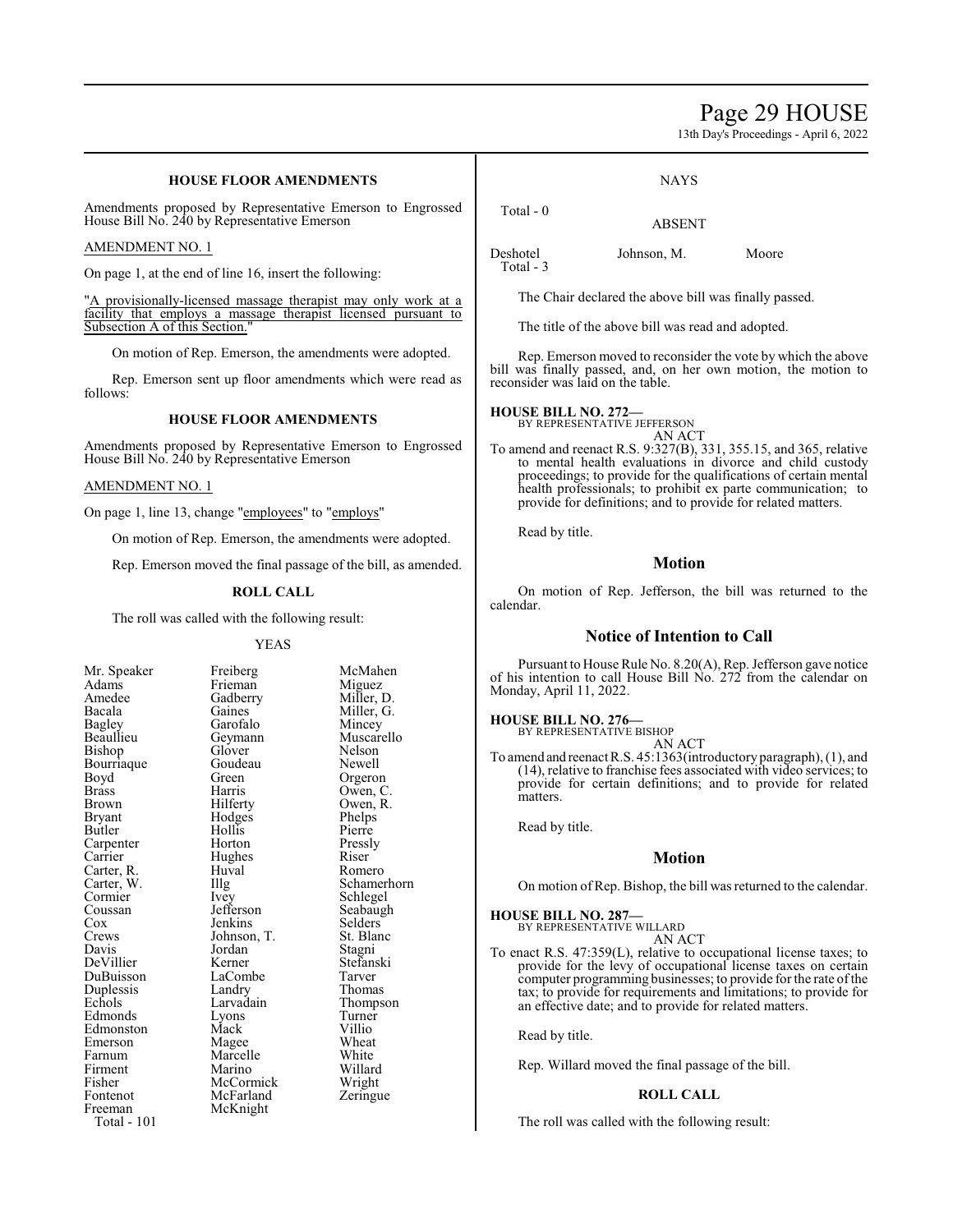# Page 30 HOUSE

13th Day's Proceedings - April 6, 2022

YEAS

|                                | I EAO                         |                                    |
|--------------------------------|-------------------------------|------------------------------------|
| Mr. Speaker<br>Adams<br>Amedee | Freiberg<br>Frieman<br>Gaines | Miguez<br>Miller, D.<br>Miller, G. |
| Bacala                         | Geymann                       | Mincey                             |
| Beaullieu                      | Glover                        | Muscarello                         |
| Bishop                         | Goudeau                       | Nelson                             |
| Bourriaque                     | Green                         | Newell                             |
| Boyd                           | Harris                        | Orgeron                            |
| Brass                          | Hilferty                      | Owen, C.                           |
| Brown                          |                               | Owen, R.                           |
| Bryant                         | Hodges<br>Hollis              | Phelps                             |
| Butler                         | Horton                        | Pierre                             |
| Carpenter                      | Hughes                        | Pressly                            |
| Carrier                        | Huval                         | Riser                              |
| Carter, R.                     | $\prod_{i=1}^{n}$             | Romero                             |
| Carter, W.                     | Jefferson                     | Schamerhorn                        |
| Cormier                        | Jenkins                       | Schlegel                           |
| Coussan                        | Johnson, T.                   | Seabaugh                           |
| Crews                          | Jordan                        | Selders                            |
| Davis                          | Kerner                        | St. Blanc                          |
| DeVillier                      | LaCombe                       | Stagni                             |
| DuBuisson                      | Landry                        | Stefanski                          |
| Duplessis                      | Larvadain                     | Tarver                             |
| Echols                         | Lyons                         | Thompson                           |
| Edmonds                        | Mack                          | Turner                             |
| Edmonston                      | Magee                         | Villio                             |
| Emerson                        | Marcelle                      | Wheat                              |
| Farnum                         | Marino                        | White                              |
| Firment                        | McCormick                     | Willard                            |
| Fisher                         | McFarland                     | Wright                             |
| Fontenot                       | McKnight                      | Zeringue                           |
| Freeman                        | McMahen                       |                                    |
| Total - 95                     |                               |                                    |
|                                | <b>NAYS</b>                   |                                    |
| Total - 0                      |                               |                                    |

# ABSENT

| Bagley    | Gadberry | Johnson, M. |
|-----------|----------|-------------|
| Cox       | Garofalo | Moore       |
| Deshotel  | Ivey     | Thomas      |
| Total - 9 |          |             |

The Chair declared the above bill was finally passed.

The title of the above bill was read and adopted.

Rep. Willard moved to reconsider the vote by which the above bill was finally passed, and, on his own motion, the motion to reconsider was laid on the table.

#### **Consent to Correct a Vote Record**

Rep. Amedee requested the House consent to record her vote on final passage of House Bill No. 287 as yea, which consent was unanimously granted.

#### **Consent to Correct a Vote Record**

Rep. Horton requested the House consent to record her vote on final passage of House Bill No. 287 as yea, which consent was unanimously granted.

#### **Consent to Correct a Vote Record**

Rep. McKnight requested the House consent to record his vote on final passage of House Bill No. 287 as yea, which consent was unanimously granted.

#### **HOUSE BILL NO. 289—**

BY REPRESENTATIVE BAGLEY

AN ACT To enact Part XIII of Chapter 2 of Title 51 of the Louisiana Revised Statutes of 1950, to be comprised of R.S. 51:771, relative to the sale of safety equipment; to prohibit the sale of safety equipment that fails to meet certain safety criteria; to provide for criteria; to provide for penalties; and to provide for related matters.

Read by title.

Rep. Bagley sent up floor amendments which were read as follows:

#### **HOUSE FLOOR AMENDMENTS**

Amendments proposed by Representative Bagley to Engrossed House Bill No. 289 by Representative Bagley

#### AMENDMENT NO. 1

On page 1, line 11, delete "or deliver" and insert "deliver, or offer for sale or use"

On motion of Rep. Bagley, the amendments were adopted.

#### **Motion**

On motion of Rep. Bagley, the bill, as amended, was returned to the calendar.

#### **HOUSE BILL NO. 276—**

BY REPRESENTATIVE BISHOP AN ACT

To amend and reenact R.S. 45:1363(introductory paragraph), (1), and (14), relative to franchise fees associated with video services; to provide for certain definitions; and to provide for related matters.

Called from the calendar.

Read by title.

Rep. Bishop sent up floor amendments which were read as follows:

#### **HOUSE FLOOR AMENDMENTS**

Amendments proposed by Representative Bishop to Engrossed House Bill No. 276 by Representative Bishop

#### AMENDMENT NO. 1

On page 1, line 3, after "definitions;" and before "and" insert "to provide for an effective date;"

#### AMENDMENT NO. 2

On page 1, line 19, after "provided" and before "through" insert "by a video service provider"

#### AMENDMENT NO. 3

On page 2, delete line 2 in its entirety and insert "not include any video programming provided by a of the following:'

#### AMENDMENT NO. 4

On page 2, delete line 4 in its entirety and insert the following: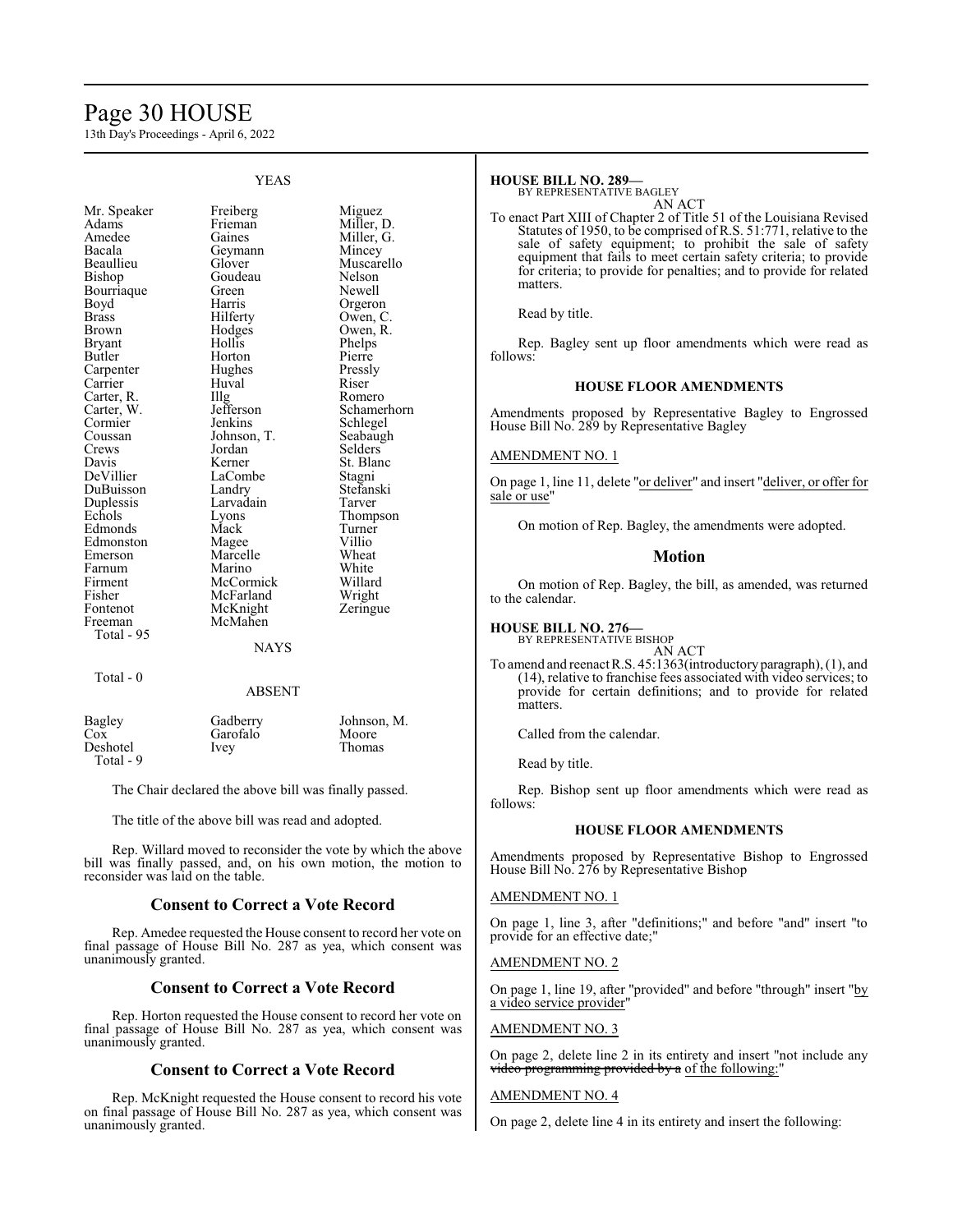# Page 31 HOUSE

13th Day's Proceedings - April 6, 2022

"(b) Direct-to-home satellite services as defined in 47 U.S.C.  $303(v)$ .

#### AMENDMENT NO. 5

On page 2, after line 8, insert the following:

"Section 2. This Act shall become effective upon signature by the governor or, if not signed by the governor, upon expiration of the time for bills to become law without signature by the governor, as provided by Article III, Section 18 of the Constitution of Louisiana. If vetoed by the governor and subsequently approved by the legislature, this Act shall become effective on the day following such approval."

On motion of Rep. Bishop, the amendments were adopted.

Rep. Bishop moved the final passage of the bill, as amended.

#### **ROLL CALL**

The roll was called with the following result:

#### YEAS

| Mr. Speaker<br>Adams<br>Amedee<br>Bacala<br><b>Bagley</b><br>Beaullieu<br>Bishop<br>Bourriaque<br>Boyd<br><b>Brass</b><br><b>Brown</b><br><b>Bryant</b><br>Carpenter<br>Carrier<br>Carter, R.<br>Carter, W.<br>Cormier<br>Coussan<br>Cox<br>Crews<br>Davis<br>DeVillier<br>DuBuisson<br>Duplessis<br>Echols<br>Edmonds<br>Edmonston<br>Emerson<br>Farnum<br>Firment<br>Fisher<br>Fontenot<br>Total - 95 | Freeman<br>Freiberg<br>Frieman<br>Gadberry<br>Gaines<br>Garofalo<br>Geymann<br>Glover<br>Goudeau<br>Green<br>Harris<br>Hodges<br>Hollis<br>Horton<br>Hughes<br>Huval<br>Illg<br>Ivey<br>Jefferson<br>Jenkins<br>Johnson, T.<br>Jordan<br>Kerner<br>LaCombe<br>Landry<br>Larvadain<br>Lyons<br>Mack<br>Marcelle<br>Marino<br>McCormick<br>McFarland<br><b>NAYS</b> | McKnight<br>McMahen<br>Miguez<br>Miller, D.<br>Mincey<br>Muscarello<br>Nelson<br>Newell<br>Orgeron<br>Owen, C.<br>Owen, R.<br>Phelps<br>Pierre<br>Pressly<br>Riser<br>Romero<br>Schamerhorn<br>Schlegel<br>Selders<br>St. Blanc<br>Stefanski<br>Tarver<br>Thomas<br>Thompson<br>Turner<br>Villio<br>Wheat<br>White<br>Willard<br>Wright<br>Zeringue |
|---------------------------------------------------------------------------------------------------------------------------------------------------------------------------------------------------------------------------------------------------------------------------------------------------------------------------------------------------------------------------------------------------------|-------------------------------------------------------------------------------------------------------------------------------------------------------------------------------------------------------------------------------------------------------------------------------------------------------------------------------------------------------------------|-----------------------------------------------------------------------------------------------------------------------------------------------------------------------------------------------------------------------------------------------------------------------------------------------------------------------------------------------------|
| Magee<br>Total - 1                                                                                                                                                                                                                                                                                                                                                                                      | <b>ABSENT</b>                                                                                                                                                                                                                                                                                                                                                     |                                                                                                                                                                                                                                                                                                                                                     |
| <b>Butler</b><br>Deshotel<br>Hilferty<br>Total - 8                                                                                                                                                                                                                                                                                                                                                      | Johnson, M.<br>Miller, G.<br>Moore                                                                                                                                                                                                                                                                                                                                | Seabaugh<br>Stagni                                                                                                                                                                                                                                                                                                                                  |
| 61.11.1                                                                                                                                                                                                                                                                                                                                                                                                 | $-1$<br>$\sim$<br>$\mathbf{1}$ and $\mathbf{1}$                                                                                                                                                                                                                                                                                                                   |                                                                                                                                                                                                                                                                                                                                                     |

The Chair declared the above bill was finally passed.

The title of the above bill was read and adopted.

Rep. Bishop moved to reconsider the vote by which the above bill was finally passed, and, on his own motion, the motion to reconsider was laid on the table.

#### **HOUSE BILL NO. 301—** BY REPRESENTATIVE EDMONDS

AN ACT

To enact R.S. 32:413(E), relative to the designation of duplicate on a driver's license; to provide for the issuance of a duplicate driver's license; to prohibit a duplicate designation on a driver's license; and to provide for related matters.

Read by title.

Rep. Edmonds moved the final passage of the bill.

#### **ROLL CALL**

The roll was called with the following result:

#### YEAS

Mr. Speaker Frieman McMahen<br>Adams Gadberry Miguez Adams Gadberry<br>Amedee Gaines Amedee Gaines Miller, D.<br>Bacala Garofalo Miller, G. Bacala Garofalo Miller, G.<br>Bagley Geymann Mincey Bagley Geymann<br>Beaullieu Glover Bourriaque Goude<br>Boyd Green Boyd Green Newell<br>Brass Harris Orgerol Brass Harris Orgeron<br>Brown Hilferty Owen, C Brown Hilferty Owen, C.<br>Bryant Hodges Owen, R. Bryant Hodges Owen, R.<br>Butler Hollis Phelps Carpenter Horton Pressl<br>Carrier Hughes Riser Carter, R. Huv<br>Carter, W. Illg Carter, W. Illg Schamerhorn<br>
Cormier Ivey Schlegel Cormier Ivey Schlegel<br>Coussan Jefferson Seabaught Coussan Jefferson Seabaugh<br>Crews Jenkins Selders Crews Jenkins Selders<br>Davis Johnson, T. St. Blanc DeVillier Jordan Stagni DuBuisson Kerner Stefans<br>Duplessis LaCombe Tarver Duplessis LaCom<br>Echols Landry Echols Landry Thomas<br>Edmonds Larvadain Thomps Edmonston Lyons<br>Emerson Mack Farnum Magee White<br>
Firment Marcelle Willard Firment Marcelle Willard<br>
Fisher Marino Wright Fisher Marino<br>Fontenot McCormick Fontenot McCormick Zeringue<br>
Freeman McFarland Zeringue Freeman McFarland<br>Freiberg McKnight McKnight Total  $-97$ Total - 0

Glover Muscarello<br>Goudeau Nelson Hollis Phelps<br>Horton Pressly Hughes Riser<br>Huval Romero Johnson, T.<br>
Jordan Stagni Larvadain Thompson<br>
Lyons Villio Mack Wheat<br>
Mage White

# NAYS

#### ABSENT

Bishop Johnson, M. Turner<br>Cox Moore Moore<br>Pierre Deshotel Total - 7

The Chair declared the above bill was finally passed.

The title of the above bill was read and adopted.

Rep. Edmonds moved to reconsider the vote by which the above bill was finally passed, and, on his own motion, the motion to reconsider was laid on the table.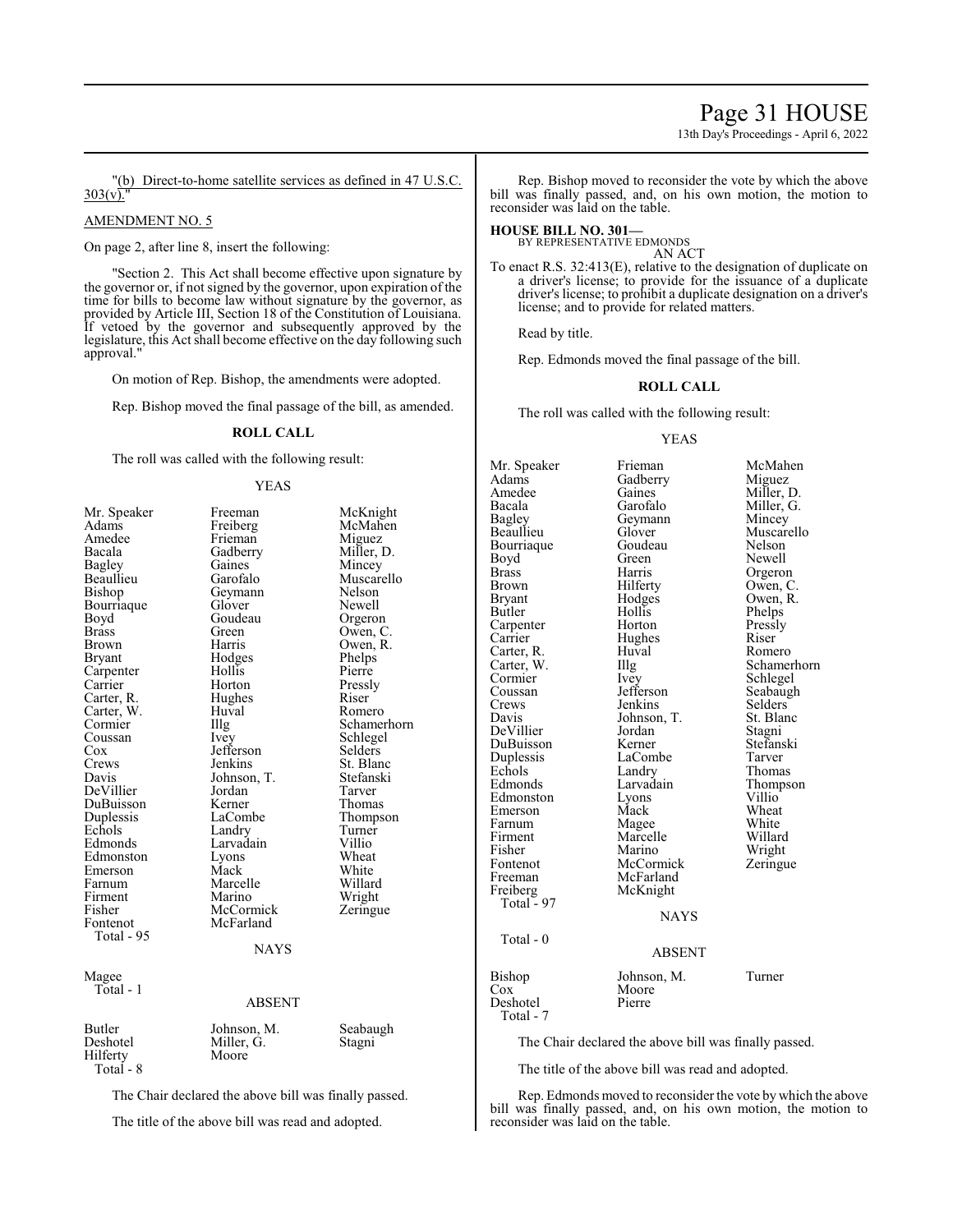# Page 32 HOUSE

13th Day's Proceedings - April 6, 2022

# **HOUSE BILL NO. 350—**

BY REPRESENTATIVE HILFERTY AN ACT

To enact Subpart DDD of Part I of Chapter 1 of Subtitle II of Title 47 of the Louisiana Revised Statutes of 1950, to be comprised of R.S. 47:120.371, relative to state individual income tax return checkoffs for certain donations; to provide for a method for individuals to donate all or a portion of any refund due to them to the University of New Orleans Foundation; to provide for the administration and disbursement of donated monies; to provide for reporting; to provide for an effective date; and to provide for related matters.

Read by title.

Rep. Hilferty moved the final passage of the bill.

#### **ROLL CALL**

The roll was called with the following result:

#### YEAS

| Mr. Speaker                                                                                                                                                                                                                                                                                     | Frieman                          | Miguez                       |  |
|-------------------------------------------------------------------------------------------------------------------------------------------------------------------------------------------------------------------------------------------------------------------------------------------------|----------------------------------|------------------------------|--|
| Adams                                                                                                                                                                                                                                                                                           | Gadberry                         | Miller, D.                   |  |
| Amedee                                                                                                                                                                                                                                                                                          | Gaines                           | Miller, G.                   |  |
| Bacala                                                                                                                                                                                                                                                                                          | Garofalo                         | Mincey                       |  |
| <b>Bagley</b>                                                                                                                                                                                                                                                                                   | Geymann                          | Muscarello                   |  |
| Beaullieu                                                                                                                                                                                                                                                                                       | Glover                           | Nelson                       |  |
| Bishop                                                                                                                                                                                                                                                                                          | Goudeau                          | Newell                       |  |
| Bourriaque                                                                                                                                                                                                                                                                                      | Green                            | Orgeron                      |  |
| Boyd                                                                                                                                                                                                                                                                                            | Hilferty                         | Owen, C.                     |  |
| <b>Brass</b><br><b>Brown</b>                                                                                                                                                                                                                                                                    | Hodges<br>Hollis<br>Horton       | Owen, R.<br>Phelps<br>Pierre |  |
| <b>Bryant</b><br>Butler<br>Carpenter                                                                                                                                                                                                                                                            | Hughes<br>Huval                  | Riser<br>Romero              |  |
| Carrier                                                                                                                                                                                                                                                                                         | Illg                             | Schamerhorn                  |  |
| Carter, R.                                                                                                                                                                                                                                                                                      | Ivey                             | Schlegel                     |  |
| Carter, W.                                                                                                                                                                                                                                                                                      | Jefferson                        | Seabaugh                     |  |
| Cormier                                                                                                                                                                                                                                                                                         | Jenkins                          | Selders                      |  |
| Coussan                                                                                                                                                                                                                                                                                         | Johnson, T.                      | St. Blanc                    |  |
| Crews                                                                                                                                                                                                                                                                                           | Jordan                           | Stagni                       |  |
| Davis                                                                                                                                                                                                                                                                                           | Kerner                           | Stefanski                    |  |
| DeVillier                                                                                                                                                                                                                                                                                       | LaCombe                          | Tarver                       |  |
| DuBuisson                                                                                                                                                                                                                                                                                       | Landry                           | Thomas                       |  |
| Duplessis                                                                                                                                                                                                                                                                                       | Larvadain                        | Thompson                     |  |
| Edmonds                                                                                                                                                                                                                                                                                         | Lyons                            | Turner                       |  |
| Edmonston                                                                                                                                                                                                                                                                                       | Mack                             | Villio                       |  |
| Emerson                                                                                                                                                                                                                                                                                         | Magee                            | Wheat                        |  |
| Farnum                                                                                                                                                                                                                                                                                          | Marcelle                         | White                        |  |
| Firment                                                                                                                                                                                                                                                                                         | Marino                           | Willard                      |  |
| Fisher                                                                                                                                                                                                                                                                                          | McCormick                        | Wright                       |  |
| Fontenot<br>Freeman<br>Freiberg                                                                                                                                                                                                                                                                 | McFarland<br>McKnight<br>McMahen | Zeringue                     |  |
| Total - 97                                                                                                                                                                                                                                                                                      | <b>NAYS</b>                      |                              |  |
| Total - 0                                                                                                                                                                                                                                                                                       | <b>ABSENT</b>                    |                              |  |
| $\cos$<br>Deshotel<br>Echols<br>Total - 7                                                                                                                                                                                                                                                       | Harris<br>Johnson, M.<br>Moore   | Pressly                      |  |
| $\mathbf{T}^1_{1,2}$ . $\mathbf{C}^1_{1,2}$ , $\mathbf{C}^1_{2,2}$ , $\mathbf{C}^1_{2,2}$ , $\mathbf{C}^1_{2,2}$ , $\mathbf{C}^1_{2,2}$ , $\mathbf{C}^1_{2,2}$ , $\mathbf{C}^1_{2,2}$ , $\mathbf{C}^1_{2,2}$ , $\mathbf{C}^1_{2,2}$ , $\mathbf{C}^1_{2,2}$ , $\mathbf{C}^1_{2,2}$ , $\mathbf{C$ |                                  |                              |  |

The Chair declared the above bill was finally passed.

The title of the above bill was read and adopted.

Rep. Hilferty moved to reconsider the vote by which the above bill was finally passed, and, on her own motion, the motion to reconsider was laid on the table.

#### **HOUSE BILL NO. 403—**

BY REPRESENTATIVE JEFFERSON AN ACT

To amend and reenact R.S. 9:374(B), (C), (D), and (E) and to enact R.S. 9:374(F) and (G), relative to the award of use and occupancy of community property; to provide for an award for rent; to prohibit a limitation on the allocation of the use of community property; and to provide for related matters.

Read by title.

Rep. Jefferson moved the final passage of the bill.

#### **ROLL CALL**

The roll was called with the following result:

#### YEAS

Adams Gadberry<br>Amedee Gaines Amedee Gaines Miller, G.<br>Bacala Garofalo Mincey Bacala Garofalo<br>Bagley Geymann Beaullieu Glover Nelson Bourriaque Green<br>Boyd Harris Boyd Harris Owen, C.<br>Brass Hilferty Owen, R. Brass Hilferty Owen, R.<br>Brown Hodges Phelps Brown Hodges Phelps<br>Bryant Hollis Pierre Bryant Hollis Pierre<br>Butler Horton Pressly Carpenter Hughes Riser<br>Carrier Huyal Romero Carrier Huval<br>Carter, R. Illg Carter, W. Ivey<br>Cormier Jefferson Coussan Jenkins Selders<br>Crews Johnson, T. St. Blanc Crews Johnson, T. St. Blanch<br>Davis Jordan Stagni DeVillier Kerner Stefans<br>DuBuisson LaCombe Tarver DuBuisson LaCombe Tarver<br>
Duplessis Landry Thomas Duplessis Landry<br>Echols Larvadain Edmonds Lyons Turner<br>Edmonston Mack Villio Edmonston Mack Villio<br>
Emerson Magee Wheat Emerson Magee Wheat<br>
Farnum Marcelle White Farnum Marcelle White<br>Firment Marino Willard Firment Marino Willard<br>Fisher McCormick Wright Fisher McCormick Wright<br>Fontenot McFarland Zeringue Fontenot McFarland<br>Freeman McKnight Freeman McKnight<br>Freiberg McMahen Total - 100 Total - 0

Mr. Speaker Frieman Miguez<br>Adams Gadberry Miller, D. Horton Press!<br>Hughes Riser McMahen

Muscarello Goudeau Newell<br>Green Orgeron Illg Schamerhorn<br>Ivey Schlegel Jefferson Seabaugh<br>Jenkins Selders Jordan Stagni<br>Kerner Stefanski Larvadain Thompson<br>Lyons Turner

#### **NAYS**

#### ABSENT

Cox Johnson, M. Deshotel Total - 4

The Chair declared the above bill was finally passed.

The title of the above bill was read and adopted.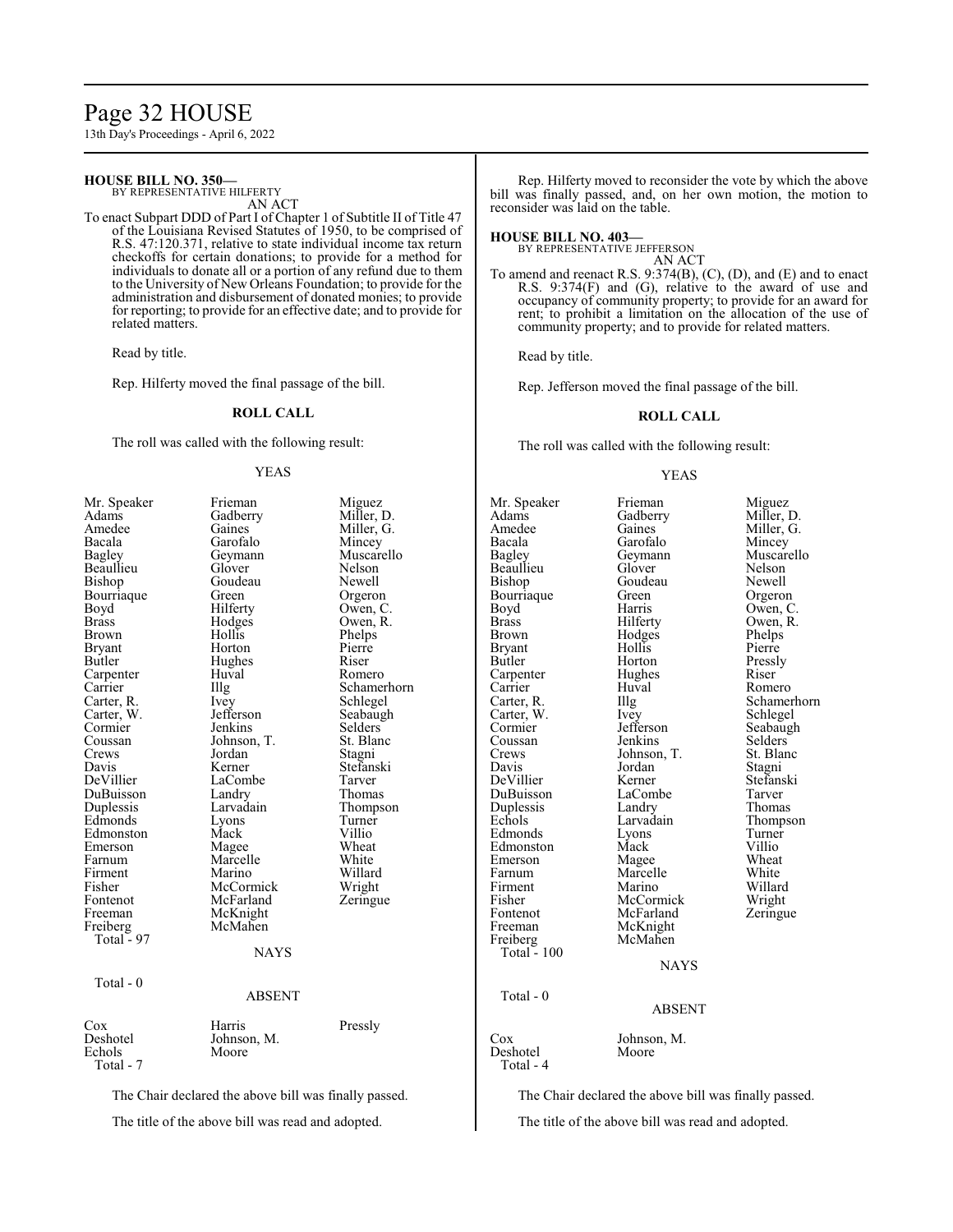13th Day's Proceedings - April 6, 2022

Rep. Jefferson moved to reconsider the vote by which the above bill was finally passed, and, on his own motion, the motion to reconsider was laid on the table.

# **Consent to Correct a Vote Record**

Rep. Mincey requested the House consent to record his vote on final passage of House Bill No. 403 as yea, which consent was unanimously granted.

#### **HOUSE BILL NO. 637—** BY REPRESENTATIVE BEAULLIEU

AN ACT

To amend and reenact R.S. 47:1993(A)(2) and 1993.1(C), relative to tax assessors; to provide for the requirement that the tax assessor provide certain assessment data to tax collectors; to provide for certain fees when requesting a listing or roll of the assessor; and to provide for related matters.

Called from the calendar.

Read by title.

#### **Motion**

On motion of Rep. Zeringue, the bill was returned to the calendar.

## **Notice of Intention to Call**

Pursuant to House Rule No. 8.20(A), Rep. Zeringue gave notice of Rep. Beaullieau's intention to call House Bill No. 637 from the calendar on Thursday, April 7, 2022.

#### **HOUSE BILL NO. 447—** BY REPRESENTATIVE HUGHES

AN ACT

To enact R.S. 14:64.2.1 and 64.5 and R.S. 15:1352(A)(69) and (70), relative to juveniles; to create crimes relative to the recruitment of juveniles to commit certain offenses; to provide for definitions; to provide for criminal penalties; to provide for additional crimes that are elements of racketeering activity; and to provide for related matters.

Called from the calendar.

Read by title.

Rep. Hughes sent up floor amendments which were read as follows:

#### **HOUSE FLOOR AMENDMENTS**

Amendments proposed by Representative Hughes to Engrossed House Bill No. 447 by Representative Hughes

#### AMENDMENT NO. 1

On page 1, delete line 2 in its entirety and insert the following:

"To enact R.S. 14:64.2.1 and R.S. 15:1352(A)(69), relative to juveniles; to"

#### AMENDMENT NO. 2

On page 1, delete lines 16 through 19 in their entirety

#### AMENDMENT NO. 3

On page 2, delete lines 1 through 4 in their entirety

#### AMENDMENT NO. 4

On page 2, delete line 5 in its entirety and insert the following:

"Section 2. R.S.  $15:1352(A)(69)$  is hereby enacted to read as follows:"

### AMENDMENT NO. 5

On page 2, delete line 14 in its entirety

On motion of Rep. Hughes, the amendments were adopted.

Rep. Hughes moved the final passage of the bill, as amended.

#### **ROLL CALL**

The roll was called with the following result:

#### YEAS

Mr. Speaker Freiberg Miller, G.<br>Adams Frieman Mincey Adams Frieman Mincey<br>Amedee Gadberry Muscar Amedee Gadberry Muscarello Bacala Gaines Nelson<br>
Bagley Garofalo Newell Bagley Garofalo<br>Beaullieu Geymann Beaullieu Geymann Orgeron<br>Bishop Goudeau Owen, C Bourriaque Harris Owen,<br>Brass Hilferty Phelps Brass **Hilferty** Phelps<br>Brown Hodges Pierre Brown Hodges<br>Bryant Hollis Bryant Hollis Pressly<br>Butler Horton Riser Carpenter Hughe<br>Carrier Huval Carter, R. Carter, W. Ivey Seabaugh<br>
Cormier Jefferson Selders Cormier Jefferson<br>Coussan Jenkins Coussan Jenkins St. Blanc<br>Crews Johnson, T. Stagni Crews Johnson, T.<br>Davis Jordan DeVillier Kerner Tarver<br>DuBuisson LaCombe Thomas DuBuisson LaCom<br>Echols Mack Edmonds Edmonston Marino Villio<br>Emerson McCormick Wheat Emerson McCormick Wheat<br>Farnum McFarland White Farnum McFarland White<br>Firment McKnight Willard Firment McKnight Willard<br>Fisher McMahen Wright Fisher McMahen<br>Fontenot Miguez Fontenot Miguez Zeringue<br>Freeman Miller, D. Total - 92 Total - 0

Goudeau Owen, C.<br>Harris Owen, R. Horton Riser<br>Hughes Romero Huval Schamerhorn<br>Illg Schlegel Jordan Stefanski<br>Kerner Tarver Mack Thompson<br>
Magee Turner

**NAYS** 

#### ABSENT

| Boyd         | Glover      | Larvadain |
|--------------|-------------|-----------|
| Cox          | Green       | Lyons     |
| Deshotel     | Johnson, M. | Marcelle  |
| Duplessis    | Landry      | Moore     |
| Total - $12$ |             |           |

Miller, D.

The Chair declared the above bill was finally passed.

The title of the above bill was read and adopted.

Rep. Hughes moved to reconsider the vote by which the above bill was finally passed, and, on his own motion, the motion to reconsider was laid on the table.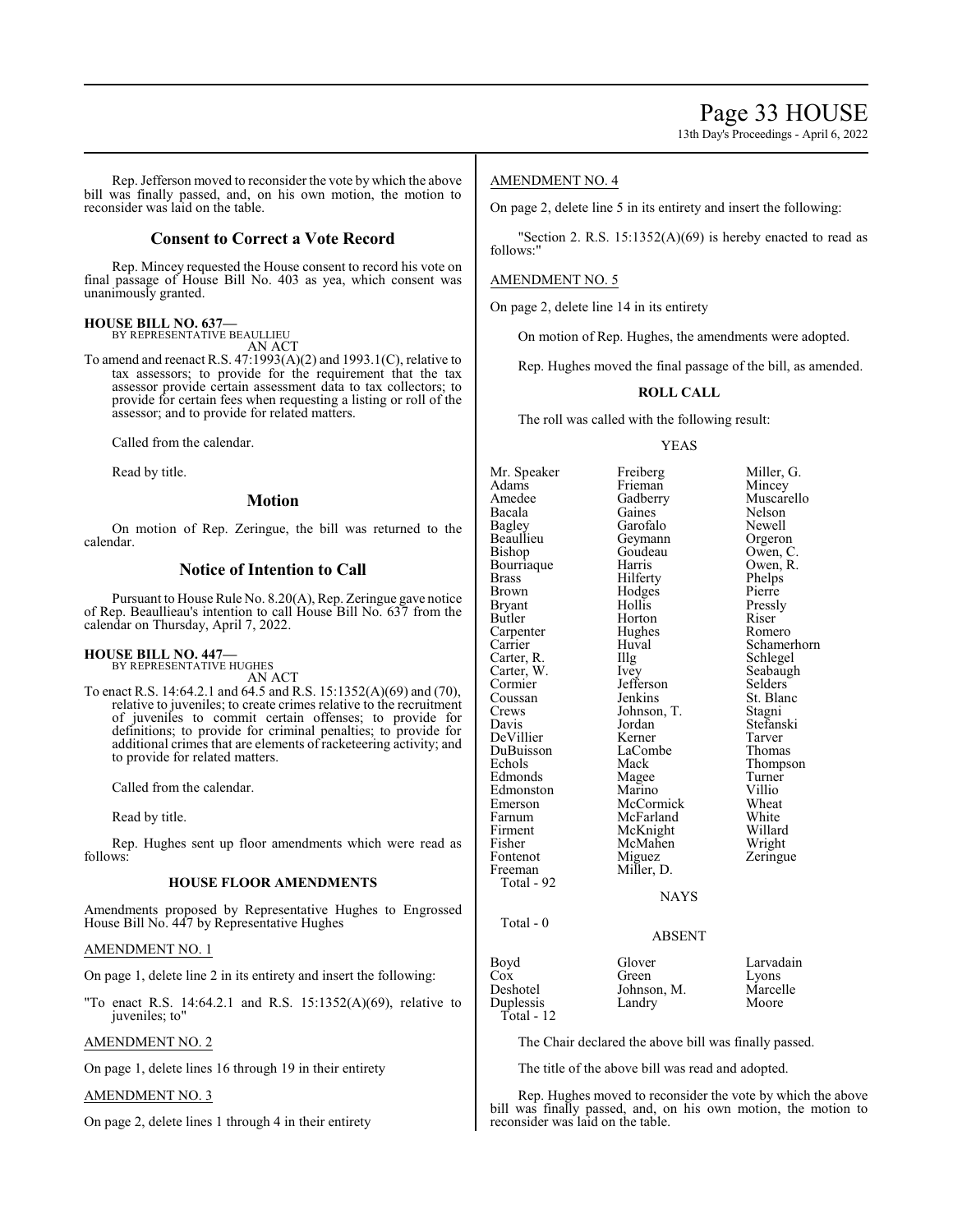# Page 34 HOUSE

13th Day's Proceedings - April 6, 2022

#### **HOUSE BILL NO. 491—** BY REPRESENTATIVE BACALA

AN ACT

To amend and reenact R.S. 14:65(A), relative to simple robbery; to amend the definition of simple robbery; to provide relative to a group of individuals with the intent to take anything of value; and to provide for related matters.

Called from the calendar.

Read by title.

#### **Motion**

On motion of Rep. Bacala, the bill was returned to the calendar.

### **Notice of Intention to Call**

Pursuant to House Rule No. 8.20(A), Rep. Bacala gave notice of his intention to call House Bill No. 491 from the calendar on Thursday, April 7, 2022.

#### **Suspension of the Rules**

On motion of Rep. Magee, the rules were suspended in order to take up and consider Petitions, Memorials, and Communications at this time.

### **Petitions, Memorials, and Communications**

The following petitions, memorials, and communications were received and read:

#### **Message from the Senate**

#### **HOUSE CONCURRENT RESOLUTIONS**

#### April 6, 2022

To the Honorable Speaker and Members of the House of Representatives:

I am directed to inform your honorable body that the Senate has concurred in the following House Concurrent Resolutions:

House Concurrent Resolution No. 52 Returned without amendments

House Concurrent Resolution No. 53 Returned without amendments

Respectfully submitted,

YOLANDA J. DIXON Secretary of the Senate

#### **Message from the Senate**

#### **ASKING CONCURRENCE IN SENATE CONCURRENT RESOLUTIONS**

#### April 6, 2022

To the Honorable Speaker and Members of the House of Representatives:

I am directed to inform your honorable body that the Senate has adopted and asks your concurrence in the following Senate Concurrent Resolutions:

Senate Concurrent Resolution No. 22

Respectfully submitted,

YOLANDA J. DIXON Secretary of the Senate

# **Senate Concurrent Resolutions Lying Over**

The following Senate Concurrent Resolutions contained in the message were taken up and acted upon as follows:

# **SENATE CONCURRENT RESOLUTION NO. 22—** BY SENATOR FOIL

A CONCURRENT RESOLUTION

To commend and recognize Woman's Hospital and its employees and medical staff on being identified as one of the World's Best Hospitals for gynecology and maternity care.

Read by title.

Lies over under the rules.

#### **Suspension of the Rules**

On motion of Rep. Magee, the rules were suspended in order to take up and consider Petitions, Memorials, and Communications at this time.

### **Petitions, Memorials, and Communications**

The following petitions, memorials, and communications were received and read:

### **Message from the Senate**

#### **SENATE BILLS**

#### April 6, 2022

To the Honorable Speaker and Members of the House of Representatives:

I am directed to inform your honorable body that the Senate has finally passed the following Senate Bills:

Senate Bill Nos. 6 and 7

Respectfully submitted,

YOLANDA J. DIXON Secretary of the Senate

### **Senate Bills and Joint Resolutions on First Reading**

The following Senate Bills and Joint Resolutions on first reading were taken up, read, and placed upon the calendar for their second reading:

**SENATE BILL NO. 6—** BY SENATORS PRICE, FIELDS, HENSGENS, ROBERT MILLS, MIZELL, PEACOCK AND TALBOT AND REPRESENTATIVE LARVADAIN AN ACT

To provide a permanent benefit increase to retirees and beneficiaries of the Teachers' Retirement System of Louisiana; to authorize payments funded by the retirement system's experience account; to provide for qualifications for receipt of such payments; to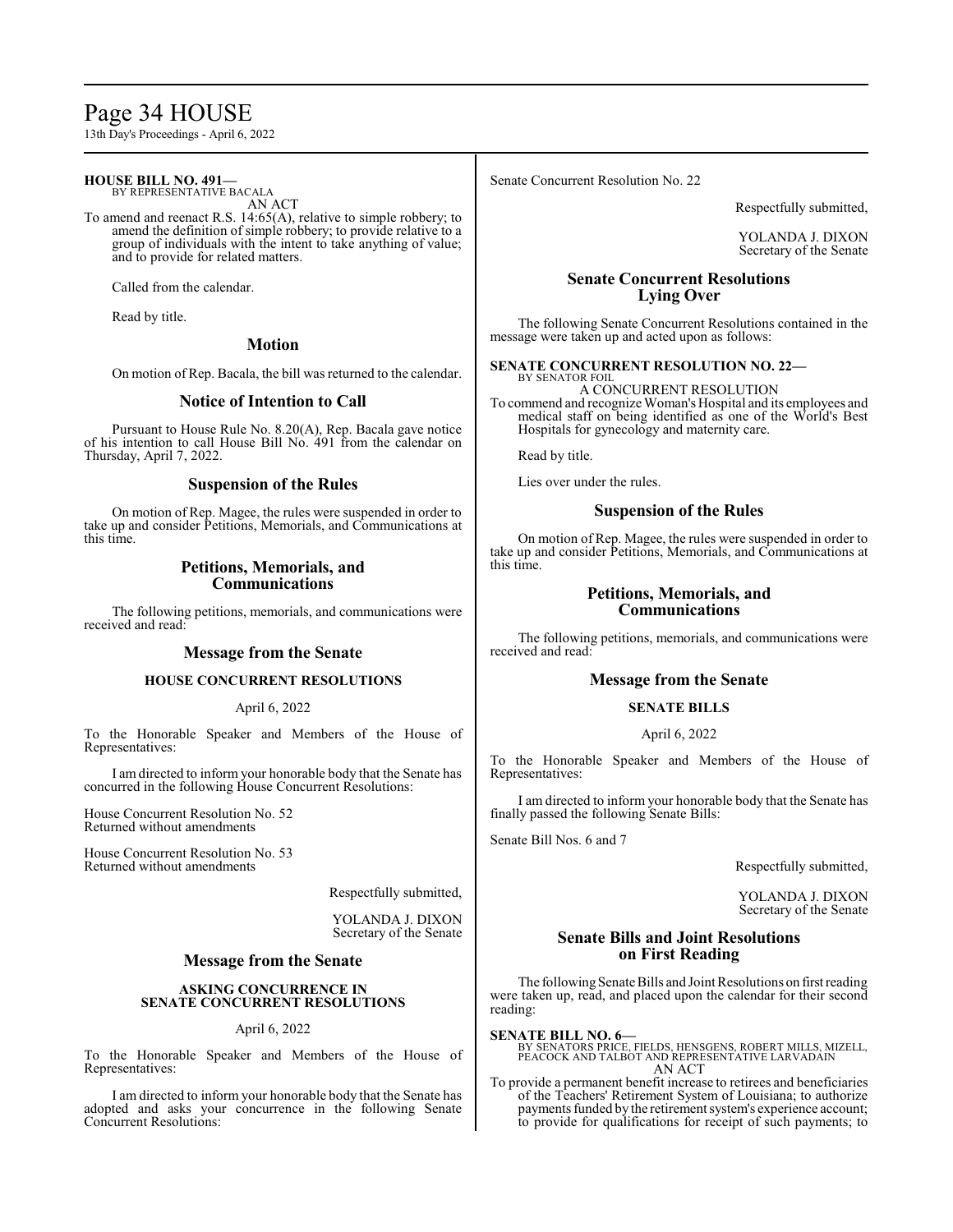# Page 35 HOUSE

13th Day's Proceedings - April 6, 2022

provide relative to the amount of such payments; to provide for an effective date; and to provide for related matters.

Read by title.

Lies over under the rules.

#### **SENATE BILL NO. 7—**

BY SENATORS PRICE, ROBERT MILLS, PEACOCK AND TALBOT AND REPRESENTATIVE LARVADAIN AN ACT

To provide a permanent benefit increase to retirees and beneficiaries of the Louisiana State Police Retirement System; to authorize payments funded by the retirement system's experience account; to provide for qualifications for receipt of such payments; to provide relative to the amount of such payments; to provide for an effective date; and to provide for related matters.

Read by title.

Lies over under the rules.

### **Suspension of the Rules**

On motion of Rep. Hollis, the rules were suspended in order to take up and consider Introduction of Resolutions, House and House Concurrent at this time.

### **Introduction of Resolutions, House and House Concurrent**

The following members introduced the following entitled House and House Concurrent Resolutions, which were read the first time by their titles and placed upon the calendar for their second reading:

#### **HOUSE RESOLUTION NO. 45—**

BY REPRESENTATIVE HOLLIS A RESOLUTION

To recognize April 23, 2022, as Lacombe Earth Day and as Louisiana Bicycle Festival Day.

Read by title.

On motion of Rep. Hollis, and under a suspension of the rules, the resolution was adopted.

# **HOUSE RESOLUTION NO. 46—**

BY REPRESENTATIVE LYONS A RESOLUTION To designate Wednesday, April 13, 2022, as Child Advocacy Center Day in Louisiana.

Read by title.

On motion of Rep. Lyons, and under a suspension of the rules, the resolution was adopted.

# **HOUSE RESOLUTION NO. 47—**

BY REPRESENTATIVE HARRIS A RESOLUTION To express the condolences of the House of Representatives upon the death of Michael Howard Madison.

Read by title.

On motion of Rep. Harris, and under a suspension of the rules, the resolution was adopted.

**HOUSE RESOLUTION NO. 48—** BY REPRESENTATIVES GAROFALO AND SCHEXNAYDER A RESOLUTION

To express the condolences of the House of Representatives upon the death of Connor Joseph Lambert.

Read by title.

On motion of Rep. Garofalo, and under a suspension of the rules, the resolution was adopted.

### **Speaker Pro Tempore Magee in the Chair**

# **HOUSE CONCURRENT RESOLUTION NO. 59—** BY REPRESENTATIVES FIRMENT AND RISER AND SENATOR

WOMACK A CONCURRENT RESOLUTION

To express the condolences of the Legislature on the death of Sammy Jones Franklin.

Read by title.

On motion of Rep. Firment, and under a suspension of the rules, the resolution was adopted.

Ordered to the Senate.

### **Reports of Committees**

The following reports of committees were received and read:

Report of the Committee on Administration of Criminal Justice

April 6, 2022

To the Speaker and Members of the House of Representatives:

I amdirected by your Committee on Administration of Criminal Justice to submit the following report:

House Bill No. 52, by Hollis Reported with amendments. (10-0)

House Bill No. 54, by Bagley Reported with amendments. (10-0)

House Bill No. 409, by Marino Reported with amendments. (12-0)

House Bill No. 492, by Fontenot Reported with amendments. (10-2)

House Bill No. 500, by Bacala Reported by substitute. (9-2)

House Bill No. 508, by Miller, G. Reported with amendments. (12-0)

House Bill No. 607, by Geymann Reported with amendments. (12-0)

House Bill No. 742, by Bishop, S. Reported favorably.  $(11-0)$ 

House Bill No. 817, by Johnson, Mike Reported favorably. (11-0)

> TONY BACALA Vice Chairman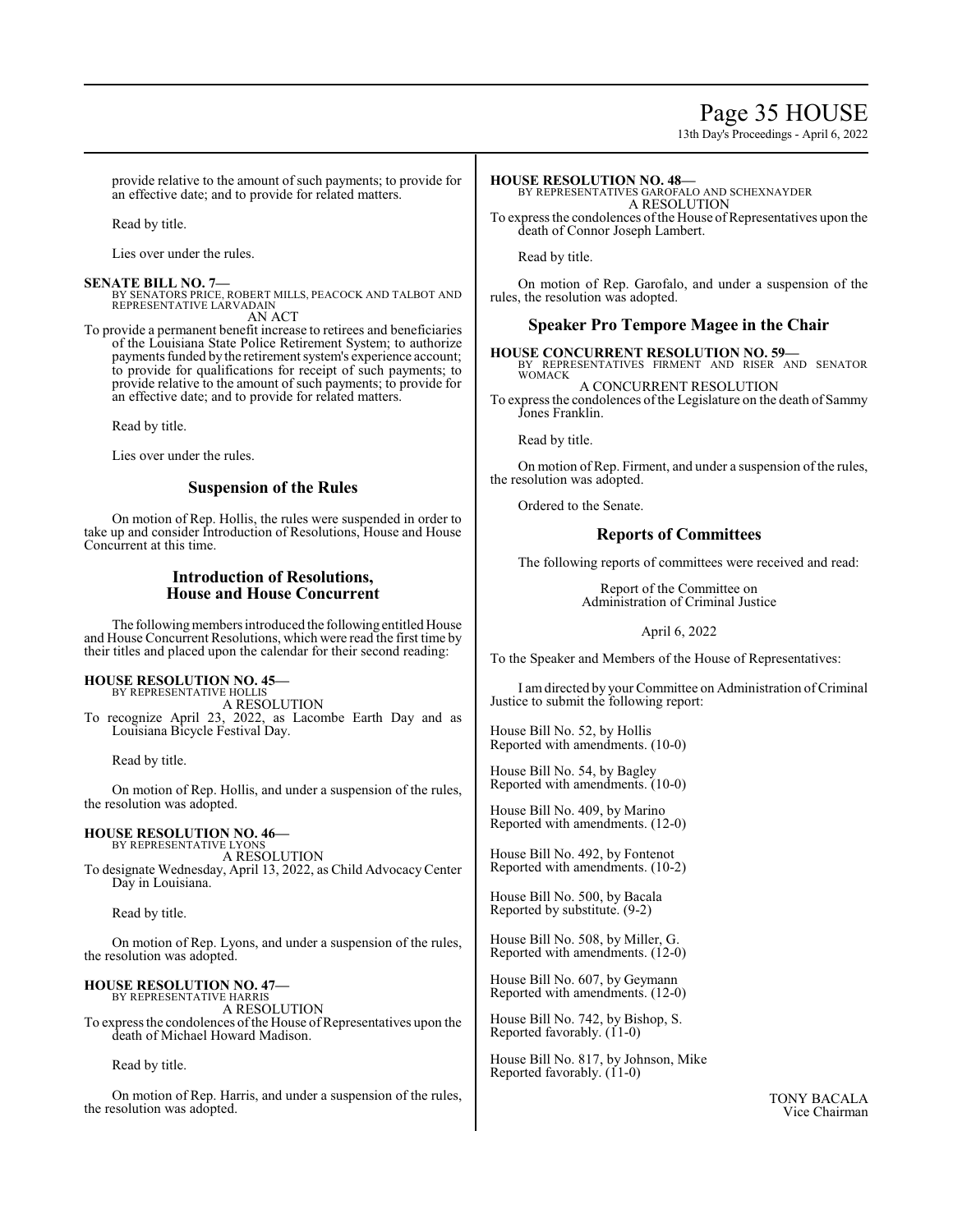# Page 36 HOUSE

13th Day's Proceedings - April 6, 2022

| Report of the Committee on<br>Education                                                  | House Bill No. 347, by Turner<br>Reported favorably. (12-0)                                                                                                                                                                                                                                                                                                                                                                                    |  |
|------------------------------------------------------------------------------------------|------------------------------------------------------------------------------------------------------------------------------------------------------------------------------------------------------------------------------------------------------------------------------------------------------------------------------------------------------------------------------------------------------------------------------------------------|--|
| April 6, 2022                                                                            | House Bill No. 611, by Selders                                                                                                                                                                                                                                                                                                                                                                                                                 |  |
| To the Speaker and Members of the House of Representatives:                              | Reported with amendments. (12-0)<br>House Bill No. 625, by Selders<br>Reported with amendments. (10-0)<br>House Bill No. 784, by Duplessis<br>Reported with amendments. (14-0)<br>House Bill No. 826, by Bagley<br>Reported with amendments. (13-0)<br>House Bill No. 832, by Carrier<br>Reported favorably. (12-0)<br>LAWRENCE A. "LARRY" BAGLEY<br>Chairman<br>Report of the Committee on<br>House and Governmental Affairs<br>April 6, 2022 |  |
| I am directed by your Committee on Education to submit the<br>following report:          |                                                                                                                                                                                                                                                                                                                                                                                                                                                |  |
| House Bill No. 33, by DeVillier<br>Reported with amendments. (8-4)                       |                                                                                                                                                                                                                                                                                                                                                                                                                                                |  |
| House Bill No. 194, by Butler<br>Reported with amendments. (8-3)                         |                                                                                                                                                                                                                                                                                                                                                                                                                                                |  |
| House Bill No. 231, by Brass<br>Reported with amendments. (12-0)                         |                                                                                                                                                                                                                                                                                                                                                                                                                                                |  |
| House Bill No. 349, by Bryant                                                            |                                                                                                                                                                                                                                                                                                                                                                                                                                                |  |
| Reported with amendments. (9-0)<br>House Bill No. 452, by Freiberg                       |                                                                                                                                                                                                                                                                                                                                                                                                                                                |  |
| Reported with amendments. (8-3)                                                          |                                                                                                                                                                                                                                                                                                                                                                                                                                                |  |
| House Bill No. 495, by Schlegel<br>Reported with amendments. (10-0)                      | To the Speaker and Members of the House of Representatives:                                                                                                                                                                                                                                                                                                                                                                                    |  |
| House Bill No. 567, by Boyd<br>Reported favorably. (12-0)                                | I am directed by your Committee on House and Governmental<br>Affairs to submit the following report:                                                                                                                                                                                                                                                                                                                                           |  |
| House Bill No. 618, by Nelson<br>Reported favorably. (11-0)                              | House Bill No. 35, by Farnum<br>Reported favorably. (7-5)                                                                                                                                                                                                                                                                                                                                                                                      |  |
| House Bill No. 736, by Beaullieu<br>Reported favorably. (9-0)                            | House Bill No. 144, by Deshotel<br>Reported favorably. (14-0)                                                                                                                                                                                                                                                                                                                                                                                  |  |
| House Bill No. 824, by Schlegel<br>Reported with amendments. (8-3)                       | House Bill No. 188, by Villio<br>Reported with amendments. (12-0)                                                                                                                                                                                                                                                                                                                                                                              |  |
| <b>LANCE HARRIS</b><br>Chairman                                                          | House Bill No. 206, by Green<br>Reported with amendments. (9-3-1)                                                                                                                                                                                                                                                                                                                                                                              |  |
| Report of the Committee on<br>Health and Welfare                                         | House Bill No. 646, by Stefanski<br>Reported with amendments. (14-0)                                                                                                                                                                                                                                                                                                                                                                           |  |
| April 6, 2022                                                                            | House Bill No. 666, by Wright<br>Reported favorably. (10-0)                                                                                                                                                                                                                                                                                                                                                                                    |  |
| To the Speaker and Members of the House of Representatives:                              | JOHN M. STEFANSKI                                                                                                                                                                                                                                                                                                                                                                                                                              |  |
| I am directed by your Committee on Health and Welfare to<br>submit the following report: | Chairman<br>Report of the Committee on                                                                                                                                                                                                                                                                                                                                                                                                         |  |
| House Concurrent Resolution No. 38, by Davis<br>Reported favorably. (12-0)               | Insurance                                                                                                                                                                                                                                                                                                                                                                                                                                      |  |
| House Concurrent Resolution No. 40, by Turner                                            | April 6, 2022<br>To the Speaker and Members of the House of Representatives:                                                                                                                                                                                                                                                                                                                                                                   |  |
| Reported with amendments. (13-0)<br>House Bill No. 189, by Bagley                        | I am directed by your Committee on Insurance to submit the                                                                                                                                                                                                                                                                                                                                                                                     |  |
| Reported with amendments. (11-0)                                                         | following report:                                                                                                                                                                                                                                                                                                                                                                                                                              |  |
| House Bill No. 286, by Turner<br>Reported with amendments. (13-0)                        | House Bill No. 521, by Huval<br>Reported with amendments. (10-0)                                                                                                                                                                                                                                                                                                                                                                               |  |
| House Bill No. 334, by Duplessis<br>Reported with amendments. (14-0)                     | House Bill No. 612, by Huval<br>Reported favorably. (10-0)                                                                                                                                                                                                                                                                                                                                                                                     |  |

House Bill No. 664, by Frieman Reported with amendments. (10-0)

House Bill No. 335, by Duplessis Reported with amendments. (14-0)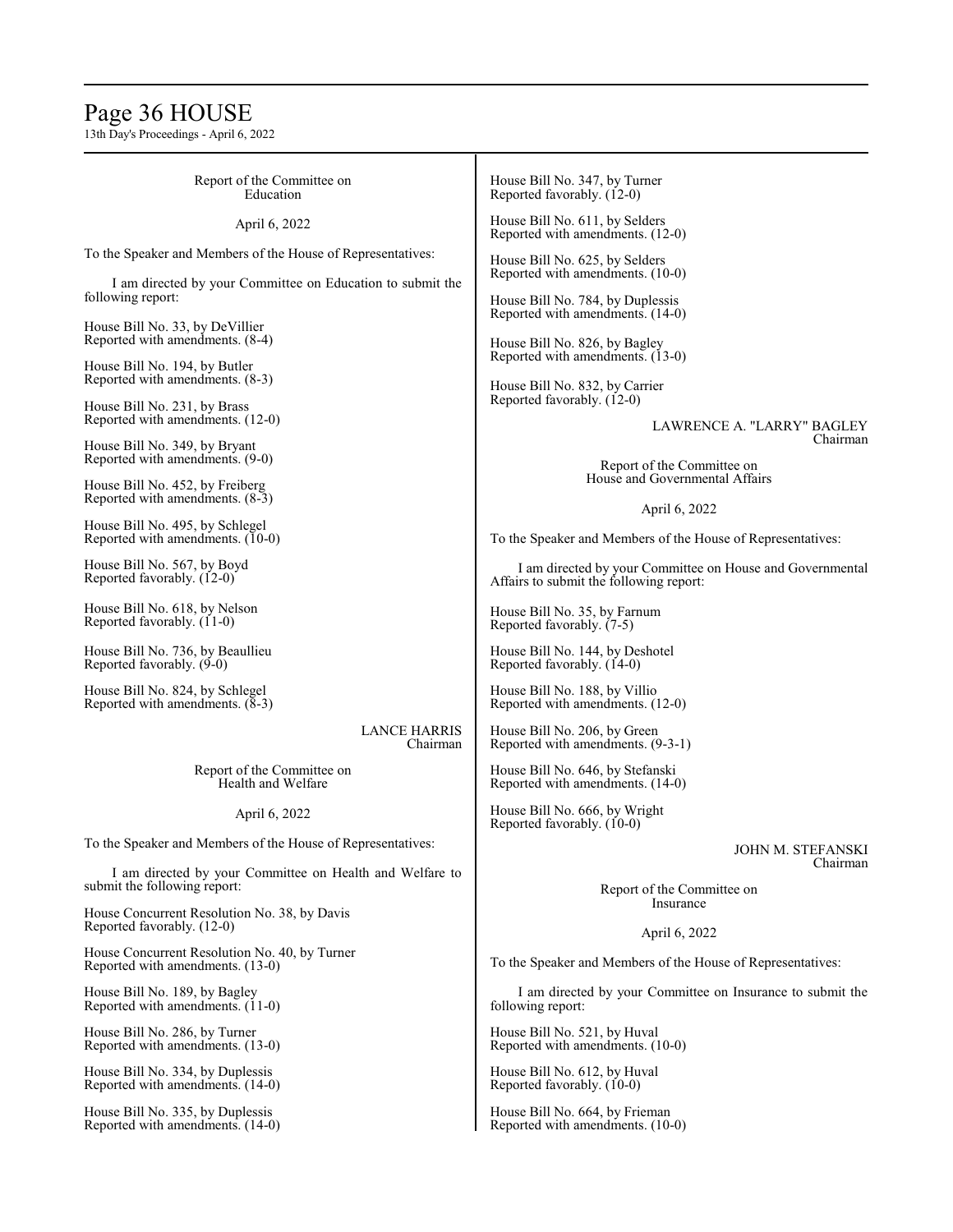13th Day's Proceedings - April 6, 2022

House Bill No. 866, by Frieman Reported with amendments. (10-0)

> MIKE HUVAL Chairman

Report of the Committee on Natural Resources and Environment

April 6, 2022

To the Speaker and Members of the House of Representatives:

I am directed by your Committee on Natural Resources and Environment to submit the following report:

House Concurrent Resolution No. 18, by McFarland Reported favorably. (13-0)

House Concurrent Resolution No. 24, by Bishop, S. Reported favorably. (9-0)

House Concurrent Resolution No. 26, by Coussan Reported favorably. (13-0)

House Concurrent Resolution No. 34, by Bourriaque Reported favorably. (13-0)

House Concurrent Resolution No. 43, by Orgeron Reported favorably. (13-0)

House Bill No. 69, by DeVillier Reported favorably. (12-0)

House Bill No. 374, by Beaullieu Reported with amendments. (13-0)

House Bill No. 397, by Bishop, S. Reported with amendments. (10-0)

House Bill No. 419, by McFarland Reported favorably. (13-0)

House Bill No. 632, by McFarland Reported favorably. (13-0)

House Bill No. 655, by Coussan Reported with amendments. (12-0)

House Bill No. 749, by Bishop, S. Reported with amendments.  $(11-0)$ 

House Bill No. 750, by Bishop, S. Reported favorably.  $(11-0)$ 

> JEAN-PAUL P. COUSSAN Chairman

### **House Bills and Joint Resolutions on Second Reading to be Referred**

The following House Bills and Joint Resolutions on second reading to be referred to committees were taken up, read, and referred to committees, as follows:

### **Motion**

Rep. Hughes moved that the Committee on Administration of Criminal Justice be discharged from further consideration of House Bill No. 271.

Rep. Pressly objected.

By a vote of 38 yeas and 38 nays, the House refused to discharge the Committee on Administration of Criminal Justice from further consideration of the bill.

### **Motion**

Rep. Hilferty moved that the Committee on Administration of Criminal Justice be discharged from further consideration of House Bill No. 648.

Rep. Pressly objected.

By a vote of 45 yeas and 22 nays, the House agreed to discharge the Committee on Administration of Criminal Justice from further consideration of the bill.

## **HOUSE BILL NO. 648—**

BY REPRESENTATIVE HILFERTY AN ACT

To amend and reenactR.S. 46:1802(10), 1806(A), 1809(B), 1810(A), and 1813(A), relative to the Crime Victims Reparations Act; to provide relative to definitions; to provide relative to application time periods; to provide relative to documentation; to provide relative to the issuance ofreparations awards; to provide relative to reporting requirements; to provide relative to the amount of reparations awards; to provide relative to the amount of emergency awards; and to provide for related matters.

Read by title.

On motion of Rep. Hilferty, the bill was recommitted to the Committee on Judiciary.

### **Motion**

Rep. Gaines moved that the Committee on Administration of Criminal Justice be discharged from further consideration of House Bill No. 744.

Rep. Miguez objected.

By a vote of 47 yeas and 35 nays, the House agreed to discharge the Committee on Administration of Criminal Justice from further consideration of the bill.

**HOUSE BILL NO. 744—**

BY REPRESENTATIVE GAINES AN ACT

To enact Code of Criminal Procedure Articles 15.1, 930.3(9), and  $930.8(7)$  and R.S. 15:574.4(K), relative to post conviction relief; to provide relative to the grounds for post conviction relief for non-unanimous jury verdicts; to provide relative to time limitations for post conviction relief when a petitioner has a conviction rendered by a non-unanimous jury; to allow for parole eligibility for persons convicted by a verdict rendered by a non-unanimous jury; to establish a review board for cases in which a non-unanimous jury verdict was rendered; and to provide for related matters.

Read by title.

On motion of Rep. Gaines, the bill was recommitted to the Committee on Judiciary.

### **Motion**

On motion of Rep. LaCombe, the Committee on Municipal, Parochial and Cultural Affairs was discharged from further consideration of House Bill No. 1020.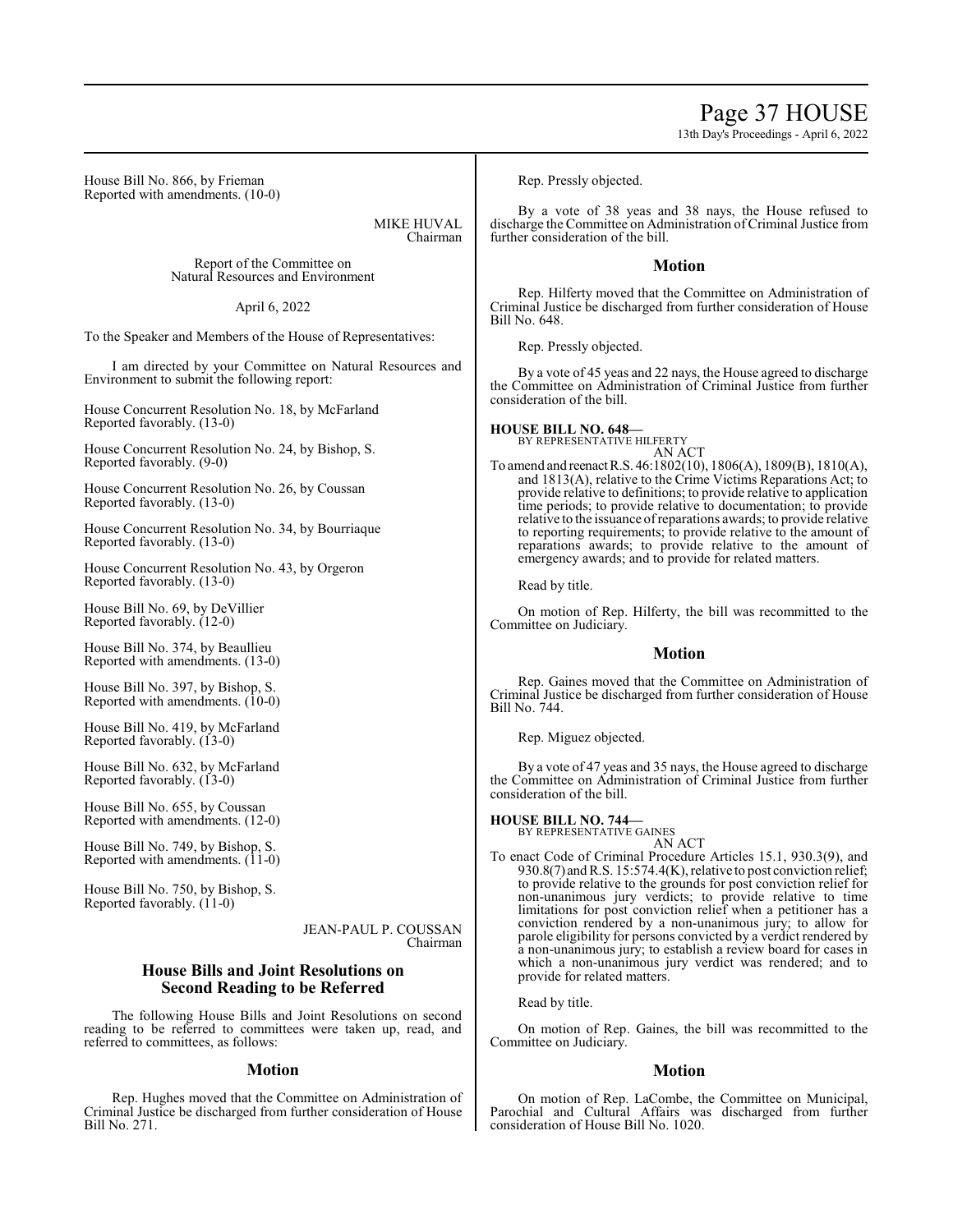# Page 38 HOUSE

13th Day's Proceedings - April 6, 2022

#### **HOUSE BILL NO. 1020—** BY REPRESENTATIVE LACOMBE

AN ACT

To enact R.S. 33:2477.1 and 2537.1, relative to municipal fire and police civil service boards; to provide relative to requests for attorney general's opinions by members of such boards; and to provide for related matters.

Read by title.

# **Motion**

On motion of Rep. LaCombe, the bill was withdrawn from the files of the House.

#### **Motion**

Rep. Landry moved that the Committee on Administration of Criminal Justice be discharged from further consideration of House Bill No. 258.

Rep. Pressly objected.

A record vote was asked for and ordered by the House.

#### **ROLL CALL**

The roll was called with the following result:

#### YEAS

| Adams<br>Boyd<br>Brass<br>Brown<br>Carrier<br>Carter, R.<br>Cormier<br>Coussan                                                           | Gaines<br>Glover<br>Green<br>Hughes<br>Huval<br>Ivey<br>Jefferson<br>Jenkins                                                              | Marino<br>McCormick<br>Nelson<br>Newell<br>Orgeron<br>Phelps<br>Schlegel<br>Selders                               |  |  |  |
|------------------------------------------------------------------------------------------------------------------------------------------|-------------------------------------------------------------------------------------------------------------------------------------------|-------------------------------------------------------------------------------------------------------------------|--|--|--|
| Duplessis<br>Edmonston<br>Fisher<br>Freeman<br>Freiberg<br>Total $-39$                                                                   | Johnson, T.<br>Jordan<br>Kerner<br>Landry<br>Lyons                                                                                        | St. Blanc<br>Stagni<br>Thompson<br>White<br>Willard                                                               |  |  |  |
| <b>NAYS</b>                                                                                                                              |                                                                                                                                           |                                                                                                                   |  |  |  |
| Amedee<br>Bacala<br>Bourriaque<br>Butler<br>Crews<br>DeVillier<br>Echols<br>Edmonds<br>Emerson<br>Farnum<br>Frieman<br>Total - 32        | Garofalo<br>Hilferty<br>Horton<br>Illg<br>McFarland<br>McKnight<br>McMahen<br>Miguez<br>Miller, G.<br>Mincey<br>Owen, C.<br><b>ABSENT</b> | Pressly<br>Romero<br>Schamerhorn<br>Seabaugh<br>Stefanski<br>Tarver<br>Thomas<br>Turner<br>Wheat<br>Zeringue      |  |  |  |
| Mr. Speaker<br>Bagley<br>Beaullieu<br>Bishop<br>Bryant<br>Carpenter<br>Carter, W.<br>Cox<br>Davis<br>Deshotel<br>DuBuisson<br>Total - 33 | Firment<br>Fontenot<br>Gadberry<br>Geymann<br>Goudeau<br>Harris<br>Hodges<br>Hollis<br>Johnson, M.<br>LaCombe<br>Larvadain                | Mack<br>Magee<br>Marcelle<br>Miller, D.<br>Moore<br>Muscarello<br>Owen, R.<br>Pierre<br>Riser<br>Villio<br>Wright |  |  |  |

The House agreed to discharge the Committee on Administration of Criminal Justice from further consideration of the bill.

### **HOUSE BILL NO. 258—**

BY REPRESENTATIVE LANDRY AN ACT

To amend and reenact Code of Criminal Procedure Article  $401(A)(5)$ , relative to qualifications of jurors; to provide relative to the authority of certain persons convicted by a nonunanimous jury to serve on a jury; and to provide for related matters.

Read by title.

On motion of Rep. Landry, the bill was recommitted to the Committee on Judiciary.

#### **Motion**

Rep. Willard moved that the Committee on Administration of Criminal Justice be discharged from further consideration of House Bill No. 577.

Rep. Miguez objected.

A record vote was asked for and ordered by the House.

### **ROLL CALL**

The roll was called with the following result:

#### YEAS

Adams Freiberg Landry<br>Boyd Gaines Lyons Boyd Gaines Lyons<br>Brass Glover Marino Brass Glover Marino<br>Brown Green Nelson Brown Green Nelson<br>Bryant Hughes Newell Carter, R. Huval Phelps<br>
Cormier Ivey Selders Cormier Ivey Selders<br>
DuBuisson Jefferson Stagni DuBuisson Jefferson Stagni Edmonston Jenkins White<br>
Fisher Iordan Willard Fisher Jordan Willard Freeman LaCombe Total - 32

Total - 39

Hughes Newell<br>Huval Phelps

#### **NAYS**

Amedee Horton Pressly<br>Bacala IIIg Romero Bacala Illg Romero<br>Bourriaque Kerner Schame Coussan McFarland St. Blanc<br>Crews McKnight Stefanski Crews McKnight Stefans<br>Edmonds McMahen Tarver Edmonds McMahen Tarver<br>
Emerson Miguez Thomas Emerson Miguez<br>Farnum Miller, G. Frieman Mincey Turner<br>Garofalo Orgeron Wheat Garofalo Orgeron Wheat<br>
Hilferty Owen, C. Zeringue Owen, C.

ABSENT

Beaullieu Fontenot<br>Bishop Gadberry Carpenter Geymann<br>Carter, W. Goudeau Hodges

Bourriaque Kerner Schamerhorn<br>Butler Magee Schlegel Butler Mage Mage Schlegel<br>
Carrier McCormick Seabaugh Carrier McCormick Seabaugh<br>
Coussan McFarland St. Blanc Miller, G. Thompson<br>Mincey Turner

Mr. Speaker Echols Larvadain<br>
Bagley Firment Mack Bagley Firment Mack<br>Beaullieu Fontenot Marcelle Bishop Gadberry Miller, D.<br>Carpenter Geymann Moore Carter, W. Goudeau Muscarello<br>Cox Harris Owen, R. Cox Harris Owen, R.<br>Davis Hodges Pierre